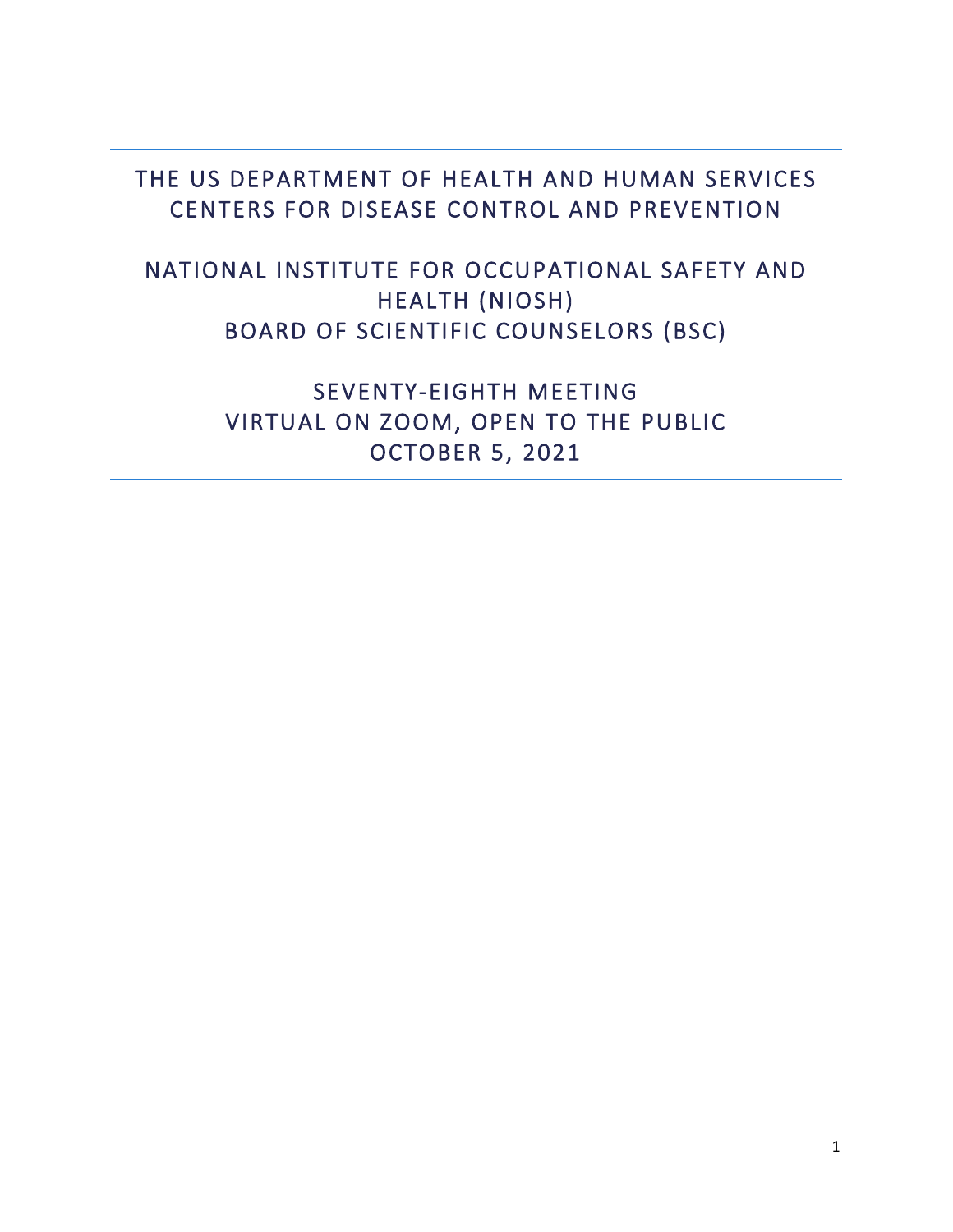| Contents |  |
|----------|--|
|          |  |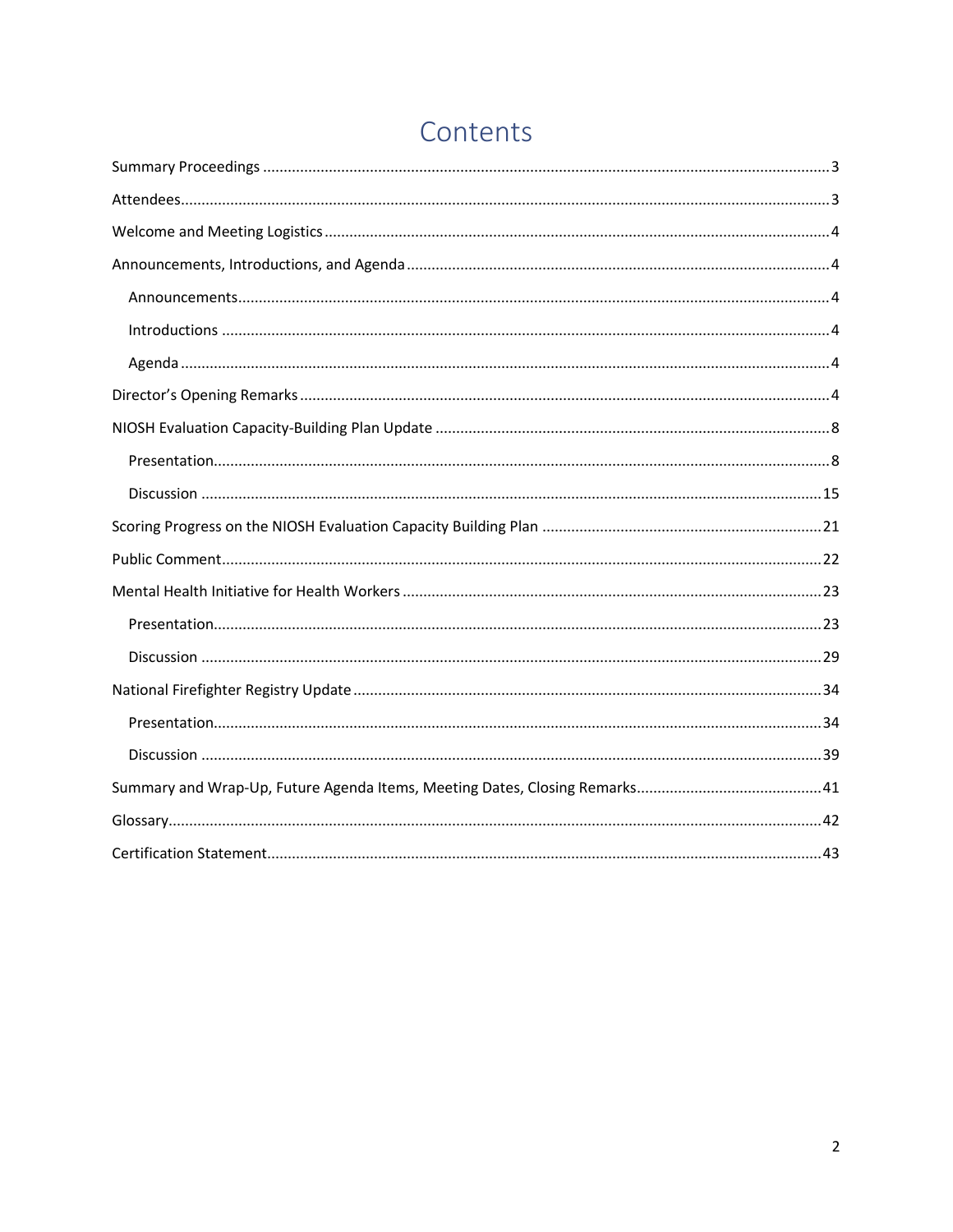### Summary Proceedings

<span id="page-2-0"></span>The Seventy-Eighth meeting of the National Institute for Occupational Safety and Health (NIOSH) Board of Scientific Counselors (BSC) was convened on Tuesday, October 5, 2021 via Zoom. The BSC met in open session in accordance with the Privacy Act and the Federal Advisory Committee Act (FACA).

### Attendees

<span id="page-2-1"></span>Kyle Arnone - Member Lauren Barton, Md - Member Louis Cox, Phd - Member Thomas Cunningham, PhD Cristina Demian, MD - Member Amaia Downs, DrPH Mary Doyle – Member Kenneth Fent, PhD Michael Foley - Member Jessica Graham, PhD - Member John Howard, MD - Director Grace Lemasters, PhD - Member Steven Lerman, MD - Member Patrick Morrison - Member Emily Novicki - DFO Kimberly Olszewsky, DNP - Member Tiina Reponen, PhD – Member Robert Roy - Member Marc Schenker, MD - Member

Judith Su, PhD - Member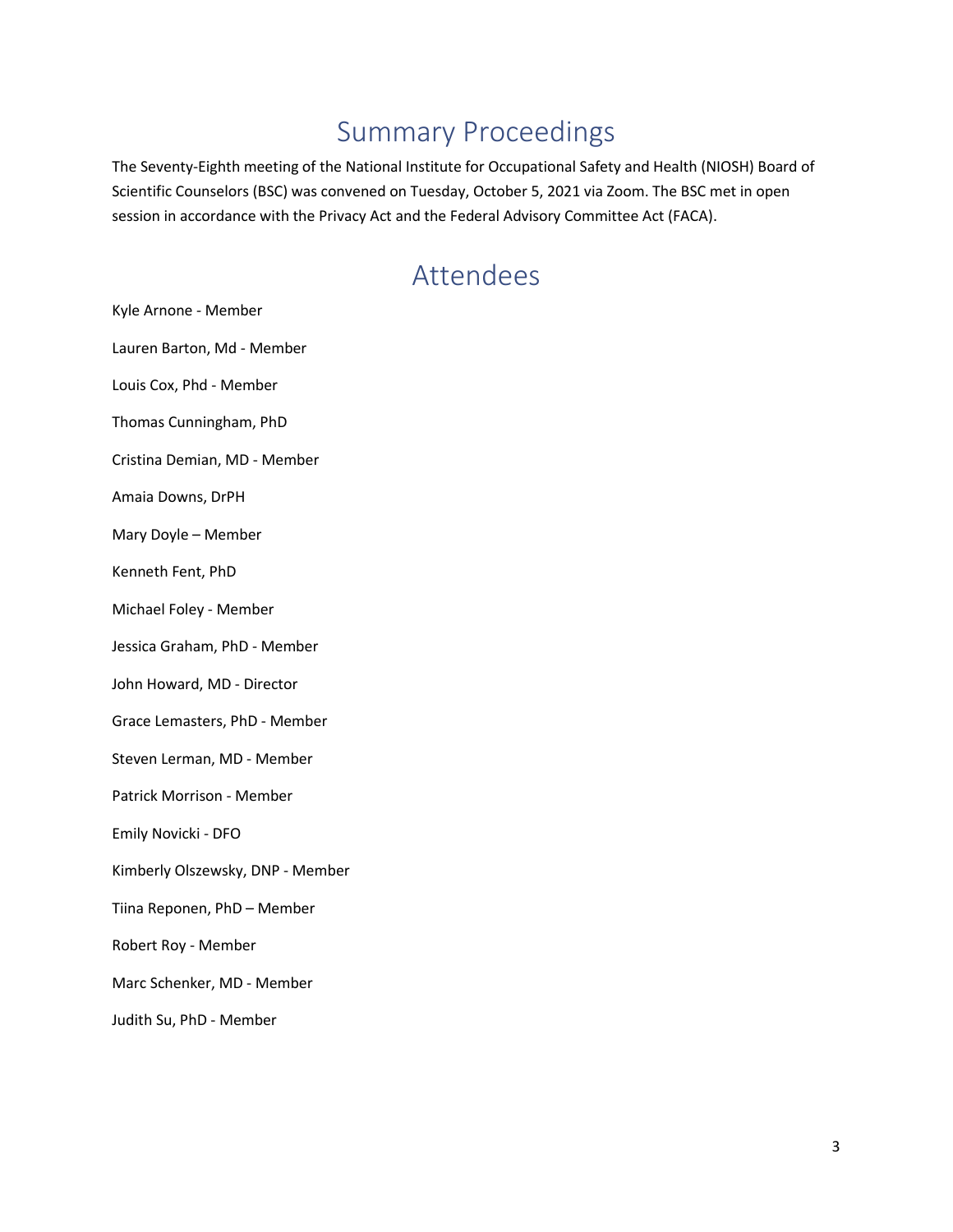## Welcome and Meeting Logistics

<span id="page-3-0"></span>**Ms. Novicki** called to order the open session of the Seventy-Eighth meeting of the NIOSH BSC at 10:00 am Eastern Time (ET) on Tuesday, October 5, 2021. A roll call of all BSC members confirmed that a quorum was presented. The roll was also called following each break and lunch to ensure that quorum was maintained. Quorum was maintained throughout the day. No conflicts of interest (COIs) were declared. Members of the public were notified that they would remain in listen-only mode until the Public Comment period.

### <span id="page-3-1"></span>Announcements, Introductions, and Agenda

#### Announcements

<span id="page-3-2"></span>**Dr. Reponen** welcomed everyone and stated that she would go straight to the Agenda as there were no new members so introductions would not be necessary.

#### Introductions

<span id="page-3-4"></span><span id="page-3-3"></span>None.

#### Agenda

**Dr. Reponen** stated that after Dr. Howard's opening remarks there would be three topics being addressed, the first being the Evaluation Capacity Building Plan. She asked the members to keep in mind that from now on during the fall meeting one of the main inputs would be giving a score on the progress of the Plan. The second topic is the new NIOSH Initiative on Mental Health for Health Workers and the final topic is an update on the Firefighter Registry.

### Director's Opening Remarks

<span id="page-3-5"></span>**Dr. John Howard, MD Director National Institute for Occupational Safety and Health Centers for Disease Control and Prevention**

**Dr. Howard** informed the Board that we are in the middle of budget between the House and the Senate. Our 2021 budget was \$345.3 million, which represented a \$1.5 million increase in *Total Worker Health®* to create a *Total Worker Health* Center for Excellence in Workplace Mental Health. We recently awarded new centers, so we now have ten Centers of Excellence for *Total Worker Health*. The four new ones in California, Maryland, North Carolina, and Utah join the existing six that we have in Colorado, Connecticut, Illinois, Iowa, Massachusetts, and Oregon. This is quite amazing in terms of the growth of this and the support that we are receiving from the appropriators, both in the House and the Senate.

The other \$1 million increase that we experienced in 2021 was the \$1 million increase in supporting Underground Mine Evacuation Technologies and Human Factors issues. The President submitted the request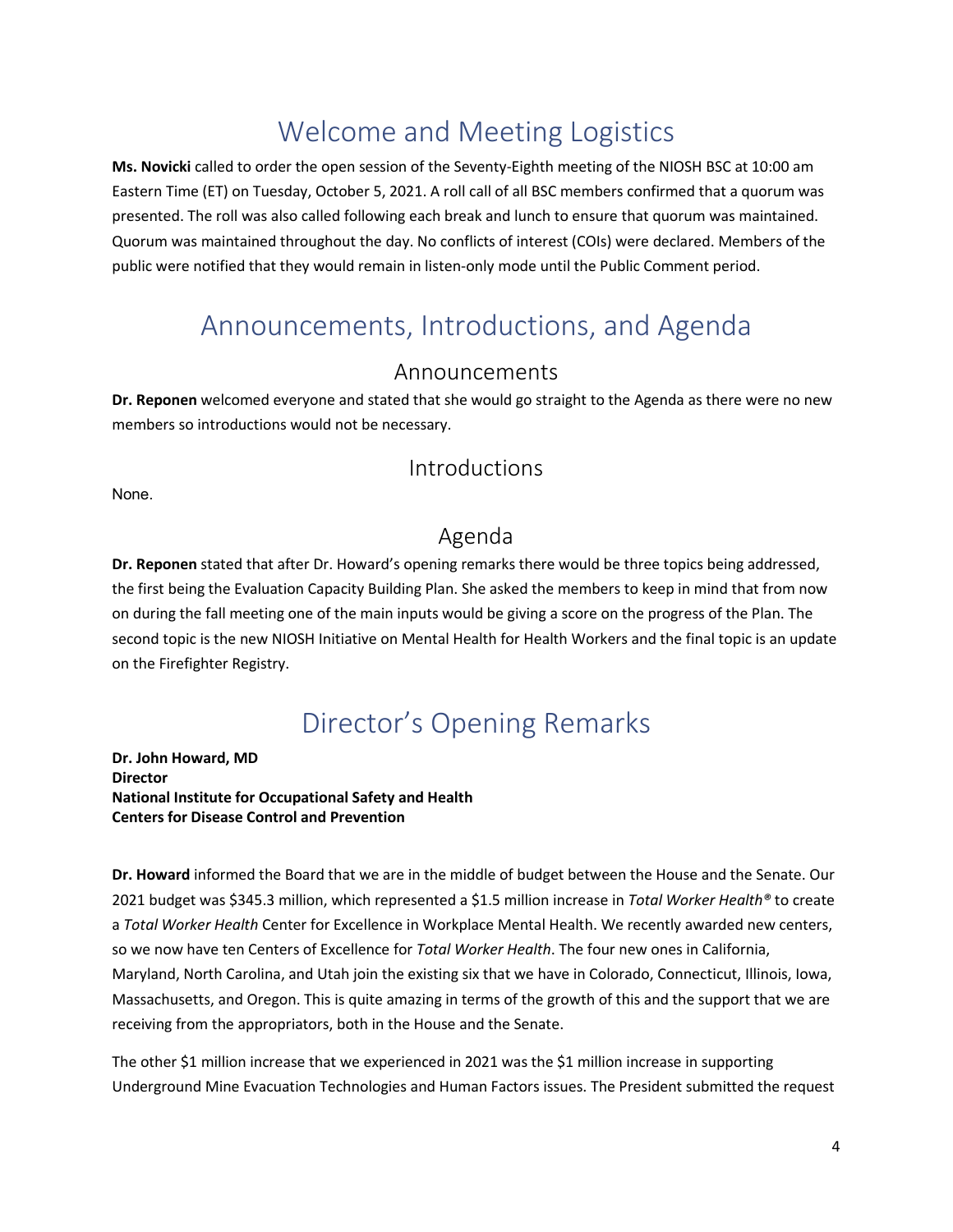for 2022 on April 9<sup>th</sup> of this year and it has now moved from the House to the Senate. There is a Continued Resolution until December  $3<sup>rd</sup>$ , so the fiscal year started without a budget on October 1st.

The President's proposed budget allows for a \$15 million increase in NIOSH's budget from 2021 to 2022, which is quite remarkable: \$2 million increase for ERCs; \$2 million for our Ag, Forestry and Fishing Centers; \$3 million for Personal Protective Technology issues, which of course we've been very busy with during the pandemic; \$4 million for *Total Worker Health*; and then \$4 million for our National Occupational Research Agenda, which we're very happy about. So, we'll see what happens in the Senate. So far nothing is scheduled for the Senate Appropriations Committee.

**Dr. Howard** then provided the following personnel announcements: Dr. Stephen Sawyer was selected as the Director of the Pittsburgh Mining Research Division, PMRD, effective in June. One notable retirement is Chuck Geraci, who really was instrumental in keeping our Nanotechnology Research Center robust. We are trying to induce him back to help us keep the Center in good order and the relationships that we've built across the federal sector with other federal agencies.

Regarding our COVID-19 response, Lisa Delaney, Chad Dowell and everyone in the Emergency Preparedness and Response, has pretty much been working in the response since January of 2020, so we're going on two years now. It has been noted in publications and newspapers that there is a certain fatigue that is associated with such a lengthy response. We are trying to keep up with that and to give people the support they need.

**Dr. Howard** wanted to draw attention to one study that was actually done. He said that we have recommended a lot of things in terms of mitigation measures, not only masking, distancing, hygiene, but sometimes engineering controls. One measure that people always wonder about is the intervention and effectiveness of those types of barriers that we often see at grocery stores between the cashier and us, the customer. A study that was done by DFSE showed that barriers 36 inches above table height, sitting/standing scenarios, blocked over 68% of particles in the respiratory range. So that gives us some confidence that the recommendation is science-based. We are probably not going to see the end of all those mitigation measures as we go into 2022, so it is going to be very interesting to continue to engage in studies that will demonstrate the efficacy on some of these administrative controls and engineering controls.

**Dr. Howard** also brought to attention a publication on page 4 of the Director's Remarks, Current Intelligence Bulletin Number 70 on nanosilver, which has a recommended exposure limit. He extended congratulations to the Nanotechnology Center, as well as to all of our risk assessors, for getting that published. It really is a watershed and certainly continues to show that NIOSH is a leader in nanotechnology.

He also made mention of page 6, which contains issues related to masking and some studies that have been done and held with the fit of cloth and medical procedure masks. This again shows intervention effectiveness studies from a lot of the COVID recommendations that we have made.

Dr. Howard also pointed out the ASTM Consensus Standard on barrier face coverings, which NPPTL experts participated in. We are starting to see manufacturers now send their face masks to testing laboratories to be tested against this standard. So, you are now seeing some of them on the market. If you go on Amazon.com and enter "face mask ASTM F3502-21," you will see that there are actually some manufacturers that have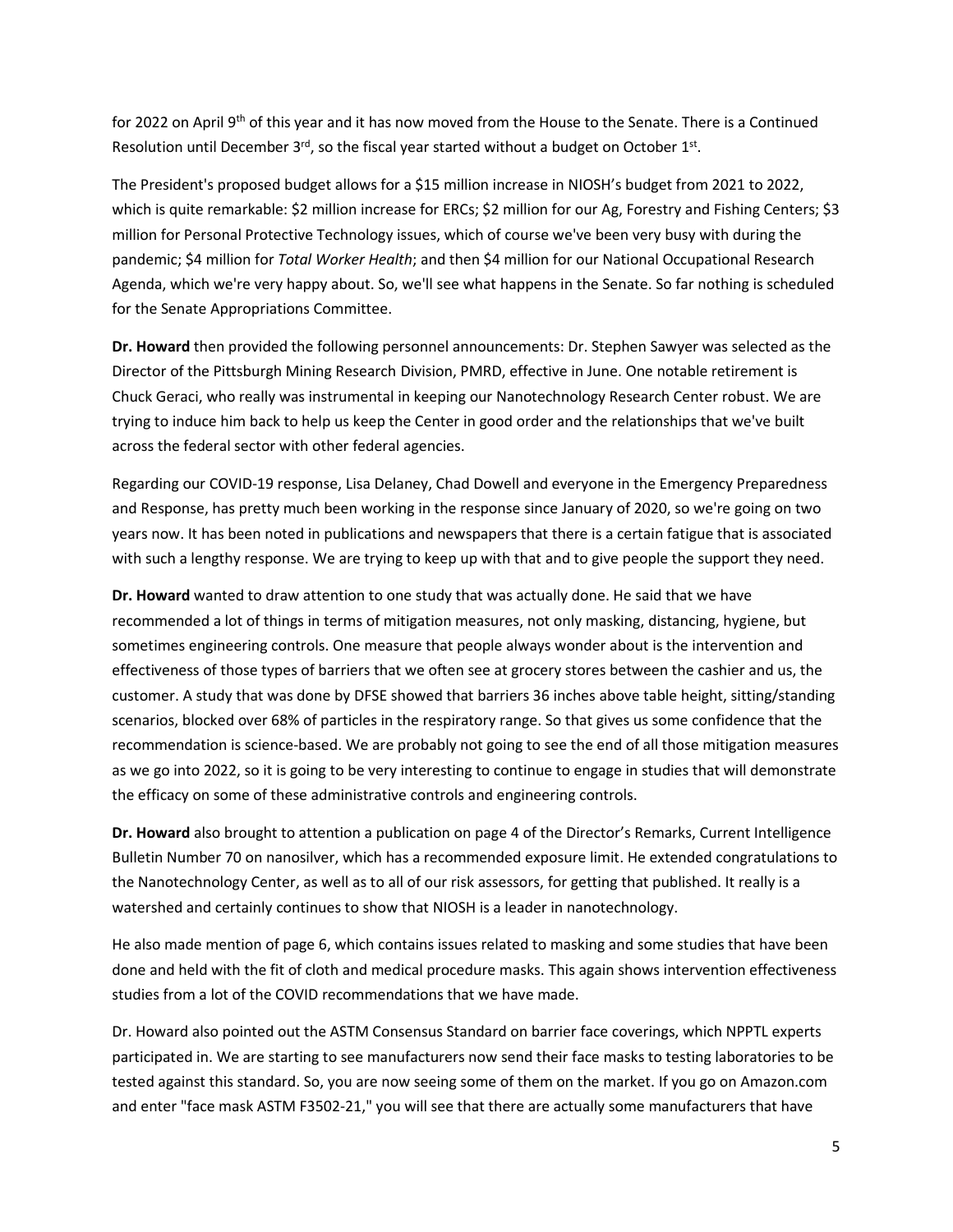certified face masks. That, again, shows the advancing scientific basis for a lot of mitigation measures that we have engaged in.

Dr. Howard also brought attention to some items associated with our *Total Worker Health* Program, one being our Workplace Supported Recovery. We just released a video to introduce the concept of Workplace Supported Recovery. This is the opposite of your, "You've got a drug problem, I'm going to terminate you." This is the idea that we want to support individuals that are struggling with this problem, keep them in the workplace and give them the support that we need, and they need and teach employers how to do this. He felt that this is going to become a significant video and hoped everyone could take a look at it.

The 3rd International Symposium to Advance *Total Worker Health* is scheduled for October of 2022 and we are hoping that it can be in person instead of virtual.

**Dr. Howard** then paused for questions or comments.

**Dr. Reponen** Thanked Dr. Howard and stated that it has obviously still been very busy with COVID-19. She said she wanted to draw attention to one thing in his notes that he didn't mention which has been kind of visible when you look at the guidance for workplace safety and health. It is that OSHA entered the scene this past year, so there is no longer a NIOSH guidance; it seems like they are archived on that topic.

**Dr Howard** agreed, stating that there are two issues. One is that OSHA has entered the field with their ETS on healthcare workplaces. And it's going to be interesting to see what they decide to do in December because that's the end of six-month ETS. Also, we have been, as others in CDC are, supporting them in the ETS that they are doing now for the general workplace, which arises from the President's Executive Order with regard to mandatory vaccination or submitting to testing every seven days. So that ETS, they're hopeful will come out soon. As you know the word "soon" associated with OSHA rulemaking is always a bit of a flexible term. So, we hope that certainly by November we'll see that ETS. So, they will have two ETS' out there. I think that we in the federal workforce are also under a mandatory vaccination. We do not have the option of testing as the OSHA ETS will do. Ours is a pure mandatory vaccination. All federal employees are required to be fully vaccinated by November 22<sup>nd</sup> of this year or risk separation from federal service. So as an employer, we're involved with educating our staff about the benefits of vaccination and pointing out that to be fully vaccinated by November  $22<sup>nd</sup>$ , if they're unvaccinated now, they would have to start with the Moderna vaccine pretty soon - or Pfizer, and a little later for J&J. So, like other employers, we're involved in that too.

**Dr. Schenker** noted that there is a lot of attention to President Biden's initiative on ambient heat stress interventions and wondered if NIOSH is involved in that whole effort.

**Dr. Howard** responded that we have done a lot in that area over the years and now OSHA is expressing some interest in that, so we are excited about providing them with the support that they need if they go forward with that. He also said he thinks it has gotten more attention and its importance has been raised, so we are excited about that.

**Dr. Reponen** followed up by saying that she clicked on some of the links that were in the document and it was quite eye-opening to look at the face coverings. She also commented that if you look at the ASTM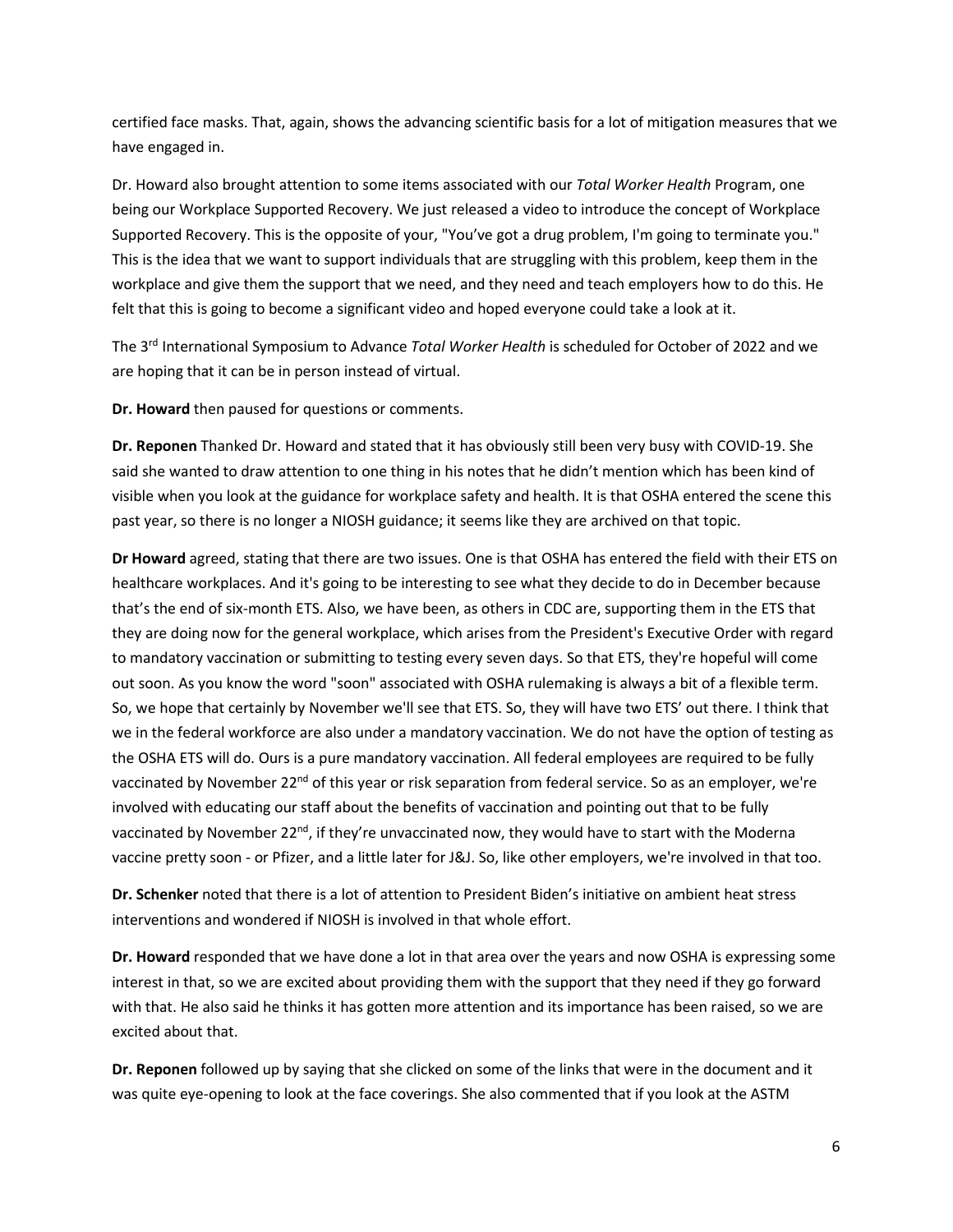Standard you can see how well it protects the wearer because there are a lot of these face coverings that only filter about 20% of particles so you can really look at what a big difference there is. She said she thinks the standard is great to have and hopefully we will have more of these masks recorded on that standard. She also said that the other thing that has been very visible is that HELD has done a lot of studies on the facial coverings and procedure masks. She stated that this is her area, so she has seen that really great work is coming out from that group and it is very productive. She also mentioned how useful it is to have information that shows how the different scenarios play out. Also, that there is a study on air cleaners and how air cleaners can reduce exposures.

**Dr. Howard** agreed and said that he certainly has to compliment Don Beezhold, the HELD Director, Bill Lindsley, John Noti and all the folks that have done that work together as a Tiger Team with the CDC response. We have been challenged from January 2020 to now, to adding science to a lot of these recommendations that sounds great. They are sort of intuitive. Put a mask on your face. Well, what kind of a mask? And how thick does it have to be? And how many layers? And how tight does it have to be, etc.? And slowly but surely, we're adding more science to this. Not only is it responsive to the COVID-19 pandemic, but the hope is that it can be carried forward so that we have a body of science that we can build on and continue to build on as we approach, hopefully not anytime soon, but other outbreaks and pandemics that we experience. He also said that Dr. Reponen should point out that the experimental work is not easy to do, and he really wanted to compliment the health folks that have done that work because it took them a couple of months to even set up their laboratory to be able to do the experiment. He also wanted again to compliment Dr. Reponen for pointing out the ASTM International Standard. We've done blogs on it and I think that the occupational safety and health community needs to support that standard more from the practitioner point of view to point out to employers that, "This is the kind of mask that we need to buy our employees to wear, not some that have not been certified."

**Dr. Reponen** responded that she agreed and that it was already seen last year that the flu cases were also going down, so it's not just for COVID. It helps any respiratory pathogens.

**Dr. Howard** agreed.

**Dr. Reponen** also want to know if the \$4 million increase for NORA in the House budget that the House has passed was both intramural, extramural, how do we know the division and is it up to NIOSH to decide how that is divided?

**Dr. Howard** responded yes, that's a good question. It would be up to us in terms of deciding - because it's sort of like free money in the sense that it's not already earmarked. Congress got rid of earmarks years ago when they were bad. Now, apparently, they're back again. And so, the fact that you have some money that's in the NORA line means that we have some discretion so that we can augment, for instance, R01 in extramural; we can augment intramural programs. We'll engage in a discussion about it if it actually comes to pass, because it's not something that we've experienced before. He also said that any increase that he has seen since he has been here has been totally earmarked. So, the fact that you have money and that you need to decide how to spend it is really kind of new for us. So, that's a great question and the answer is that it would be discretionary on our part.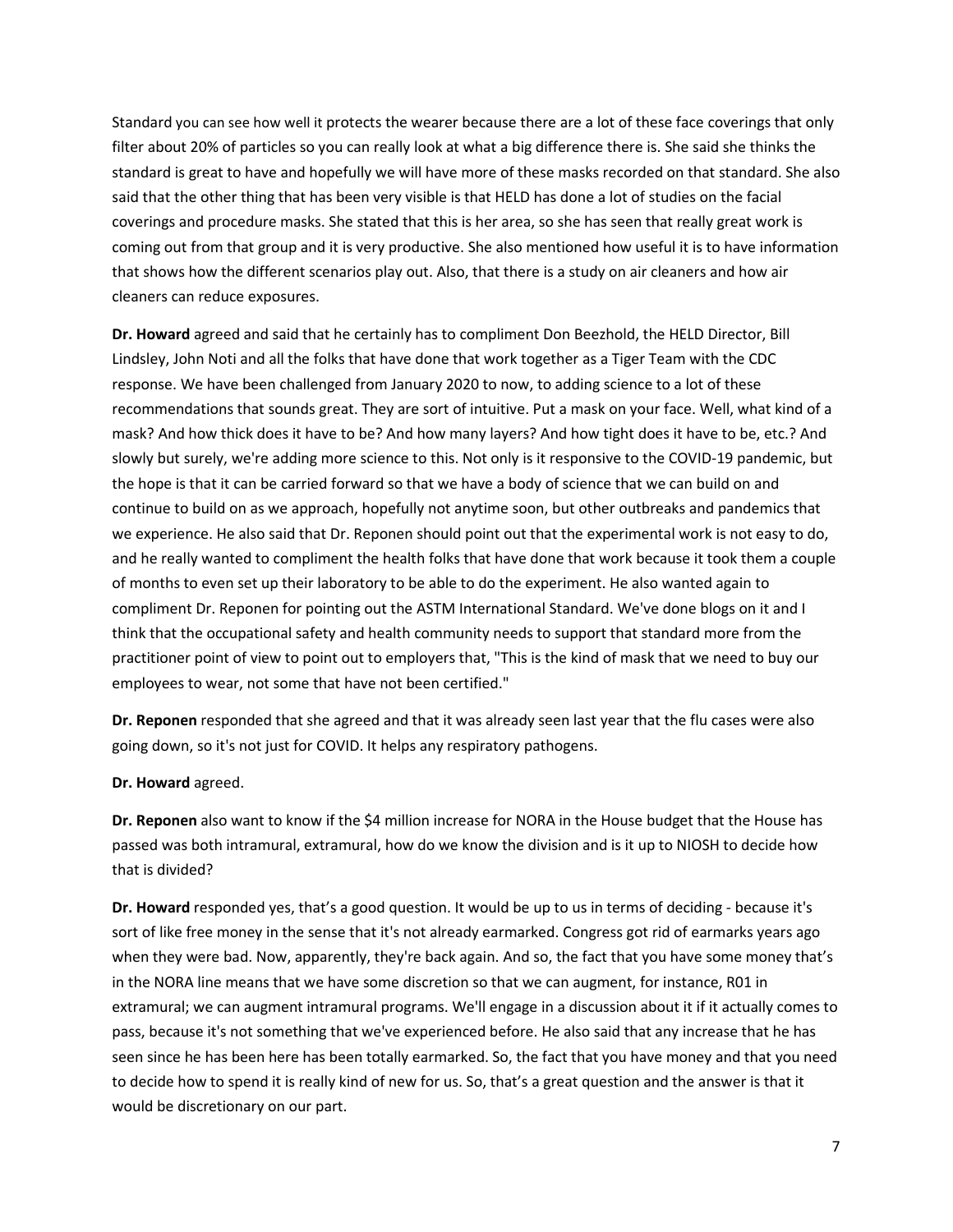**Dr. Graham** wanted to know with everything going on, if any thought has been given to the NIOSH Hazardous Drug List and whether that would be coming out soon.

**Dr. Howard** responded: Yes, excellent question, thank you for asking that. Just last week, I got an email from the folks that are working on that in DSI, Division of Science Integration, Paul Schulte's shop, chiefly Chris Whittaker, that had I think 15 different attachments. There is movement. They have been working steadily throughout this and were at the point of final review, and then publication. I would say within 30 to 60 days. So, the answer to your question is, yes, they've been silent. It hasn't been something we have talked about because I've stopped making predictions about when we're going to publish. I did that last year and it never worked. So, I think we're getting to the end. The folks have done a great job and you should see something pretty soon. Obviously, as you know, it's been complicated by the USP folks and the FDA folks in the sense that it is a complicated complex landscape and we are getting to the end, so thanks for asking.

### <span id="page-7-1"></span><span id="page-7-0"></span>NIOSH Evaluation Capacity-Building Plan Update

#### Presentation

**Dr. Reponen** stated that the next topic is the Evaluation Capacity-Building Plan. She reminded everyone to keep in mind that there will be a question-and-answer session and they will spend some time in scoring the progress.

**Dr. Downes** began by saying that it was really exciting to see what was able to be accomplished in the first year because of some of the emergencies with COVID, and things like the incidents at the border, and just with the number of people being deployed to help. However, we have been able to meet everything that we said we would. She said that because some of the members were not on the Board the last time this was presented, she would give a brief background into how and why we got here with this Plan. For those of you who don't know, we previously did eight program reviews through the National Academies. And we took some time to try to implement some of those recommendations. We did another five program reviews using a new framework - or new-to-NIOSH framework, anyway - called Contribution Analysis, and through those five reviews, we received some critical feedback. While we got recommendations that were program-specific, we also saw some themes that cut across all programs and thought that since we had heard some of these things before, here was an opportunity to address them. As we were preparing to be reviewed, we also did sort of a quasi-evaluability assessment and looked at which programs were ready to even go through this type of review using this framework. We found that there was a lack of evaluable programs, and not programs that couldn't be evaluated in some way, but just this type of evaluation. And we even ran into logistical issues because, the way that we are set up in a matrix organization, if you send a construction program through and then you want to send, for example, the musculoskeletal program through, there is going to be an overlap in terms of the research that's included. So that was sort of an issue. And then just the burden of going through this type of review, whether it's on the researcher, the program manager/division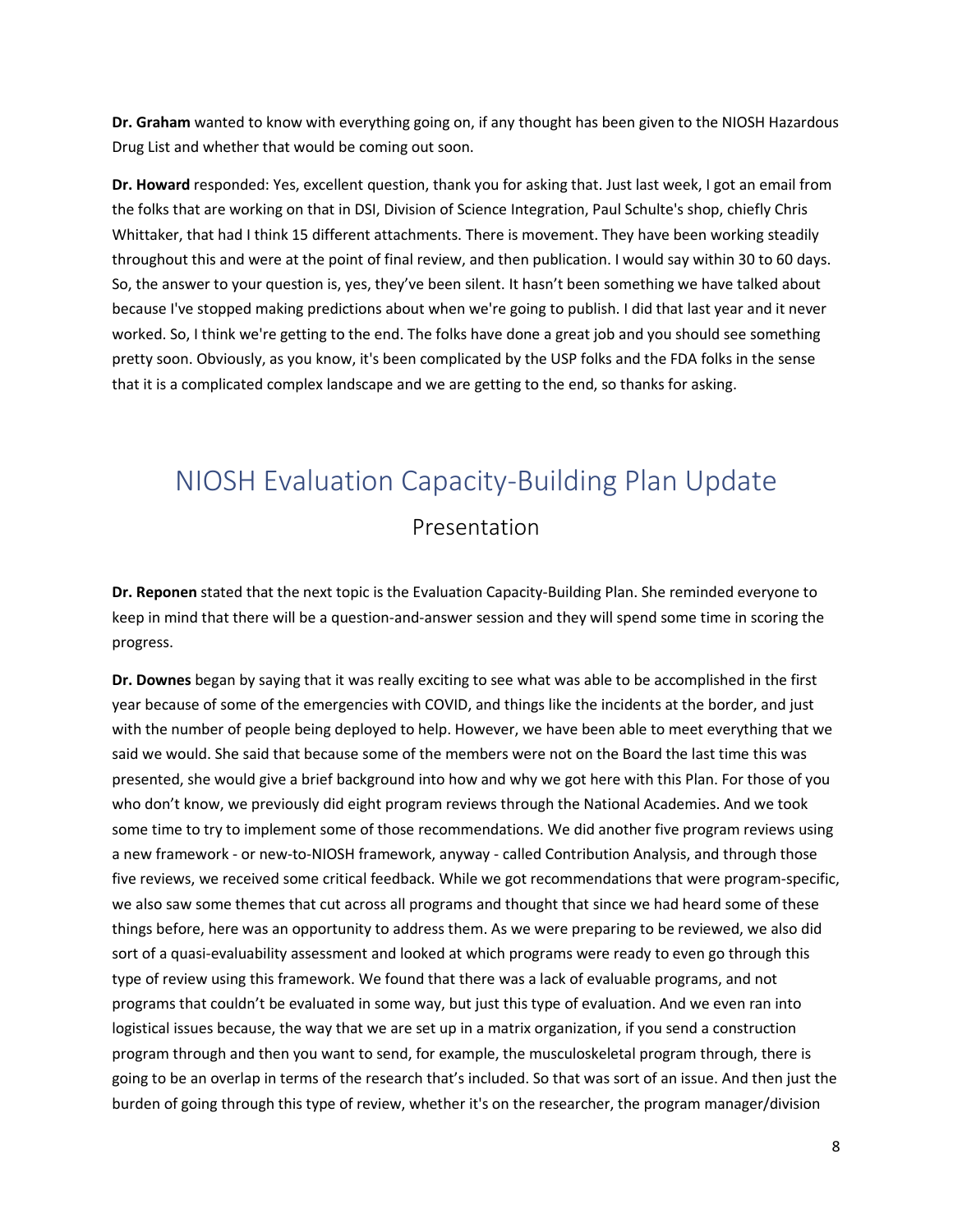director - since those two are one and the same, that's a lot of work. And then finally, the Foundations for Evidence-Based Policymaking Act, which is really looked upon favorably in the federal government. It is a new Act around evaluation and data sharing across governments that we really need to start looking at governmentwide. We need to make sure that those decisions are supported by evidence and the first title in the Act has to do with evaluation.

The Office of Management and Budget (OMB), released a circular at the end of June which probably has the most detailed expectations and guidance that they have ever put out. And not only are they asking those cabinet-level agencies - such as HHS and DOL- to follow the things in this Act, but their expectations are also that operating divisions, bureaus, divisions, and other agencies try to follow this Act. That means developing an evaluation plan, or a learning agenda as evaluators know them. These are some of the reasons why we needed to start thinking about evaluation capacity building and it led us to start to develop a capacitybuilding plan. So, when we looked across those cross-cutting themes from those five reviews, there are really five topic areas that we needed to concentrate on to prepare our programs for going through evaluation. One was collecting and documenting intermediate outcomes. We kind of scrambled for those during the reviews because it wasn't something we systematically collect. It was kind of when we went through the review everyone was going through their file folders, their emails, calling people in retirement trying to find these things. So, we don't want to be in that sort of frantic situation when we want to review a program.

Then there is also the implementation of program review recommendations. Part of going through a review is not only the process of presenting your information, but once you get the recommendations and the findings back, you want to be able to use them. It's more of a utilization-focused review, so you want to be able to use what you get on the back end or you are not getting the whole benefit of the evaluation. Then there is communication of those intermediate outcomes and evaluation findings. So, we want to be able to use what we get out of these recommendations. We do great work, so we want to be able to spread the word that we do that great work. We want to have a long-term strategy. We don't want to in one year say, "Okay, mining program, you're going to go through a review next year," or "Construction program, you're going to go through a review next year." There is a reason why we do strategic planning and plan for these things hopefully years in advance. We are working towards something, so we need to have this long-term strategy. Regarding translation research, we found that we were getting a lot of critical feedback about that in these reviews. And so, there is a need to build more of that foundation and do more of this type of research going forward.

**Dr. Downes** then proceeded to talk about the Year 1 progress. She said that out of the five topic areas in Year 1, there were only four topics areas that really had activities that required a report as part of the plan. There was nothing in Year 1 in the communication of intermediate outcomes and evaluation findings to report on. She stated that she wanted to address some of the language regarding the first topic area so that everyone would be on the same page when she started talking about these topics. She informed everyone that when we think about a logic model, she wanted to be clear on two definitions. First, the outputs - these are really the products of our research or our service activity. It could be anything from peer-reviewed publications, to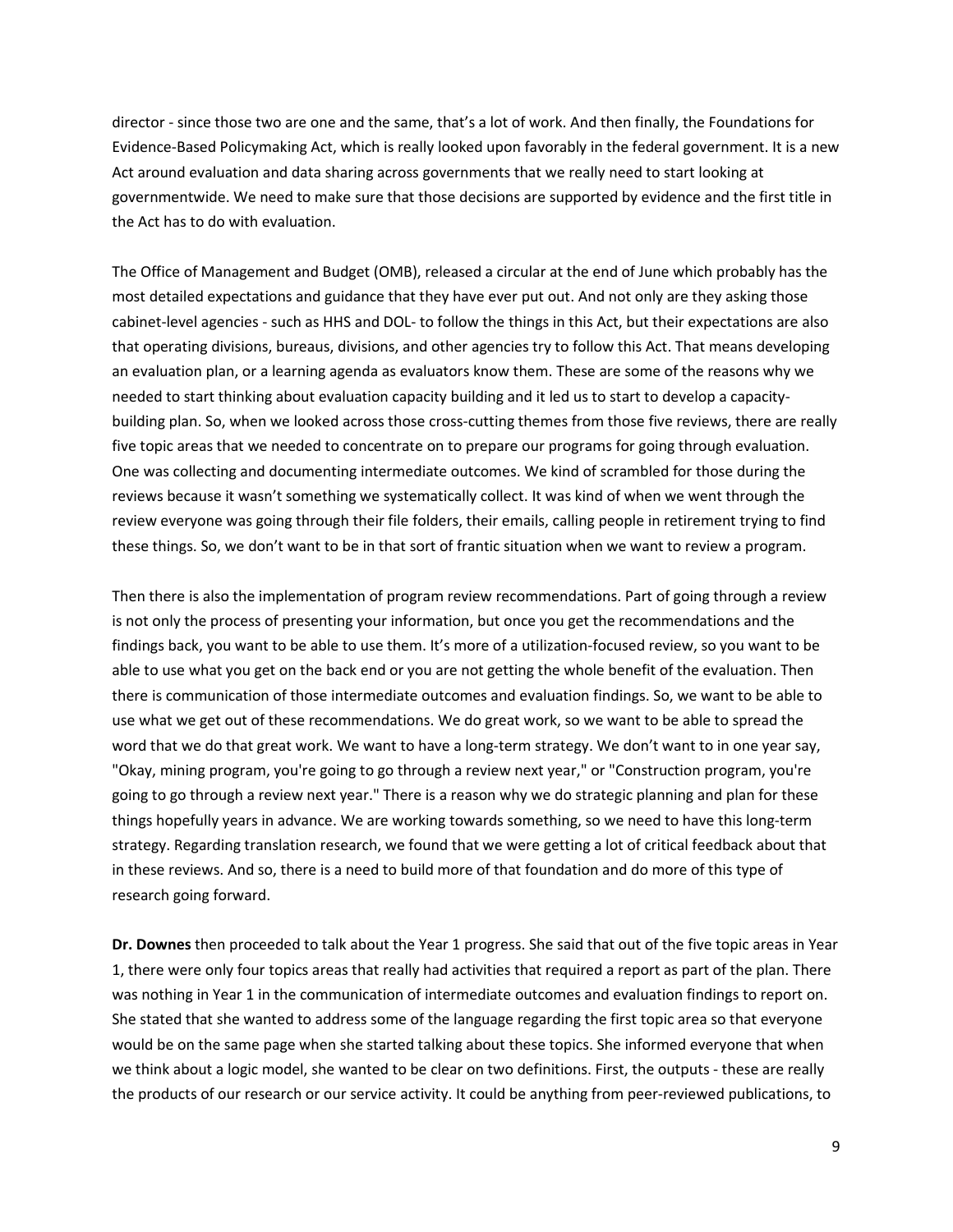website or social media content, to patents, to technology, to databases. They are really those tangible products that come out of the research. And then we talk about intermediate outcomes. When we think about Contribution Analysis and the framework that we use for evaluation, that framework all hinges on intermediate outcomes - being able to demonstrate those. We are really talking about what people outside of NIOSH do with those outputs or those products. So, it can be anything from, as Dr. Howard was just talking about, adoption of a new standard or regulation and ASTM using some of our science and our recommendations to adopt a new standard or regulation; commercialization of a new technology or even revising a technology based on some of our science or our recommendations; external researchers building upon NIOSH research. That is what we are talking about in terms of intermediate outcomes.

The first key learning activity that we really wanted to do when we were thinking about this topic area is: what are the motivators and the barriers to collecting intermediate outcomes? That is kind of the very first step, so we need to learn more about that. We wanted to conduct focus groups from people representing various perspectives: from researchers, to division, lab, and office—or DLO director—to branch managers which are really our branch chiefs, our team leads, maybe our deputy branch chiefs, which you might see referred to in this presentation as our middle managers—and then our program leaders.

We then conducted interviews with some of our DLO directors. This activity was carried out by an internal workgroup led by Dr. Christy Forrester. And while the workgroup did all the background work in terms of developing the questions, doing the analysis, and writing the report, they did hire an outside contractor to come in and conduct the focus groups and the interviews. However, that person used our questions because we just wanted the expertise of somebody to come in and conduct the actual focus groups and the interviews.

So, the four focus groups that had about six to eight people, were conducted with what we saw as early researchers, those that were here seven years or less; and what we call advanced researchers, which were here more than seven years. We had portfolio members, those are anyone who leads one of our program portfolios, and we also had our middle managers group. And then the four interviews were with our Division, Labs, and Office Directors. What we really wanted to get from these focus groups and these interviews was simply, what do you know about intermediate outcomes? Do you even know what they are or know what some examples of them are? "What do you see as the value for collecting them?" "What is your process for collecting them?" "What are the barriers and motivators to collecting them?" and "What support could you use as far as collecting them?" We had a lot of findings and this report was rather interesting to all of us. I think some of us made the assumption that we knew what some of the findings would be, but we were actually surprised when we started looking at the individual groups.

The level of understanding of intermediate outcomes is really kind of varied. When we looked at the division directors, the definition was really understood by that group and they were able to give very specific examples of what intermediate outcomes were. When we talked to the advanced scientists or the advanced researchers—who, again, had greater than seven years of research experience at NIOSH—they understood what the definition was, but they had a little trouble articulating specific examples, especially examples that really represented the breadth and depth of all the different types of intermediate outcomes that were out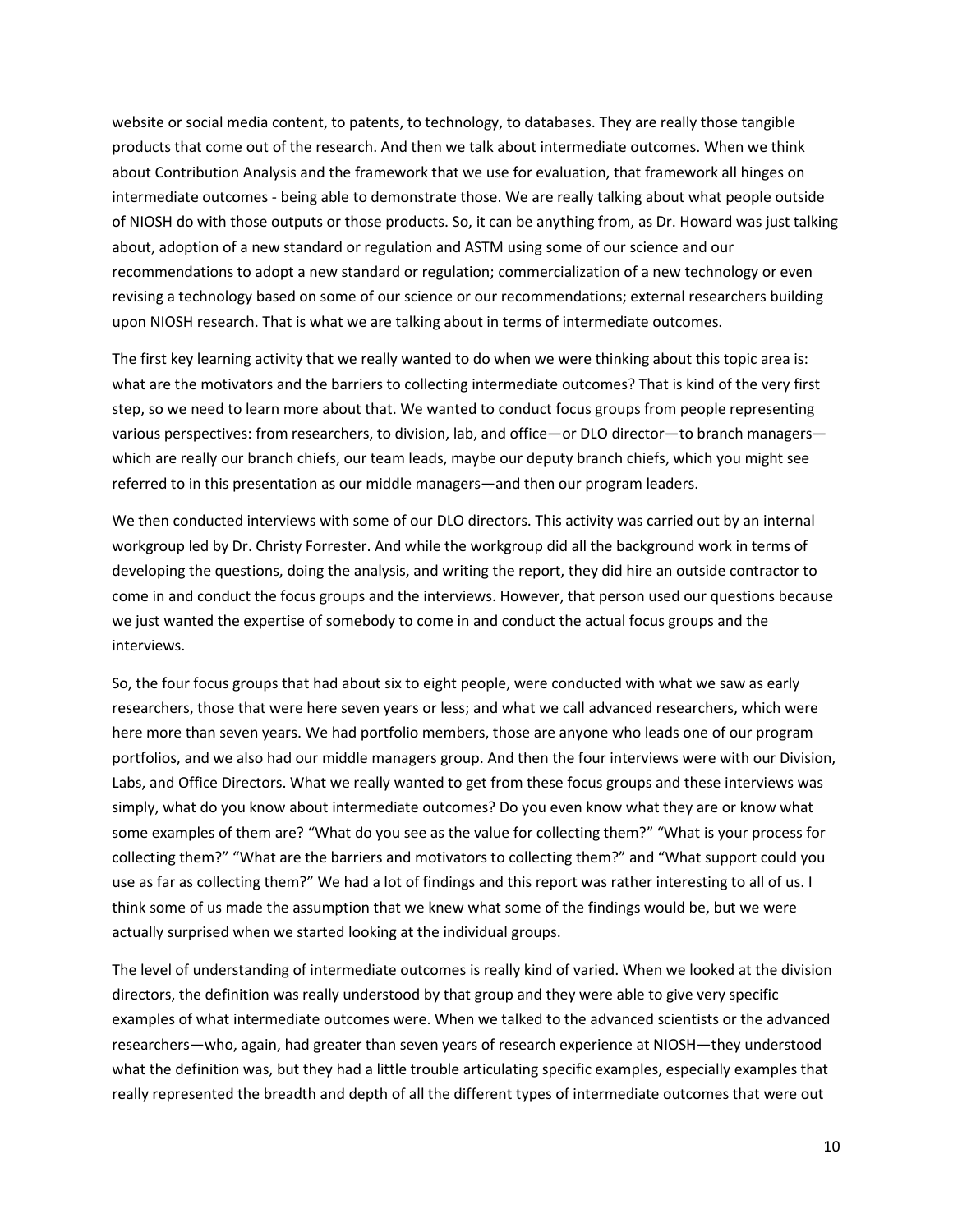there. Then there were the early-career scientists and the middle-management folks - your branch chiefs, your team leads. They had trouble articulating both the definition and the examples, often confusing the examples with goals and outputs. So that was fairly interesting for us to hear. The DLO directors and the middle management really could express the importance of demonstrating those intermediate outcomes. They thought that that was the most important and feasible way to demonstrate NIOSH's impact. Whereas the researchers, both advanced and early, didn't see as much value in the intermediate outcomes; they didn't see them really being used. They see them more as a project-planning exercise that NIOSH does. So that was an interesting finding as well. We also found that there was no formal development process for potential intermediate outcomes.

During the project-planning process, when somebody is developing their new project, they're required in our project-planning system to put down their expected intermediate outcomes. But we found out that there was no standard practice or general practice of how to do things if they wanted a project to reach a particular audience and wanted this audience to do X as a result, so what type of output would need to be produced.

Then the last sample finding that we had is, there were varying opinions on who should be collecting these things and how they should be collected. For example, researchers didn't feel like they should be the ones that were spending the time collecting these intermediate outcomes. And there was also a feeling among some researchers that we shouldn't be burdening our partners and our stakeholders by reaching out to ask, "What have you done with our products or our outputs?" They saw that as an unnecessary burden on our stakeholders. So, both of those were interesting things.

There were five recommendations that came out of this workgroup: That NIOSH really develop an official definition for intermediate outcomes. We have one that's sort of unofficial, I'd say, but I think it might need to be a little bit more friendly for researchers to understand, so we're working on that. Guidance and resources to aid in this whole process and evaluation training, just some simple evaluation concepts that might be useful to people whose background is not in evaluation. An education campaign and now that we know that there are different groups with different understandings about intermediate outcomes, maybe it's not an institute-wide campaign, maybe it's targeted so we have to do some thinking about that. And the resource website - so if we come up with some of these guidance or resource documents, having them all in one place that people can go to. The next step is to really develop some of this guidance so people can begin collecting these intermediate outcomes and documenting them. That will be the next step in the coming year.

Then as far as the second topic area, there were really two key learning questions. We actually worked on the first key learning activity under each question. One was understanding why review panels might provide recommendations beyond NIOSH's capacity. Because we got a lot of recommendations during these reviews that were very broad, that covered a broad range within, for example, a program of a specific population. So, how are we going to realize these things? So, it was hard to figure out how to even begin to implement those things. And then identify barriers and motivators at the various different levels, feasibility implementing the recommendations. So, the process steps really lay out what do we specifically need to do to accomplish these activities?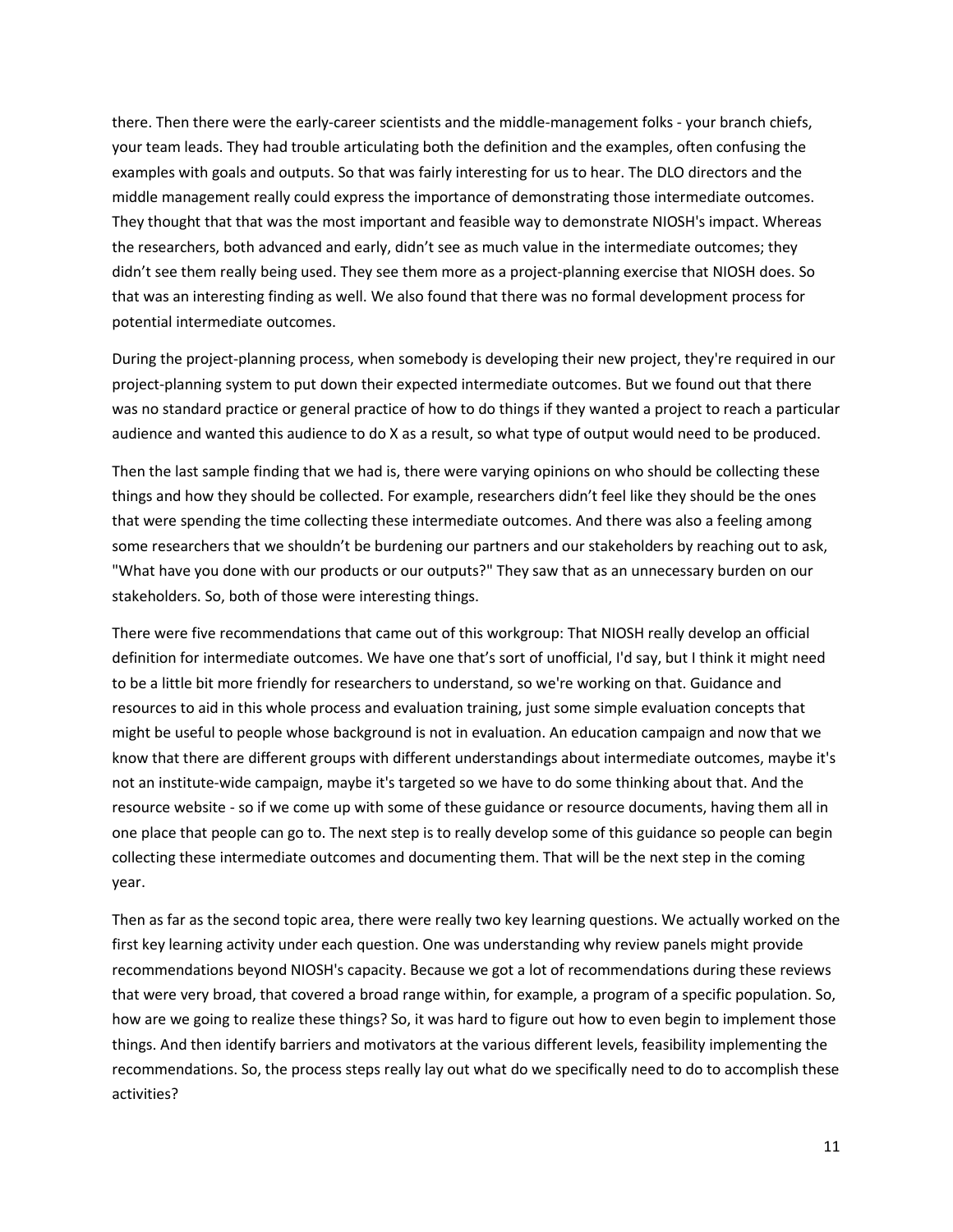So, reviewing the materials that we currently use for program reviews and looking at the process that we currently use, interviewing portfolio managers and research staff that have been or could be involved in future reviews, and interviewing leaders of programs and Institute leaders who are responsible for implementation responses and decisions. So, we actually formed two workgroups because, again, there is a little bit of a difference. So how do you get recommendations that are more focused and feasible? And then if you were to get those types of recommendations, how are you actually going to implement those? So, there were, again, two questions going on, so we had two different workgroups. The charge was given to those workgroups, the current review process was explained, the review materials that we currently used were disseminated, and both workgroups came up with questions that they wanted to ask those that would be part of the focus groups and the interviews.

**Dr. Downes** then indicated that she would go to the fourth topic area and would explain the reason why. She said that the key learning activity for the long-term program review strategy was to really find out a little bit more about how other federal agencies are doing their review processes. So, what that really meant was looking at the literature, doing an environmental scan to see what other review processes were out there, and then interviewing program leaders that have experience that have gone through our previous external reviews to see what their experience was having gone through those reviews; what they learned, what they would change and what they would do differently. So, again, we formed another workgroup. A charge was given, the current review process was explained, the review materials were disseminated, and this group came up with questions for the focus groups and interviews were developed. Also, our office—the Office of Policy, Planning, and Evaluation—did an environmental scan to search other agencies' web pages related to evaluation to sort of see what these other agencies were doing in regard to evaluation, especially given that that new Foundations for Evidence-Based Policymaking Act was out there. And we also did a follow-up interview with the National Center for Injury Prevention and Control because we knew somebody who had participated in their process and really liked the process, so we wanted to learn a little bit more about it.

I mentioned that there were two workgroups for the second topic area, which was the implementation of program review recommendations, and another workgroup for long-term program review strategy. We found that the questions that these three workgroups came up with were very, very similar. So, what we did was to actually combine the questions. And the other piece, as many of you have stated and as Dr. Howard had stated, we were in sort of a situation where we had so many people being deployed, we couldn't go back to multiple people and ask, "Could you participate in this focus group or could we interview you?" And we also had that other activity related to intermediate outcomes where they were doing focus groups and interviews as well. So, we had to be very careful of asking people for more time. So, what we did was we came up with questions that would be responsive to all three workgroups' needs and we did four focus groups and 12 interviews to address the needs of all three workgroups, because their questions were so similar, and we wanted to be respectful of other people's time because we were in this response to a worldwide pandemic.

So, we hired Westat to come in and actually conduct the focus groups and the interviews, although the workgroups came up with the questions. So, the four focus groups were division and lab directors, researchers, program portfolio leaders, and we also had our middle management group. As far as the 12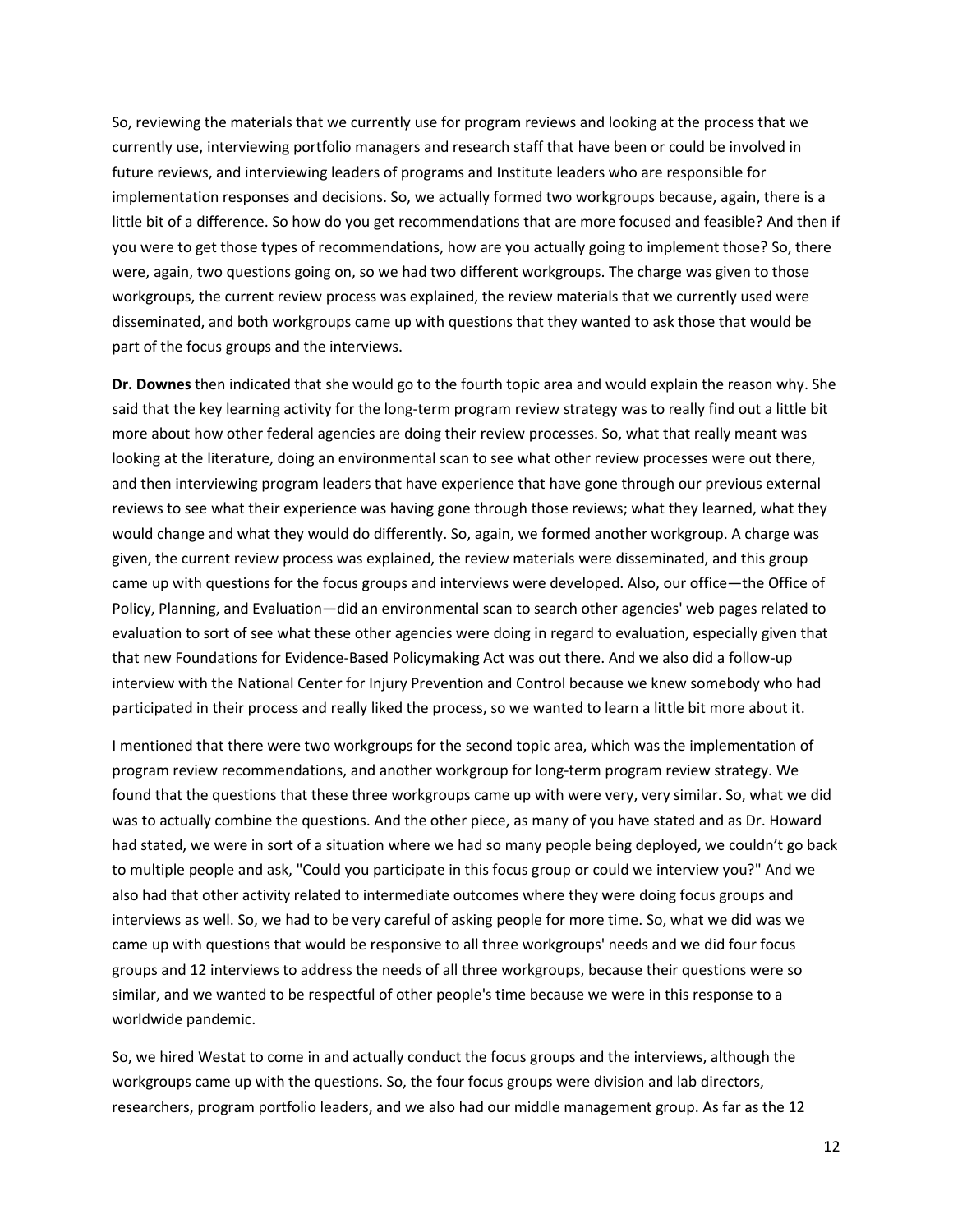interviews, we had DOL directors, we had researchers, and we also got four former review panel members because we wanted to hear from those review panel members. So, our study questions ranged from looking at the value of those program reviews, to looking at how our process could be improved, to ensuring we had the right panelists on these review committees, and really using the recommendations when we got to the end of the process. So, some of the things we found from this were looking at the value of the program reviews. Overall, everyone we spoke with really found that there was value in doing these program reviews. There was some concern particularly among researchers, around building sort of an evaluation culture because they felt like that would somehow threaten their ability or their time to do some of their research activities, which is how they get promoted, and that is understandable. There was a general sense across the board with all of those that we interviewed that more resources needed to be dedicated to implementation and also more time committed for this whole process to be successful.

Again, currently we say, "okay, next year, mining" – if that's the program- "you are going to be evaluated." So, they pretty much stop a lot of what they are doing, and this is what they work on for that year. And they spend a lot of time on finding what they need, getting this package together, that sort of thing. So, we'd like to maybe 10 years out say, you're going to be evaluated on X and so 10 years from now they know at the start what they are going to be evaluated on and so they are constantly working towards that so it's not just, drop all your stuff and let's work on this for a year, sort of thing. So that is something that they were thinking. And as far as implementation, more resources are being put towards that so they could make implementation happen.

The panelists really liked the evidence packages that we put together but wanted more interaction with the programs. They only had a one-day interaction with the programs. And the panelists also felt like while they liked the evidence packages, they felt like what we put in there was more of the good stuff about the programs and they thought that if we put in more weaknesses, maybe gave a fuller picture of the program including some of the weaknesses, they might be able to help more as far as recommendations. So, the next step for this particular activity would be to develop the purpose statement and objectives that will guide whatever our long-term strategy is going to be as far as program reviews.

Then the fifth is translation research. Again, one of the things that we learned was that people weren't really sure exactly what translation research was. And there was some misunderstanding or confusion around how it was different or the same as R2P. So, we wanted to really make sure that there was a shared understanding about what this was across the Institute going forward. And so, conducted a literature search and an environmental scan about what was going on in the larger dissemination and implementation sciences community and how did NIOSH fit into that? And then looking at our current definition or conceptualization of translation research and refining it and reconceptualizing it if we needed to or just tweaking it a little bit as to how we're going to apply it at NIOSH going forward. So, I am happy to report that the literature review is complete and has been submitted for publication, and the environmental scan is also complete. We are currently working with one of the world's best SMEs in the dissemination and implementation area and Dr. Borsika Rabin on the refinement of translation research. We have a small workgroup that is going to be working on this refinement process and we hope to have a draft by the end of the year. In addition, we went above and beyond what was in the ECB plan and conducted 23 interviews with intramural and extramural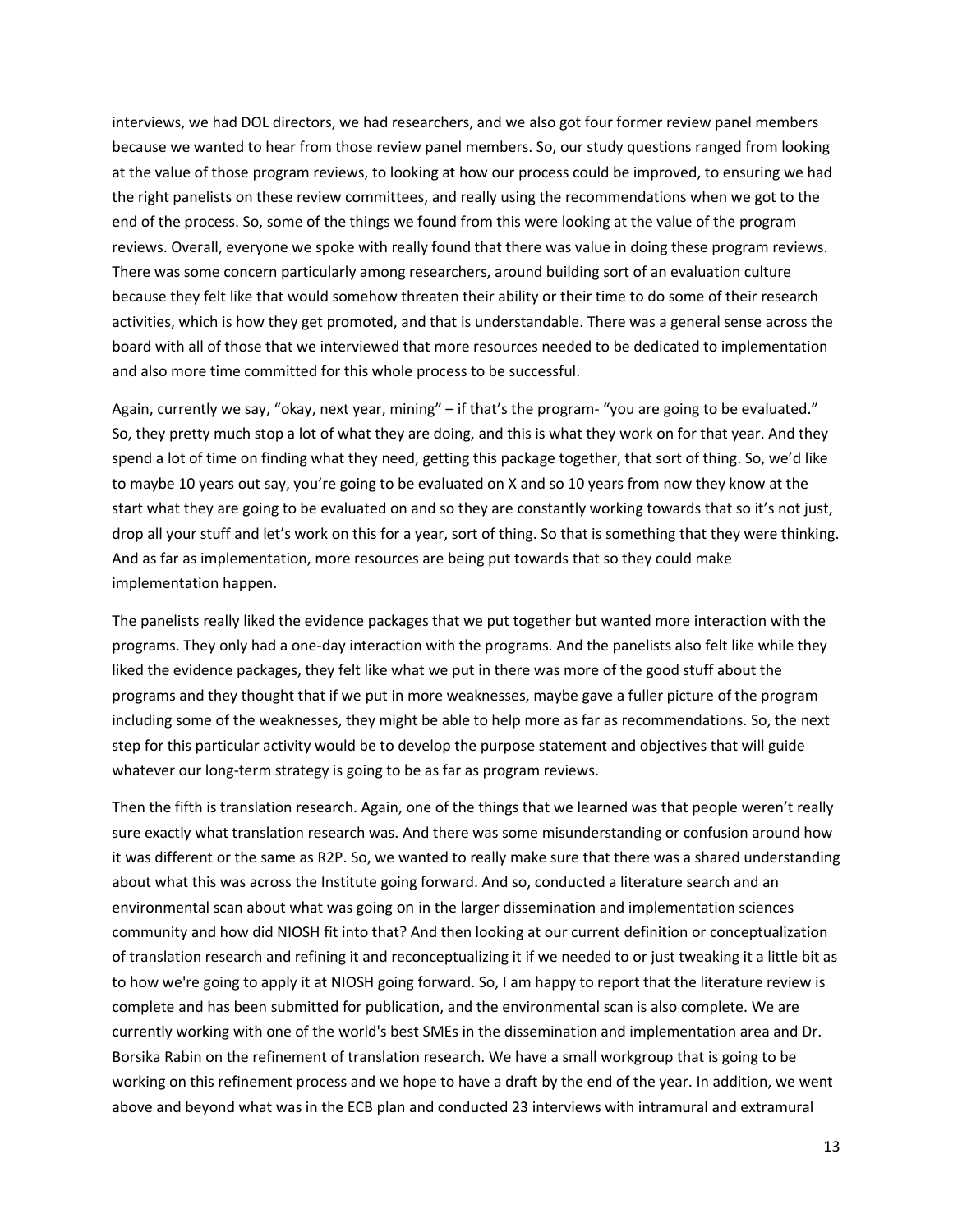researchers to find out a little bit more about how they saw translation research. How, in their mind, based on what they thought it was, how they conducted it, and also where it intersected or how it might have intersected with R2P. We also drafted a glossary of terms around translation research that we could consider applying or using at NIOSH as well.

And then, finally something that wasn't specifically spelled out in the ECB plan, but was definitely a part of our intentions with the ECB, was to really start working with one of the extramural centers. And that was something we did with the Agricultural Safety and Health Centers. And just sort of a refresher, those are funded through extramural cooperative agreements. We currently have 11 funded and they range in their activities from research, to outreach, to training, to developing educational materials, and developing relationships with government and nongovernment organizations. And while they're typically looking at things at a local and regional level, they also contribute to things at a national level. So, what we wanted to do is, since we consider them when we do our program reviews, we present things we have extramurally as part of our evidence packages. So, we really want them to be on the same page with us in terms of how we define intermediate outcomes, outputs, what we're doing as far as logic modeling, and kind of presenting one real, whole program with intramural and extramural.

Because the Ag Centers were really interested in this and they have evaluation and communication specialists that were more than willing to work with us, we asked them if there were about three to five topics that, out of all the Ag Centers, they could at least contribute to one logic model. They came up with three topics that all the Ag Centers could contribute at least to one of them. And those were heat-related illness, rollover protective structures, and hazardous exposures in livestock. We hope by the end of the year that we can finalize those logic models. They are actually working on the evidence tables to support what they put in the intermediate outcome column. But it has really helped because now we are sort of on the same page on how we define things. They have also seen that they can use these for future planning.

So, we have done X, Y, and Z. What's the next logical step? Is it to further disseminate this intervention? Or here's an opportunity where this center has developed this intervention, it's now evidence-based, so is it appropriate or could it be appropriate for Center A to take Center B's intervention and try to now use it in their region so we're not totally reinventing the wheel if it's something that could be useful? So, there are opportunities like that. We also saw that there were some gaps in translation research and there was a desire to learn more about that topic. So, we brought in somebody to begin to talk about it, so that's something that we can pursue more of in the future.

The other really, really, exciting thing that just happened is that the Office of Extramural Programs is getting ready to release its Funding Opportunity Announcement for the Ag Centers for their every-five-years renewal and they have actually integrated or injected some more evaluative and translation research concepts into that. I think that's really going to be helpful in bringing those centers even more in line with what NIOSH is doing in allowing us to collaborate and hopefully making more impact in the future. We are really excited about that brand new, off-the-press news.

**Dr. Downes** concluded that she wanted to thank all the staff members who contributed in some way to this effort considering what we faced with COVID and people were being deployed. She said that when this plan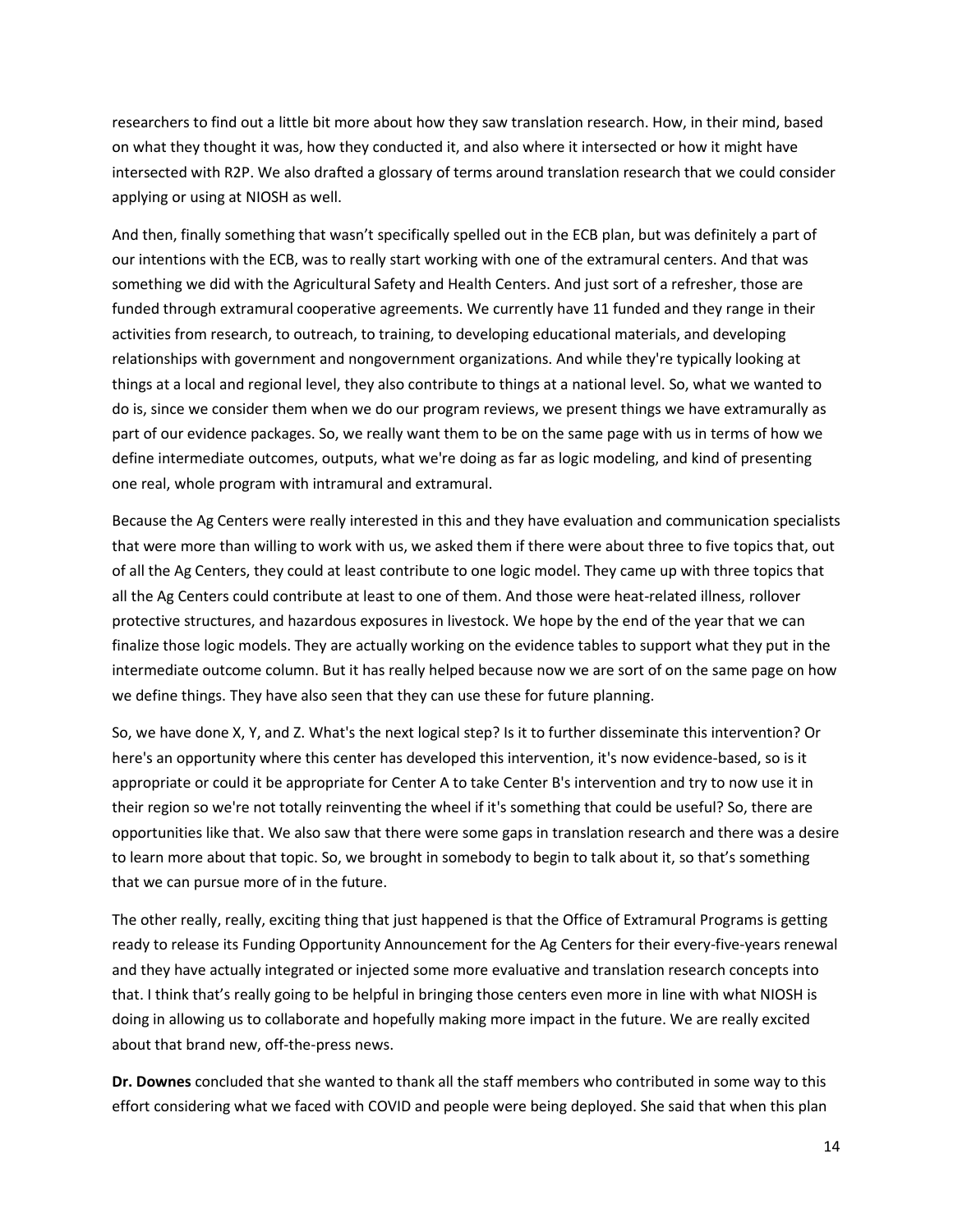was developed COVID hadn't really taken over the world yet, so going into Year 2, we are going to have to adjust the plan a little. Like many others, I think we thought that when the vaccine came things would maybe calm down a little, but that really hasn't happened. So, I'm not sure that we can go at the pace that we had originally planned given deployments and other things. We might have to readjust our timeline. However, I am really happy that we have been able to at least meet all of our Year 1 obligations.

#### **Discussion**

<span id="page-14-0"></span>**Dr. Lerman** commented that he thought that great progress was made especially in a very challenging time. There were two findings that I would like to try to encourage you to focus on. One, frankly a disappointing finding that you had which is that your researchers don't see the value of intermediate outcomes and, in your plan forward, there was nothing explicit about communicating why this is critically important, which I think it is. Perhaps that's embedded in your education campaign. If it is, I would make that prominent in your education campaign. And if it isn't in the education campaign, I would certainly include that. The other very encouraging thing is that in your focus groups there was recommendation to put a focus on identifying weaknesses, sort of a natural tendency to want to have the evaluation show how terrific a program is and what great progress has been made, but where you get the real value is in identifying weaknesses so that you can address those. So those are the two things I hope get a lot of emphasis in the plans forward.

**Dr. LeMasters** said that it seemed to her that before programs can identify intermediate outcomes, they need to know what their ultimate outcomes or their primary outcomes will be. And then if I know what my final outcomes, what I'm shooting for, I could then pace back and determine, well, in order to get to B, I need to get A's activities accomplished. So, did you balance that? I mean, to know what your intermediate outcomes are, you have to know what your final outcomes are, or at least you have to have a vision for that, right?

**Dr. Downes** wanted to clarify the question: When you say "primary" or "ultimate," do you mean like to reduce exposure to—you name it—like fumes or chemicals? Is that sort of what you're talking about?

**Dr. LeMasters** responded: Yes, that, or it could be like in your Ag Center to develop safety standards for tractors, for example, that would be a final outcome. But before I could get to that final outcome, there are intermediate outcomes like understanding the differences in tractors or understanding how many farmers out there are not protected with roll bars, for example. What is the extent of the problem would be an intermediate outcome before you would define your final outcome of making a difference in improving farm worker work standards? Do you see what I'm saying? And it would be hard for me to come up with an intermediate outcome if I didn't know what my goals were. And that's the final outcome, what are my goals at the end?

**Dr. Downes:** Yes, I think you're getting at a good point about the difference between program-level goals and a project level of goals. For a project, we're kind of looking at what are you trying to do with this project? If I'm trying to develop an intervention to reduce violence in cabdrivers, I want them to adopt whatever intervention that I come out with. So, the actual intervention would be the outputs and the intermediate outcome would be the cabdrivers to adopt it.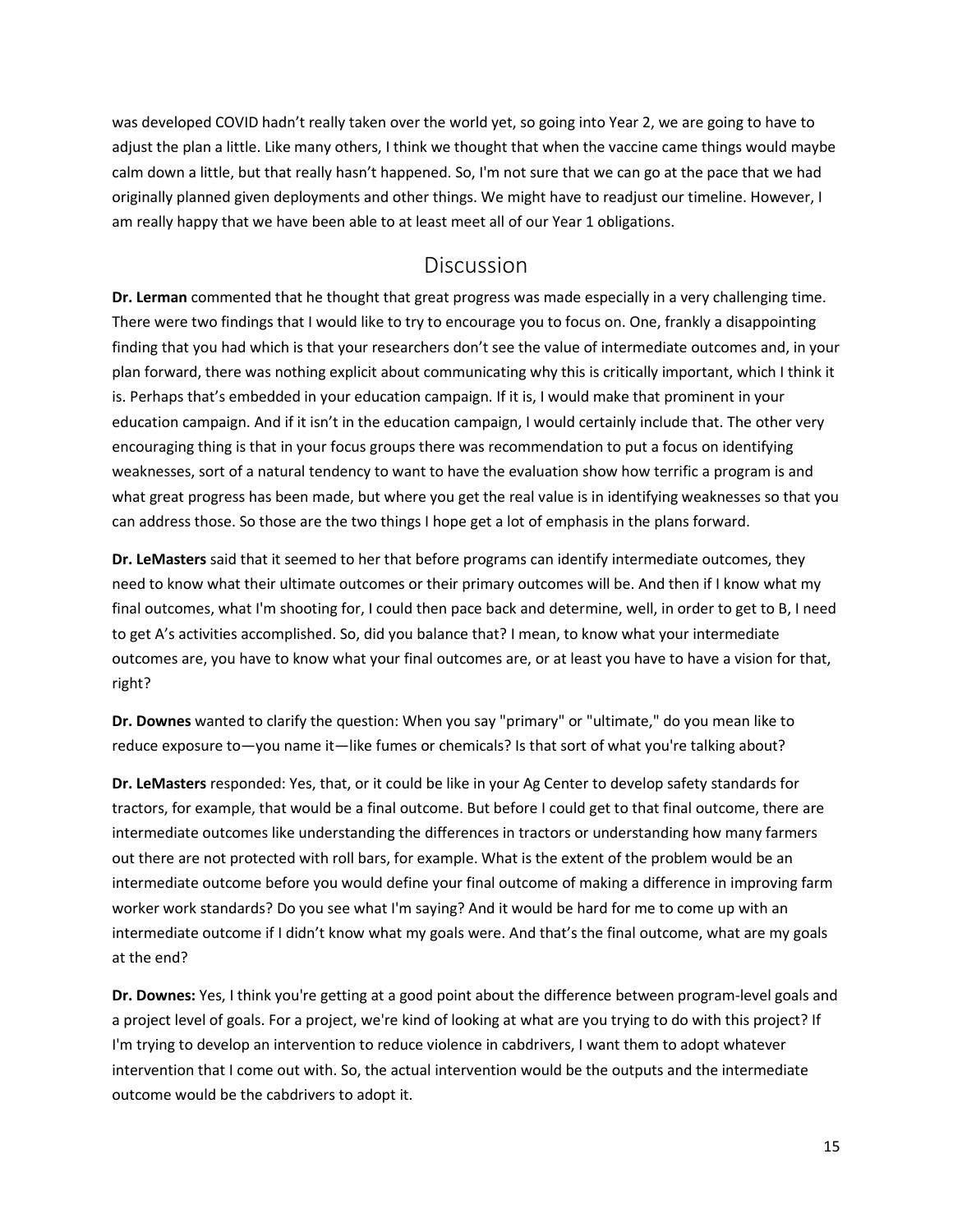**Dr. LeMasters**: Or the intermediate outcome might be to understand, what is the extent of the problem? How many cabdrivers are affected with violence—or nurses, or whomever are affected with violence, and then understanding the extent of the problem would be the intermediate outcome, and the final outcome would be to design or promulgate things that could be done to prevent aggression in the workplace or whatever it is. But it seems like to know to get to the endpoint, which is the goal, to make a change, right? Translational into change.

**Dr. Lemasters:** Okay, so do you see what I'm saying? So, if I don't know what my primary outcome where I'm going, what is the goal at the end of this period of time, how am I going to come up with intermediate outcomes?

**Dr. Downes:** I think you make a good point. I think one of two things: one, to determine whether an intervention—for example, going back to the cab driver's example, to determine whether an intervention was even needed, you'd probably do another type of study to determine like more formative research to determine whether it was even needed.

**Dr. LeMasters:** Okay, is it even a problem.

**Dr. Downes:** Yes, before you would even start a project that developed an intervention—or, yes, to develop an intervention. So that would be probably a whole different study before you would get to that point. And some of our studies are looking at—and we've found this with some of our reviews is some of it is we get to the end and it's an output and the finding is that this doesn't work, it's not needed. And then we don't produce an intermediate outcome because the finding is there's not a problem, it's not needed—

**Dr. LeMasters:** Well, that is the intermediate outcome, though, you see? Finding out whether or not an intervention is needed is an intermediate outcome. That intermediate outcome then may say, well, we don't need the goal, the final outcome, which was recommending change, recommending ways to deal with aggression. The intermediate goal would be is there a problem and how do we determine that? And then the final goal would be if there is a problem, if the intermediate goal says, yes, there is a problem, then determining how we make a change with that problem to improve the situation. Do you see what I'm saying?

**Dr. Lerman:** Could I jump in? Because I think frankly, you're talking past each other. And correct me if I'm wrong, but I think the NIOSH working definition of an intermediate goal is getting the information out into the public, getting a recommendation to be adopted, getting a paper to be cited, that sort of thing. And I think what you're referring to is actually further upstream than what NIOSH is referring to as an intermediate goal. Or an intermediate outcome.

**Dr. Reponen** reminded Dr. Downes that she had a slide that shows the intermediate outcomes and requested that she put the slide up.

**Dr. LeMasters continued,** okay, and then the end outcomes. So, there are intermediate outcomes and then there are the end outcomes. So, when I see that you develop interview questions, I mean to determine what the intermediate outcome—without knowing the final, the end outcome, personally for me it would be hard to develop what the intermediate ones were.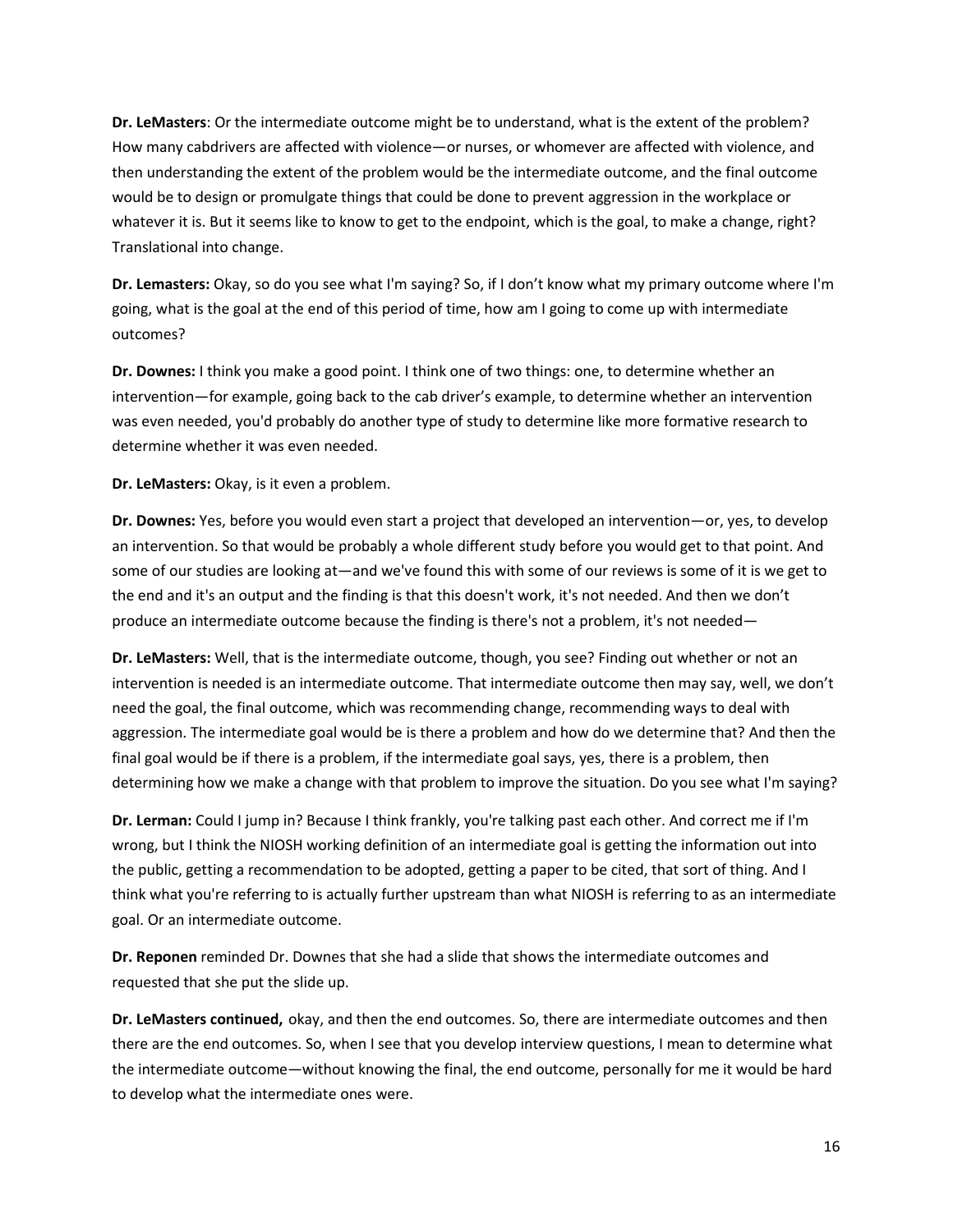**Dr. Downes** explained that we defined end outcomes as our reductions in some health or safety outcome. So a reduction in exposure to some sort of chemicals, a reduction in musculoskeletal diseases in agriculture workers, whatever it is. So, we do have those. I mean to be able to do a project, when people put in proposals for the NORA competition, they're required to show how it addresses strategic goal(s). Strategic Goal 2 is a reduction in hearing loss, for example. And then they go down and the intermediate goal could be something to the effect of manufacturers will adopt something because they could be addressing technologies. So, their project could be looking at trying to revise or tweak an existing technology or develop a new technology relating to hearing loss.

**Dr. Reponen** asked if the end outcome relates to the like reduced exposure, reduced injury/illness?

**Dr. Downes** replied yes.

**Dr. Reponen** responded that it's project specific. So, I guess that probably was implied, but that was not defined. But you had one of the recommendations was that the intermediate outcomes need to be better defined?

**Dr. Downes** explained that Yes. We have a working definition, but I think that for project officers it needs to be a little bit more lay language for a non-evaluator because they have trouble connecting to more a more evaluation, technical language sort of thing. So, we have a workgroup working on that now because they're trying to change some things in the project planning guidance and it's to make it more usable for project officers.

**Dr. Reponen: responded and said she** remembered one of the outcomes from the focus groups was on how is it collected and who is collecting? I guess that's a big question because that can take a lot of resources.

**Dr. Downes** agreed.

**Dr. Reponen** said that it was much more difficult than counting the publications or counting clicks on the website to look at these.

**Dr. Downes** responded, exactly.

**Dr. LeMasters wondered,** looking at this intermediate outcomes and translation, where do you see translation coming, translation after you've got the primary outcome, end outcomes, and translation is part of that end outcome, is it not?

**Dr. Downes** responded that we have translational research, and we have the transfer/translation. And so, we really look at that as you have your output and then transfer happens. So, what do we do to get it in the hands of somebody that can actually use it?

**Dr. LeMasters:** Right. So where does that appear—what do we do to get it in the hands of people that would use it? Where is that on this description of surveillance and evaluation? Would that be another one?

**Dr. Downes:** No, if you look up at the model, it's between outputs and intermediate outcome. So, for example, we might have outputs and we're using social media to get something out into the world. Well, that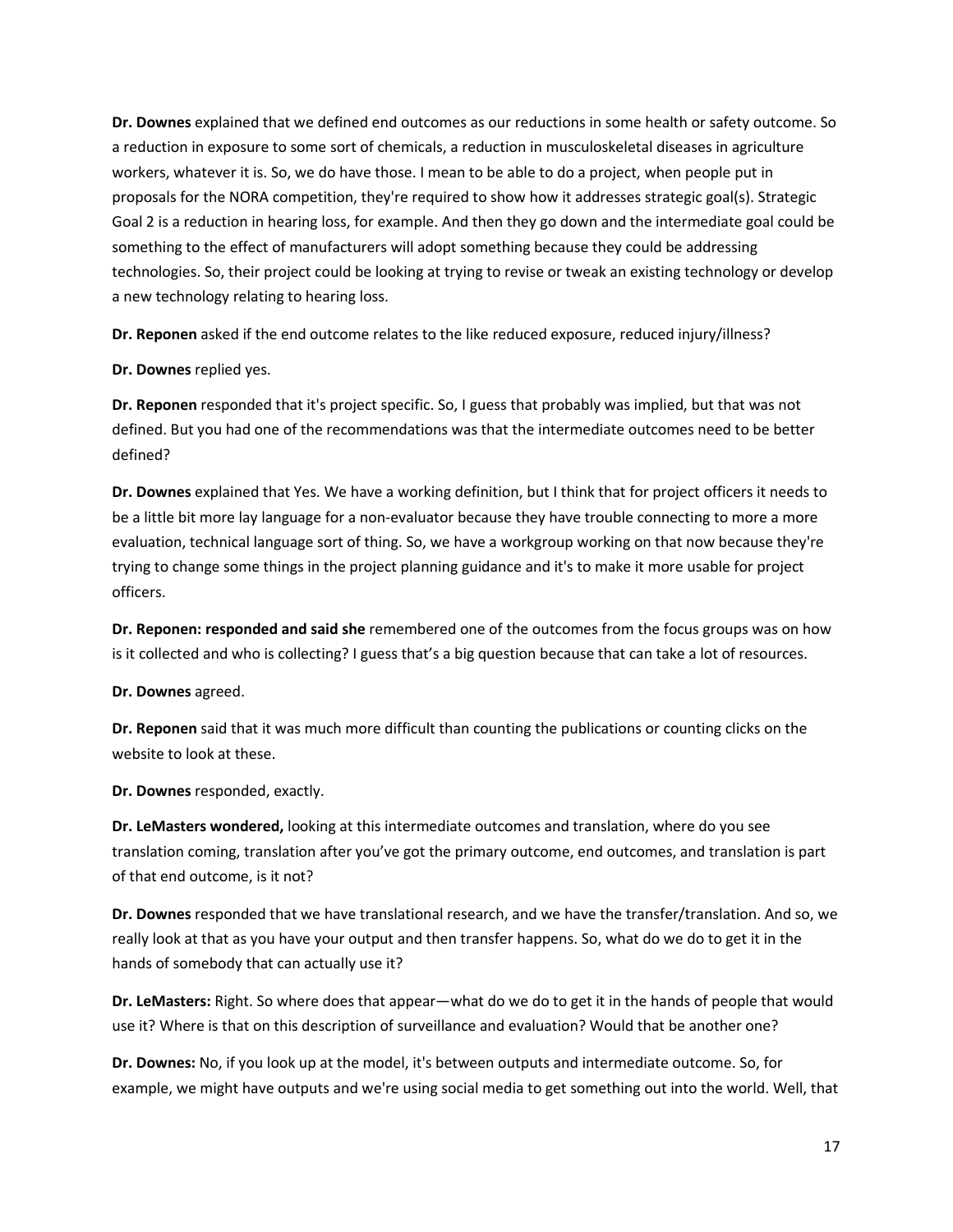would be our method of transfer and somebody picks it up and they further disseminate it and that would be the intermediate outcome.

**Dr. LeMasters:** So, the translational part, as you're describing it, is an outcome also, correct?

**Dr. Downes:** No, are you talking about translational research?

**Dr. LeMasters:** No, I was talking about your definition of translational—I assume you meant translational into the public, right, translational information? Or you tell me what you meant, I guess.

**Dr. Downes** responded**,** Well, there's transfer/translation and that's where you try to take your output and transfer it to somebody who can actually do something with it, which would be somebody outside of NIOSH. And sometimes there is some translation in that in terms of making it useful to them or in some sort of form that they can actually use and adopt it. So sometimes, for example, in translation you might have a NIOSH recommendation, or we send somebody to an ASTM standard setting committee and instead of just we might hand over the report, but then we also have the experts sitting there and they can translate some of what was in that report or give some more information. And then ASTM ends up incorporating some of that additional expertise into their standard, so that becomes an intermediate outcome. There's also translational research, which is a little bit different because that's really a type of research. So, for example, we have an evidence-based intervention, and we want to further disseminate it. So, we know it's effective, we've tested it for efficacy and effectiveness in Group X. But we think, hey, maybe it can work in Group Y. We have to figure out through a research study how do we get it to Group Y and is it effective in Group Y? And that's translational research.

**Dr. Reponen** asked, I just wanted to understand, you had four topics and it looks like you're reporting you completed three out of them and fifth will be completed by the end of 2021. Was that initial plan to get it completed by this time? I'm not exactly sure what is your Year 1? Is it from last September to this September?

**Dr. Downes** responded, Yes, so we wrote this in calendar years initially and part of our going back and reassessing based on some of the COVID activity that's continued to happen, we'll be readjusting by fiscal year so we can make sure that we align better with the BSC calendar. But for Year 1, it is by calendar year. So, we do have all the meetings set up for the translation workgroup, the refinement workgroup for the rest of the year to get that last activity completed by the end of the year.

**Dr. Reponen:** And then if I understood correctly, the agriculture, when you connected with them that was like an extra thing.

#### **Dr. Downes** agreed.

**Dr. Reponen:** Was that in your plan for on, or was it just implemented? Was not in your initial plan?

**Dr. Downes:** It wasn't in our initial plan other than we wanted to do it. We included somebody from the Office of Extramural Programs because from the beginning it was our intent to somehow bring extramural programs more into what we were doing intramurally. But we didn't expressly put it any specific activities in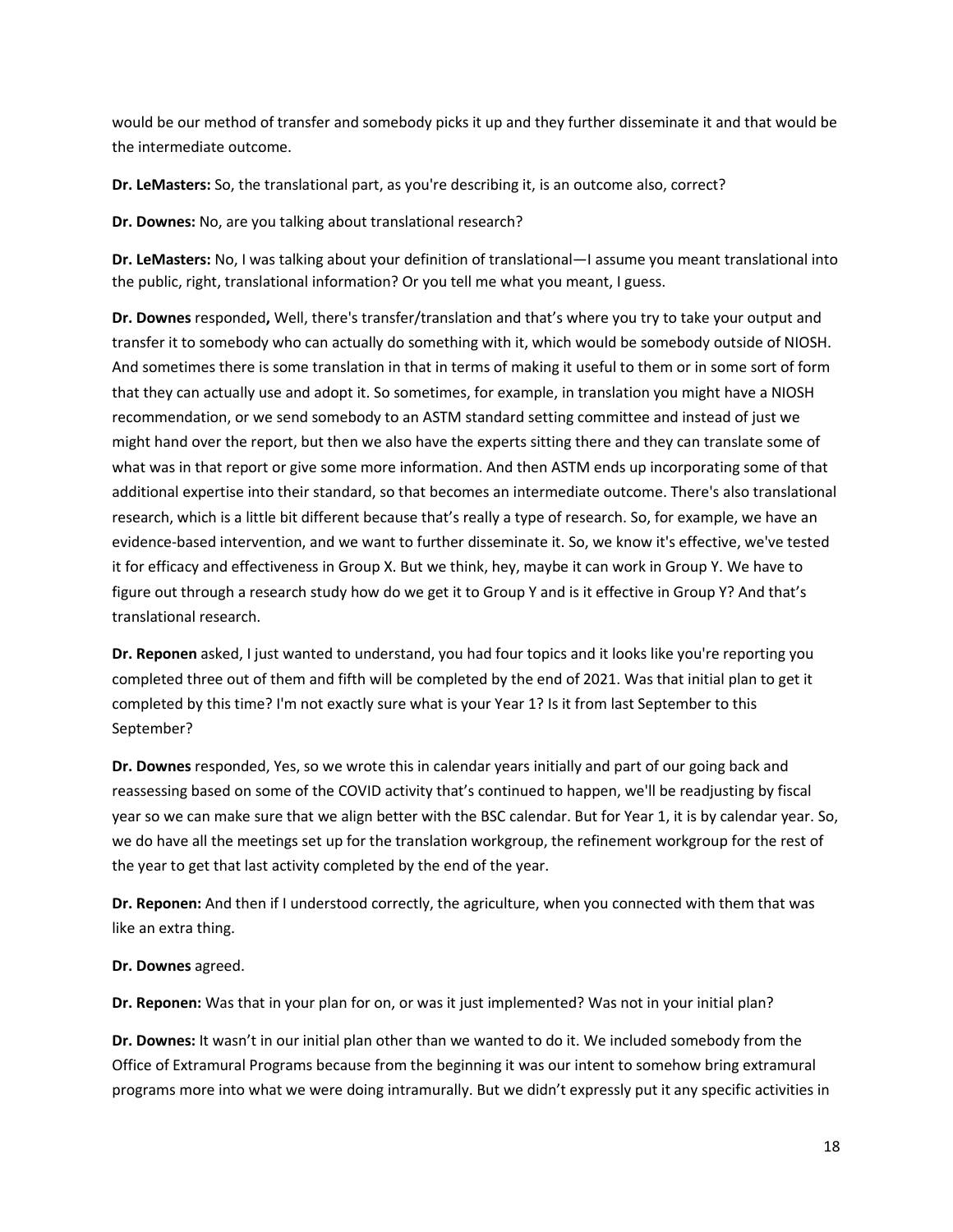the plan. So, we've worked with them as we've gone on. So, the intent to work with them was there, but specifically how we were going to do that or what we were going to do wasn't spelled out in the plan.

**Dr. Graham** wanted to know if there are efforts to sort of showcase the new NIOSH outputs in order to encourage their adoption in maybe standards that are being revised or regulations that are being revisited to sort of enhance the opportunity for these different NIOSH programs to have an impact.

**Dr. Downes:** I'm glad you asked that question. It's a really, really good question. To be honest, one of the things that we talked about in terms of the communication piece is that we've often been reactionary and not proactive. And one of the pieces that we wanted to put together was these things that we're calling impact sheets. And we've been doing some interviews. We couldn't interview Congressional staffers, so the next-best thing was to interview some folks from CDC Washington and some other policy people in some of our other CDC centers. They took a look at the draft impact sheets that we had to try to figure out: Is this something that's going to be useful? Is it in a format that they could really understand? Is it too jargony, that sort of thing, that conveys some of the impact that we're having and some of the outputs in the research that we're doing? And when would it be useful? How could we get it to them? And some of the discussion was around, well, some of this might be helpful if you target it towards specific senators or specific congressmen or women when there's specific legislation coming out. So that's one of the things that we talked about using those for as opposed to just an all-out send these out blitz and doing some targeted information based on what's going on in that person's state or specifically around legislation or specific hot topics that might be going on. But we did get some feedback on how we might need to reformat them and change some of the language to make it a little easier to understand for non-OSH community. So that's a really good question and that's something that I think we're going to try to pursue.

**Dr. Graham** said that was really good to hear because there is a lot of talk about ASTM and there is always ongoing revisitations in ASTM as well. So, if you were able to sort of have some partnerships where you could be aware of what is being revisited and maybe reach out to whoever is leading the group, that could help with intermediate outcomes.

**Dr. Downes** said that that was helpful.

**Dr. Barton** was interested in the panelist responses. When you said that they were interested in including weaknesses in evidence packets. I assumed that you already have weaknesses included in there, right?

**Dr. Downes** responded, we really tried to pick things that we knew that we had a lot of work going on around to present, so we had intermediate outcomes because that's what Contribution Analysis the framework hinges on, being able to demonstrate these intermediate outcomes. So, a lot of our work that wasn't as far along or we might not be able to demonstrate those intermediate outcomes, we didn't present because we needed to be able to present these things that had intermediate outcomes. So, I don't know that we intentionally left them out, but because we were so focused on intermediate outcomes, that's what got presented.

**Dr. Reponen** said, I also wonder in your focus groups when you had the participants of the program directors you had, I'm assuming you had some that had gone through evaluation. Did they indicate if there was any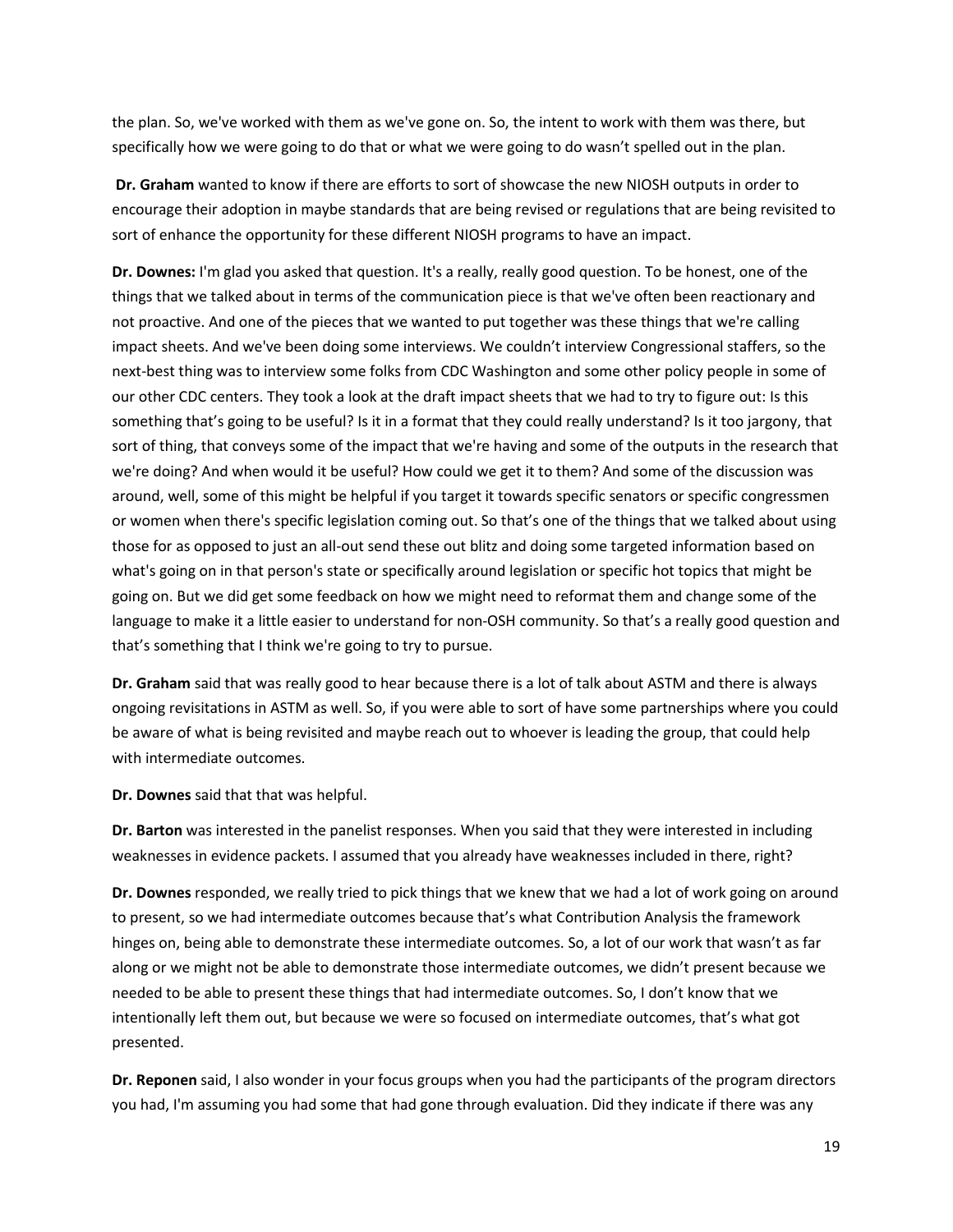change in what kind of changes were made based on the evaluator? So basically, this continuous improvement loop, was that happening or was it like they get the recommendations from the evaluators and, okay, that's in a document and everything continues? I'm just wondering how that works.

**Dr. Downes:** Yes, that's one of the areas that we need to improve in that we heard from them and we heard from others. We especially asked some of the researchers, "Are you aware of the recommendations that we got back from these reviews?" Some of them were not aware of the recommendations that we got back. People seemed to be really focused on the scores that we received back and less focused on the recommendations that we got back. So, one of the things that we are thinking about - and, again, this is very early in the process - but we're thinking about possibly eliminating scores and really focusing on the review recommendations because what's going to be most helpful to NIOSH are those review recommendations and not a numerical score, which is sort of arbitrary. So, that is something that we can do moving forward. But also looking at the recommendations, many of them were fairly unwieldy. One of the five programs that were reviewed received about 20 recommendations and they covered a vast population of subgroups within their particular sector and a vast spectrum of types of research and different areas that needed to be looked at. And there is just no way that that group could handle that either. So, I think we also need to be asking more targeted questions on the front end for reviewers to respond to as opposed to just giving them a general charge of, judge us on impact and relevance, and leaving it so open-ended. Also, are there specific evaluation questions that we can ask to get them to focus more on? Those are all things we are thinking about.

**Dr. Lerman** wanted to know if you get 20 recommendations, for instance, is there a process downstream of that to whittle it down to prioritize which of these recommendations should we be focusing on and which may or may not be good ideas, but they just don't make the cut?

**Dr. Downes** responded, we don't have a firm process on doing that. Often we leave it to the program to kind of say, "Yes, we think we can do this," "No, we can't." And often it's put into the strategic plan, some of these recommendations, but then, since we do it through a competition, there's no way for sure to know whether that recommendation is going to be addressed or not, or if somebody is going to write a proposal to address it or not. So that's another thing that we have to consider. And some of the recommendations we get are sort of even outside the scope of what NIOSH is congressionally mandated to do. So those are also some of the issues that we deal with. We don't have a specific set-in-stone way to deal with those things, no. We typically leave it up to the program based on what they think they can do.

**Dr. Lerman** followed up by saying, not every recommendation is a good recommendation. I am giving you some input right now and you might decide thanks, but no thanks.

**Dr. Downes** responded: Yes. It is also hard to say no to recommendations because they are good recommendations. So, we have started saying, "At this time, maybe we don't have the expertise, maybe we don't have the resources." So, this is the first time we've actually been able to sort of say those things. But also keeping open the door that maybe in the future, should circumstances change, we will revisit it. But thanks for that feedback. That's really nice to hear.

**Dr. Reponen** indicated that since there were no other questions the scoring exercise would be next.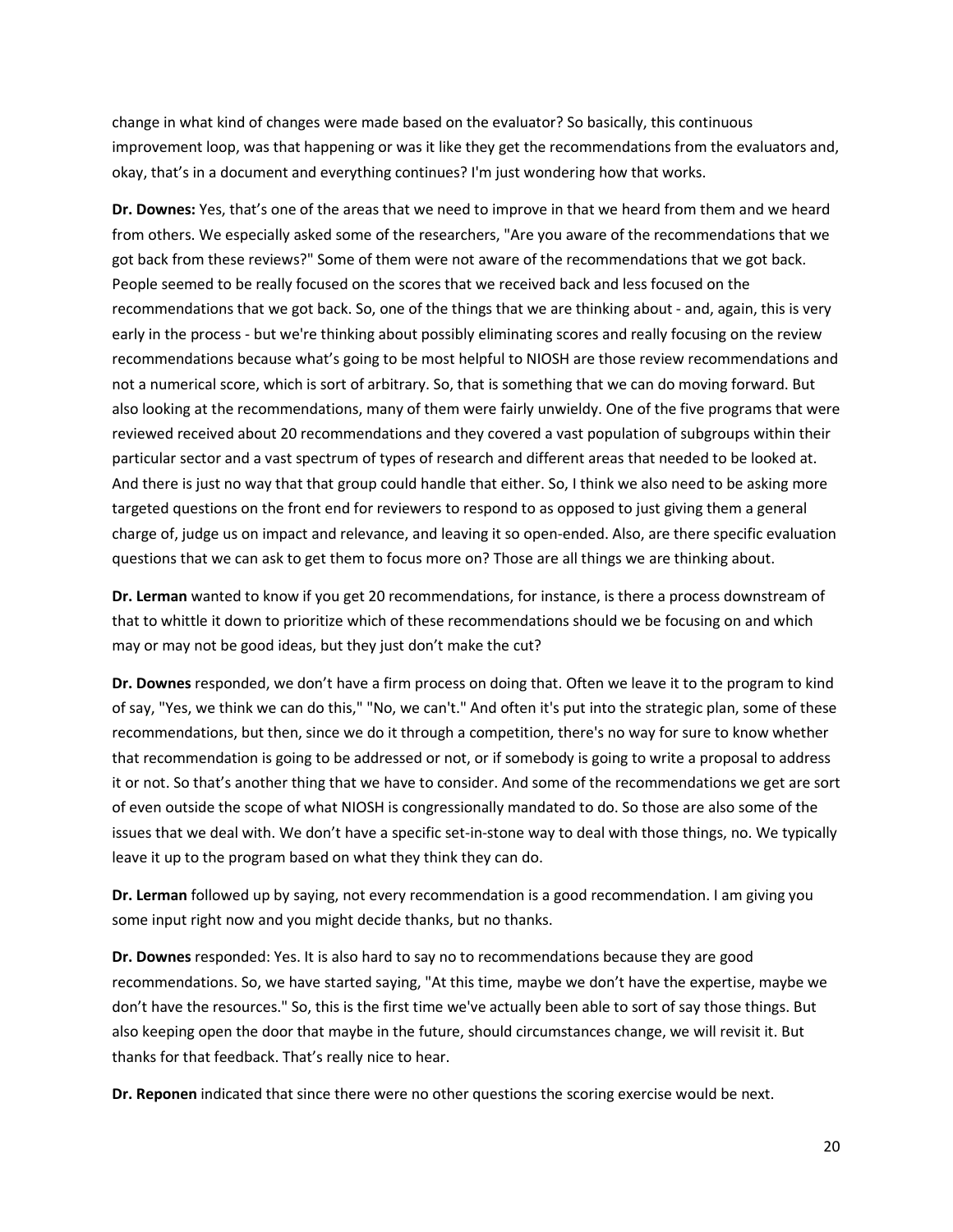## <span id="page-20-0"></span>Scoring Progress on the NIOSH Evaluation Capacity Building Plan

Regarding scoring, **Dr. Reponen** explained that there is a five-point scale and scoring can be done using half points, decimal points or also using increment numbers. And it's supposed to be a consensus, so everyone's score would be compiled, and one overall score would be given. She indicated that she would use the same process that she uses with her students when they had a Ph.D. defense. She would let the committee give their comments about which one they liked and then go ahead with the floor recommendations on what score should be given.

**Dr. Cox** noted that there was an issue about value weights. There are criteria and one that was touched on earlier, is how seriously do stakeholders take this exercise, implement it and then learn from it, which he thought would ultimately be the goal of the program. He went on to say that so far there's room for improvement there. On the other hand, he thought that all first-year goals were met, but not that important, long-term one. So, where we end up on this 1-to-5 scale depends very much on the relevant weights given to those components, which he thought were subjective. He asked if there was an overall guidance on how much weight to give to the different criteria?

**Dr Reponen** responded that it is basically asking how well they implemented and if they met their targets and it looks like the targets were met but she wanted to know how to define the implementation.

**Dr. Lerman** said he didn't think the goal was to succeed in changing the hearts and minds of NIOSH staff yet. You have identified strengths and gaps and developed a plan, which I think was basically what you hoped to do in Year 1. I think I heard, I if heard correctly, that Number 3 didn't progress because of COVID, which is understandable. But if basically you achieved your Year 1 objectives on 1, 2, 4, and 5, in a COVID year that seems like a solid 4 rating, maybe even a 4+, if I'm understanding correctly.

**Ms. Novicki** responded that there was never a plan to get to that this year. Just in thinking of a five-year plan, it didn't make sense to get to that piece.

**Dr. Reponen** wondered if that was not even in the initial plan to be done and wanted Dr. Downes to comment on when that would start.

**Dr. Downes** responded that it was actually scheduled to start in Year 2.

**Dr. Reponen** followed up: Year 2, okay, so next year. So that was not for Year 1 anyway. Out of the five topics, only the four topics had some activities and, again, they will continue. But there were certain activities that were planned to be done in Year 1 and it looks like they are all completed except that the translation research will be completed by the end of this year. Everything is already scheduled that could be completed.

**Dr. Lerman** said that sounded like a 5 to him.

**Dr. Reponen** inquired if anyone had an opposing argument.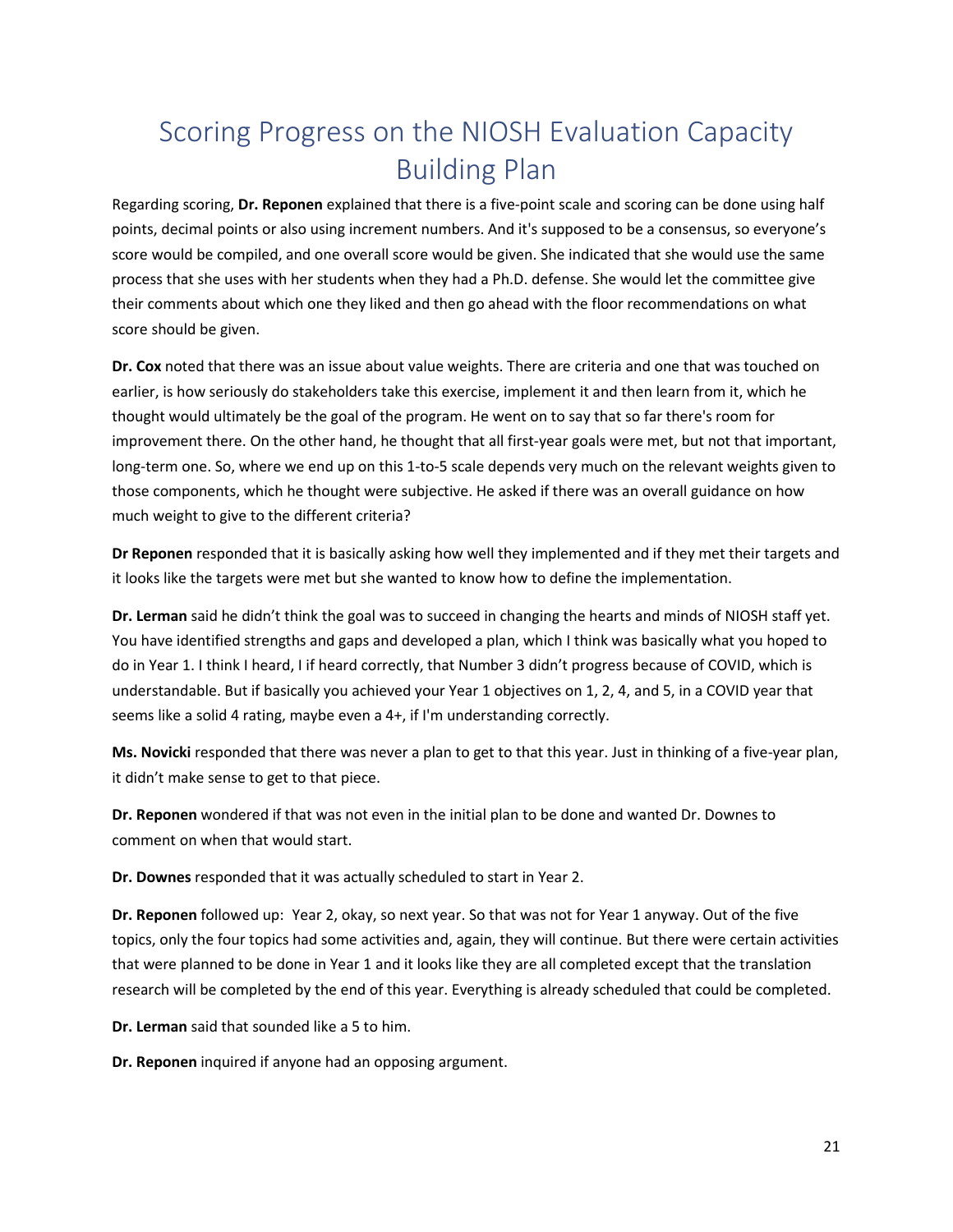**Dr. Cox** said that he would favor a 4 because to him a 5 says there's no room for improvement. However, he wondered if that was really true because it seems to him as if the has done a great job under difficult conditions, so he wanted to know if we were to say 4 versus 5, does that affect people's paychecks? He said the useful feedback is that at the end of the day it is real-world change that is the value of an evaluation program. So there needs to be progress towards that. That being said, I think the staff has done a great job, under challenging conditions. He went on to say it is a little ambiguous about how the numbers will be used and understood it should be between 4 and 5.

**Ms. Novicki** explained what the numbers would be used for. She said that this is a GPRA measure which stands for Government Performance and Results Act. We have a suite of about 10 or 11 GPRA measures that we report to Congress every year as part of the budget package. We have our budget request and then there's a performance section where we report on GPRA measures and so it will be a part of that package. There's not a direct impact on our paychecks or anything like that. It is just one piece of information about our performance that goes to Congress.

**Dr. Cox** responded that if that was the purpose then he would be glad to give it a 5 since he thought the performance was good. In other words, if it may affect budgeting and that overall evaluation, from that standpoint he thinks it's a 5.

**Dr. Reponen** agreed that she would tend to also look at it favorably also since it has been a challenging year. And even though the fifth one is not done yet, from all indication it looks like it will be completed.

**Dr. Barton** agreed that it is a 5.

**Dr. Olszewski** supported a 5 as well.

**Dr Schenker** said that it is interesting that 5 says "very good progress." It's not "perfect." I think "very good" is a standard that I could support as well is a 5.

**Dr. Reponen then** declared a consensus of a 5.

**Ms. Novicki** said that each member had to verbally give their vote on the consensus score. The

response would be yes or no regarding the final score of 5 so that the majority vote would be recorded. The vote was unanimously "yes."

**Dr. Reponen** thanked **Dr. Downes** for her great work during these difficult times and said she assumed

<span id="page-21-0"></span>that next year the scoring will continue using the same exercise again.

### Public Comment

There were no public comments.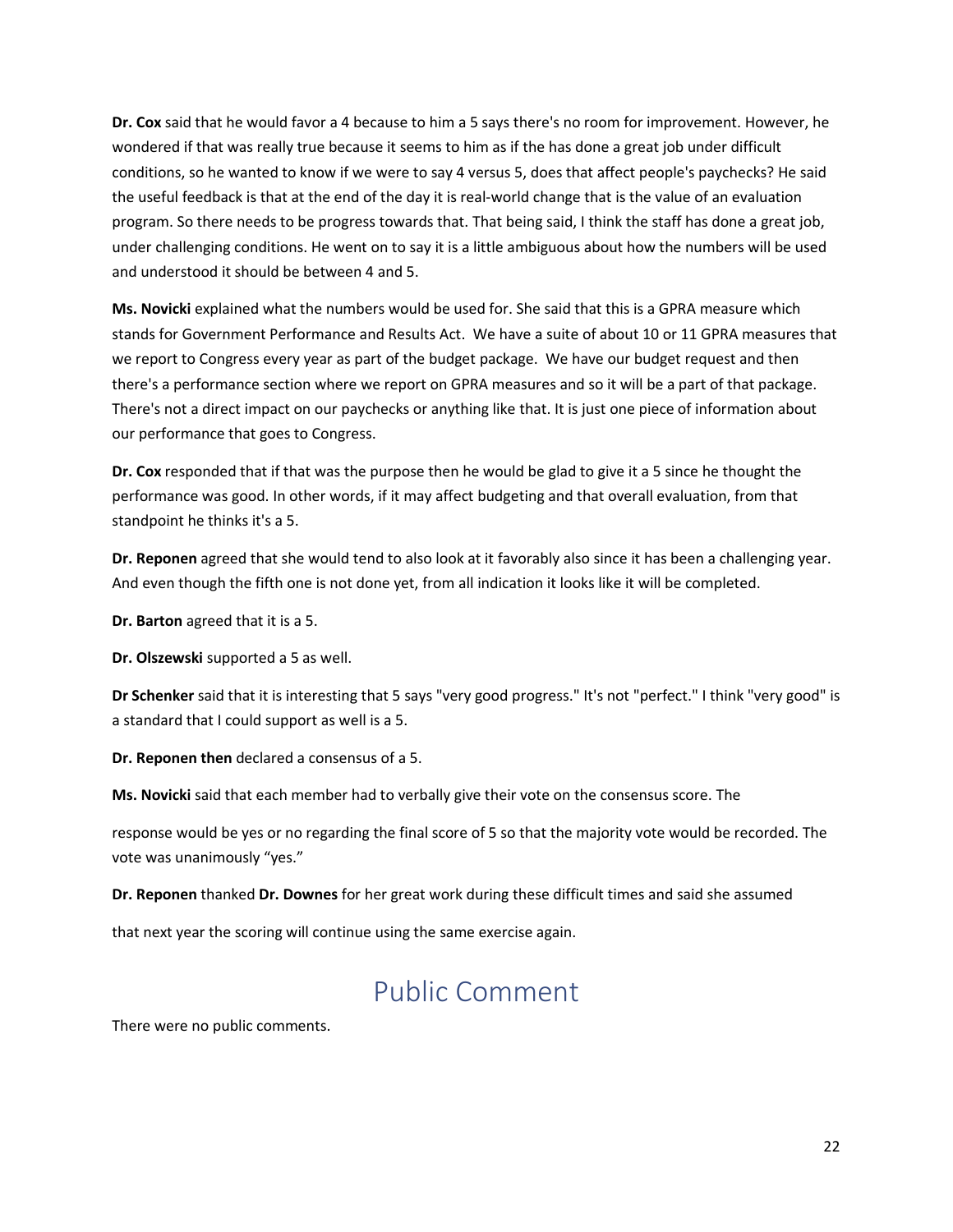## <span id="page-22-0"></span>Mental Health Initiative for Health Workers

#### Presentation

<span id="page-22-1"></span>**Dr. Reponen** reminded the members that the next topic would be the NIOSH new Mental Health Initiative for Health Workers and that Dr. Tom Cunningham had posted two questions for the Committee to discuss after the presentation. The first one is: What does success look like in this program? And the second is: What might be missing?

**Dr. Cunningham** thanked everyone for the opportunity to address them and introduced himself. He said that he is a Senior Scientist in the Division of Science Integration and has been with NIOSH for about 13 years and has recently come on board as the Scientific Lead of the new Mental Health Initiative for Health Workers that about which he would be sharing information.

**Dr. Cunningham** stated that as part of the American Rescue Plan of 2021, NIOSH received funding from Congress specifically to develop a national awareness and education campaign to safeguard and improve the mental health of health workers. He explained that when we say "health workers" we include not only frontline healthcare workers such as nurses and physicians, but also EMS first responders, mental health workers, public health workers, and the many support roles that may not be as high of a risk for an infection but certainly are subject to challenging working conditions. He said some might ask why has NIOSH received this funding? Well, one of the main points of emphasis in the American Rescue Plan is to address the mental health needs of health workers, and workplace health and safety issues are obviously right in our wheelhouse. But what might be a little less well-known is that NIOSH has been conducting and supporting workplace mental health research for more than 30 years.

NIOSH has experience in examining mental health impacts of work conditions such as nonstandard work arrangements, work hours and fatigue, occupational stress and, sadly, we know these conditions permeate many industries. But, specifically for health workers, our *Total Worker Health* Program, the Healthy Work Design and Well-Being Program, Healthcare and Social Assistance Program, and the Work Stress Prevention Program at NIOSH represent the historical underpinnings and expertise we bring to the table as we launch this new Mental Health Initiative for Health Workers.

The NIOSH approach to any worker issue is to minimize the hazardous elements of any job. So, for example, it's not possible to overcome 10-12 hours of difficult work in a day, or poorly designed work, day in and day out, with a referral to the Employee Assistance Program or an add-on wellness program. We know that's not going to be an effective approach. So, we know this is going to be especially critical to build a sustainable solution for health workers going forward.

**Dr. Cunningham** said that as we move forward with this initiative, he also wanted to highlight where our focus is. It is really at the level of the employer, because that is where the authority rests, to set workplace demands and change critical policies like schedules, how much flexibility is provided, how supportive the supervision is, and how many controls and resources are given to address workplace demands. So, we want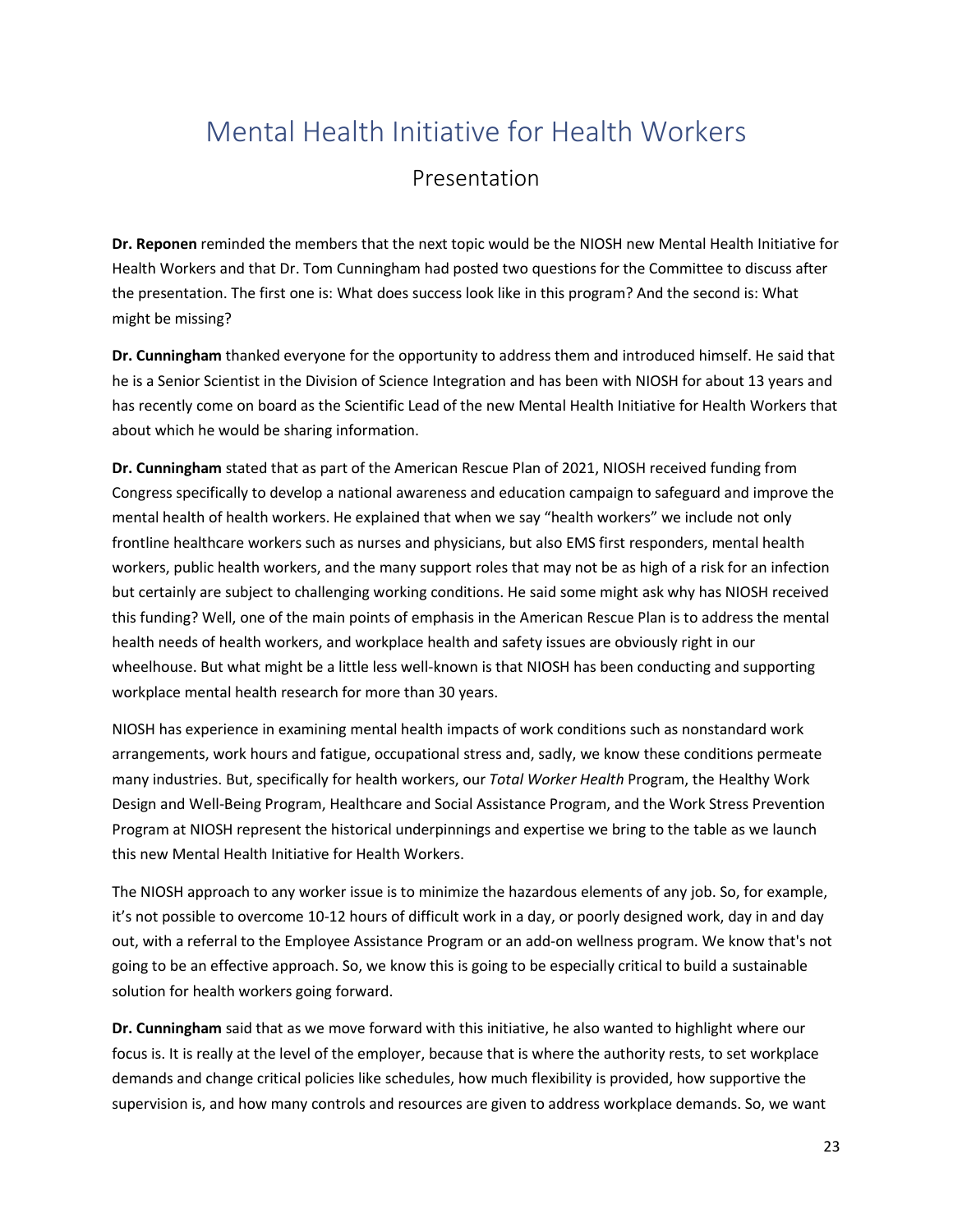to empower employers with useful messages and effective tools, as well as workers, so that they can get them into the hands of health workers in their work environments, where we know they are already stretched to their breaking point already.

**Dr. Cunningham** indicated that before going into some of the specifics about what we are doing currently in the initiative, he wanted to touch on some of the current health worker burden data that he has been compiling and learning more about recently. So obviously, in the face of the COVID-19 pandemic, we have all seen lots of reports of the mental health impact that the pandemic is having, particularly on healthcare workers. We know that there are more than 20 million healthcare workers in the United States, and if we include mental health workers, community health workers and public health workers, that's several hundred thousand more workers additionally, that we are trying to do something for here.

We know during the course of the pandemic that virtually everybody working in the health profession has been stressed by their work, and we have seen some indications of severe mental health challenges being reported as well, and being elevated, in particular among different groups. But overall, if we look at things like pooled prevalence of depression and moderate PTSD, that's nearly a quarter of folks working in these professions that are reporting these symptoms, and this is certainly an alarming trend. But we also recognize that these challenges are not new to healthcare. We view many of these challenges as longstanding issues that we know were around before the pandemic started, so that's why we want to build sustainable solutions.

Now, we've certainly heard of those sort of headline types of mental health issues that lead to things like suicide among physicians for example. That has certainly caught lots of news attention. What may not have received nearly the same level of attention is the number of people potentially leaving the profession in the light of the pandemic. For example, if we just look at nurses, there's data showing that nearly a quarter of nurses have been considering leaving their positions over the course of the pandemic, and they reason they are considering leaving are many things that we would consider work organization issues. So, thinking about things like insufficient staffing or the intensity of their workload or not feeling like they're listened to or supported on the job, those are things that we think can be addressed at the employer level. Thinking specifically about physicians, nearly 80% reported burnout prior to the pandemic. Seventy percent or nearly 70% have reported some type of depression symptoms, and roughly 13% have reported having thoughts of suicide. So again, burnout, stressors, and workplace stress are falling on this continuum of mental health challenges, so we are not just focused specifically on suicide but many of these other challenges that lead up to those points. We are seeing all of these things increasing in the course of the pandemic. And as we think about developing messages going forward, I think it's important to note that the vast majority of folks working in health professions are women, and if we look at physicians who report feeling burned out, the majority there are women physicians, 64% reporting being burned out.

Thinking about much of our own CDC workforce and the public health workforce in general, we want to include public health workers here too because we know that this group, based on the MMWR report that came out over the summer, this group is reporting significant levels of mental health challenges as well. Looking at reporting symptoms of depression, anxiety, PTSD and/or suicidal ideation, more than half of a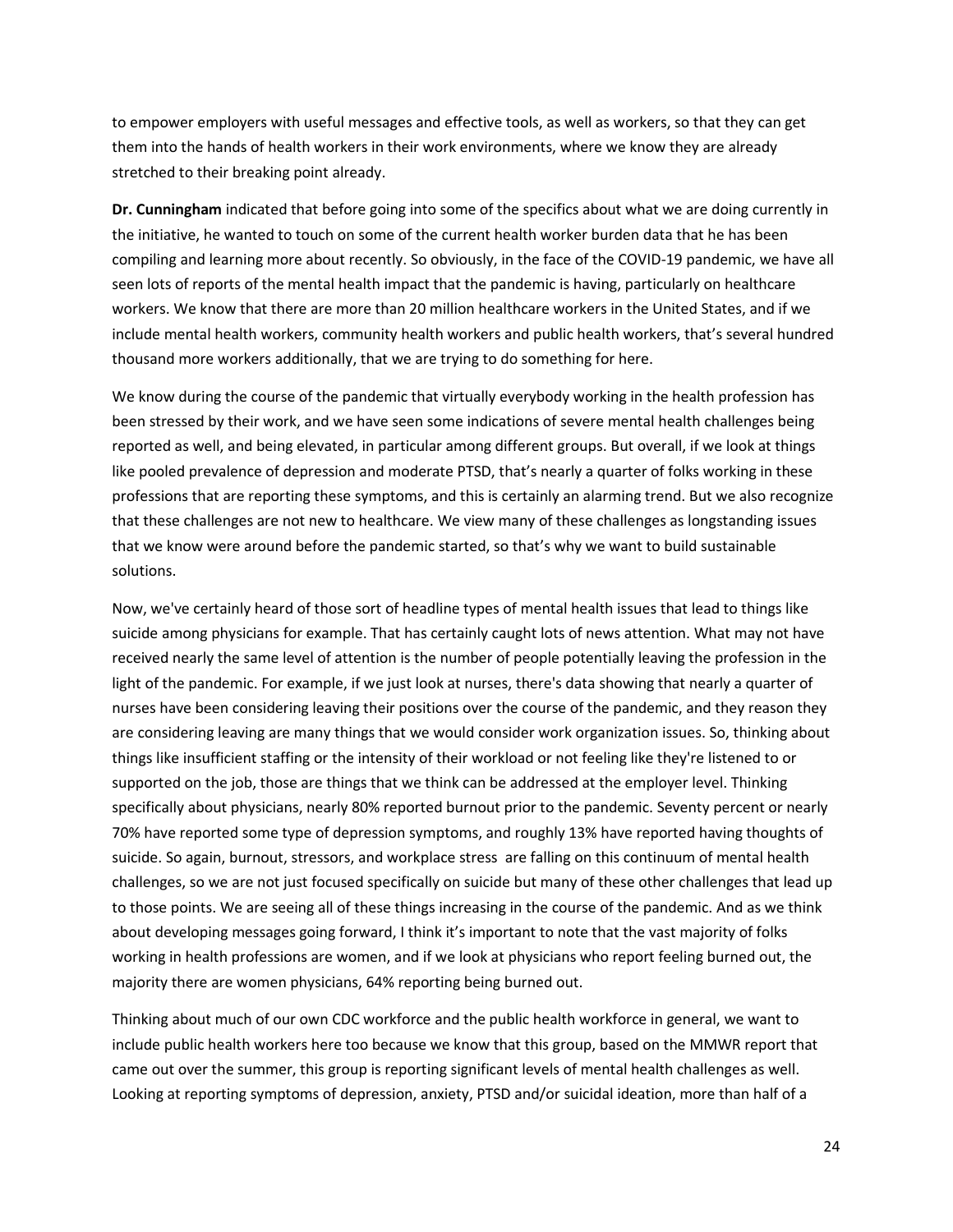pretty robust sample of public health workers have reported significant mental health symptoms in the past two weeks when the survey was collected. We don't really have good baseline data on levels of mental health challenges in the public health workforce but again, we know that this is a workforce that is being stretched to their breaking point as well.

**Dr. Cunningham** then wanted to shift attention to what we are trying to do with the initiative. He said that the overall objective for this initiative is to improve the mental health and well-being of the nation's health workers through prevention, awareness, and intervention. He illustrated the 5 main objectives that would be used starting at the upper right which spotlights the personal, social, and economic burden of poor mental health outcomes among health workers. Second, we want to develop a repository of best practices, resources, and interventions. Third, we want to inspire, amplify, and support partnership efforts. We have a wealth of partners that have already been in place for both NIOSH and the CDC Injury Prevention Center who are working alongside of us in this effort, and we want to take advantage of those partnerships but also develop new ones. Fourth, we want to improve data, screening tools, trainings, resources, and policies for sustainable change. And finally, we want to generate awareness around mental health challenges among health workers, and that is really the headliner from the American Rescue Plan - to do this national social marketing campaign to bring the message to all these different audiences that we want to be able to reach.

Some of the more specific activities that correspond to each of these objectives, we've already begun work on delving into the more national health worker mental health datasets and, additionally, bringing on external experts to help us out with that through some contract mechanisms. Around our objective to assimilate the evidence around effective interventions, organizational best practices, current resources, this is where much of our effort is currently. So here, we have an external support team of approximately eight external academic folks working through either contract mechanisms or Intergovernmental Personnel Act agreements, or IPAs as we call them, where we are able to get academic folks onboard. We are really excited to have Dr. Kent Anger managing this group of external experts that are working to, again, assimilate what are the evidence-based interventions around mental health for health workers, and around mental health in the workplace in general, to do some of that sort of systematic review work to better understand what the quality of evidence is for those interventions, to help us grade some of those and suggest ones that might be most effective to promote more broadly.

We also recognize that there are lots of good things going on that might not be represented in the peerreviewed literature. So, part of what that external team's task includes is an environmental scan of what's being done currently by different health systems, doing some key informant interviews of decision-makers and leaders in different health organizations, to identify what they think are the best practices, or where they could use some help.

Moving around the wheel now to the bottom around partnering for impact, here we are relying on several existing federal partnerships. We are also leaning heavily on our *Total Worker Health* Centers of Excellence that you heard Dr. Howard mention, that we've recently been able to fund several additional ones there. And of course, several of those more health industry-specific partnerships that we are able to take advantage of through our Healthcare and Social Assistance Program that keeps us well-connected.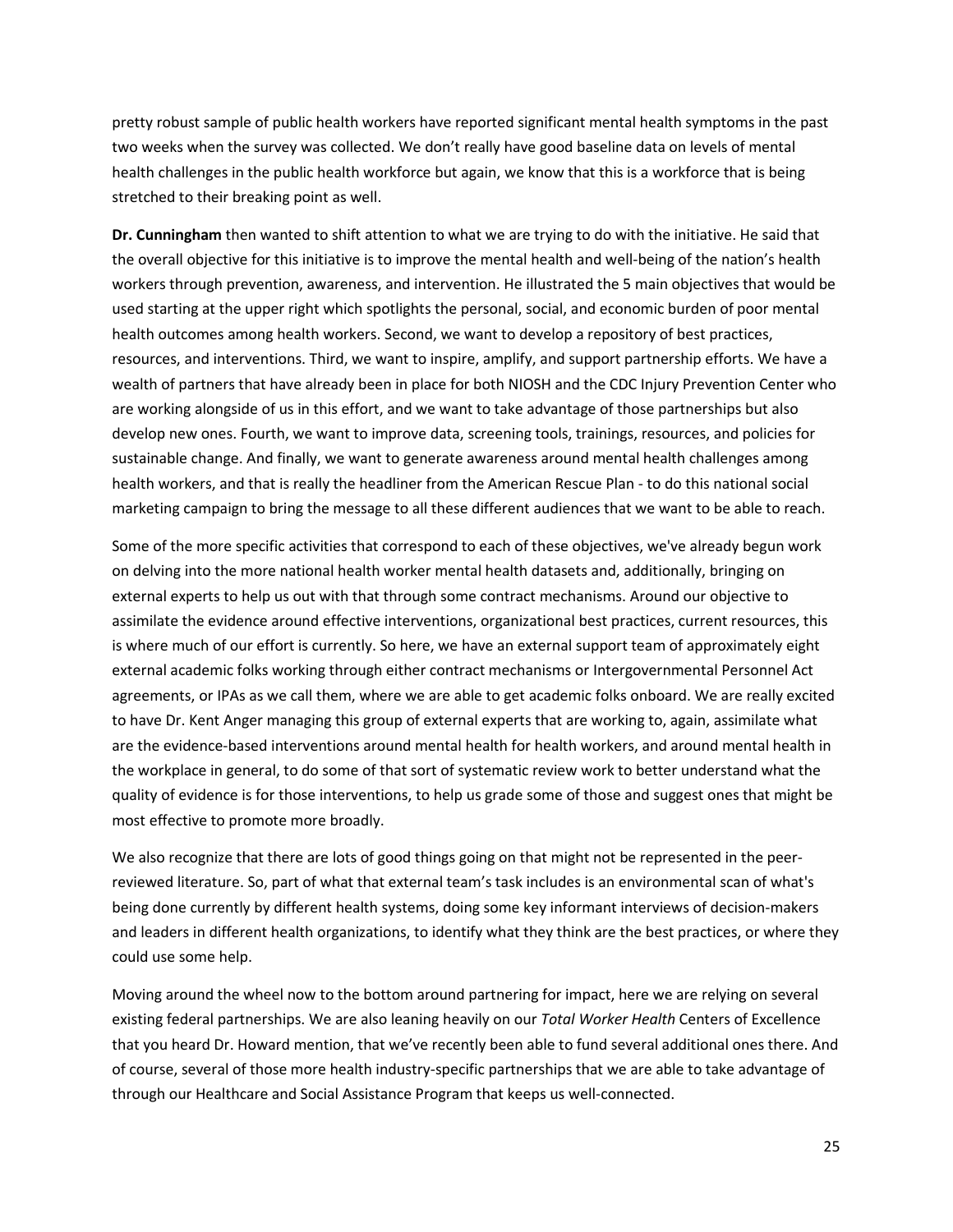Our fourth objective is to identify or to adapt new tools and we have already had significant progress in terms of getting some extramural grants funded. We also have an intramural competition that we are conducting right now. And we have also funded some work around expanding or promoting use of the WellBQ questionnaire that NIOSH has developed that organizations could use, and we are thinking about how we might develop a data clearing house for organizations to do some benchmarking or comparisons.

We have also invested in our Quality of Worklife survey to add some new items specifically around mental health outcomes, and also try to sample more broadly among health workers so that we can look at not only some of those workplace stressors, job demands, resources that are available, but also tie or connect those directly to outcomes related to depression and other mental health variables. And then the fifth objective around generating awareness. As previously mentioned, a lot of our resources from this are driving towards conducting that national social marketing campaign that we hope to get off the ground very soon.

And just to tell you a bit about the NIOSH Action Hub in the middle there, so this is made up of not only an operations team that includes me and several other senior leaders at NIOSH who meet on a weekly basis to monitor our progress and coordinate with both intramural and extramural partners. We also have what we call a Scientific Working Group of about 18 or so internal NIOSH experts that meet every couple of weeks to assure scientific integrity, to help provide and coordinate our knowledge base with those folks that are working with us externally on the assimilation task as well, and to help us evaluate and report on success. There are folks working inside that Action Hub in the middle of all this activity, that we are really fortunate to be able to take advantage of.

**Dr. Cunningham** also mentioned some of the progress and next steps around each of the objectives that were laid out. First, around understanding health worker burden, some of the things that have already been completed, in addition to giving some contractor support, some of our researchers in DFSE have been doing some analyses of the most recently available Behavioral Risk Factors Surveillance System survey data -that's the BRFSS data. There is data from approximately 32 states, with industry and occupation coding there. The goal is to be able to create some data visualization products using those data, some pooled analyses from Quality of Worklife data and other data sources, to paint a clear picture of health worker burden as it relates to mental health outcomes. Around the assimilation of evidence, this is where the greatest volume of work is being done right now with our external support team.

**Dr. Cunningham** then spoke about the Request for Information that was just recently published. During the break he attached a link to the RFI in the chat. He explained that the goal is to receive comments from the public about effective interventions that they should be aware of like who's operating in this workplace mental health space, specifically among health workers, that we might not be aware of and that we should be connected to that would help to identify potential partners. Also helping us to think about how to evaluate our efforts. There are ways that organizations are gauging the effectiveness of what they are already doing around mental health interventions in their workplaces. He said that the RFI is open for comment through late November, and everyone is encouraged to take a look at it and share their comments or perhaps more importantly, help to disseminate it as widely as possible. It has already been shared with a number of our external partners, requesting that they disseminate it widely, along with a promotion toolkit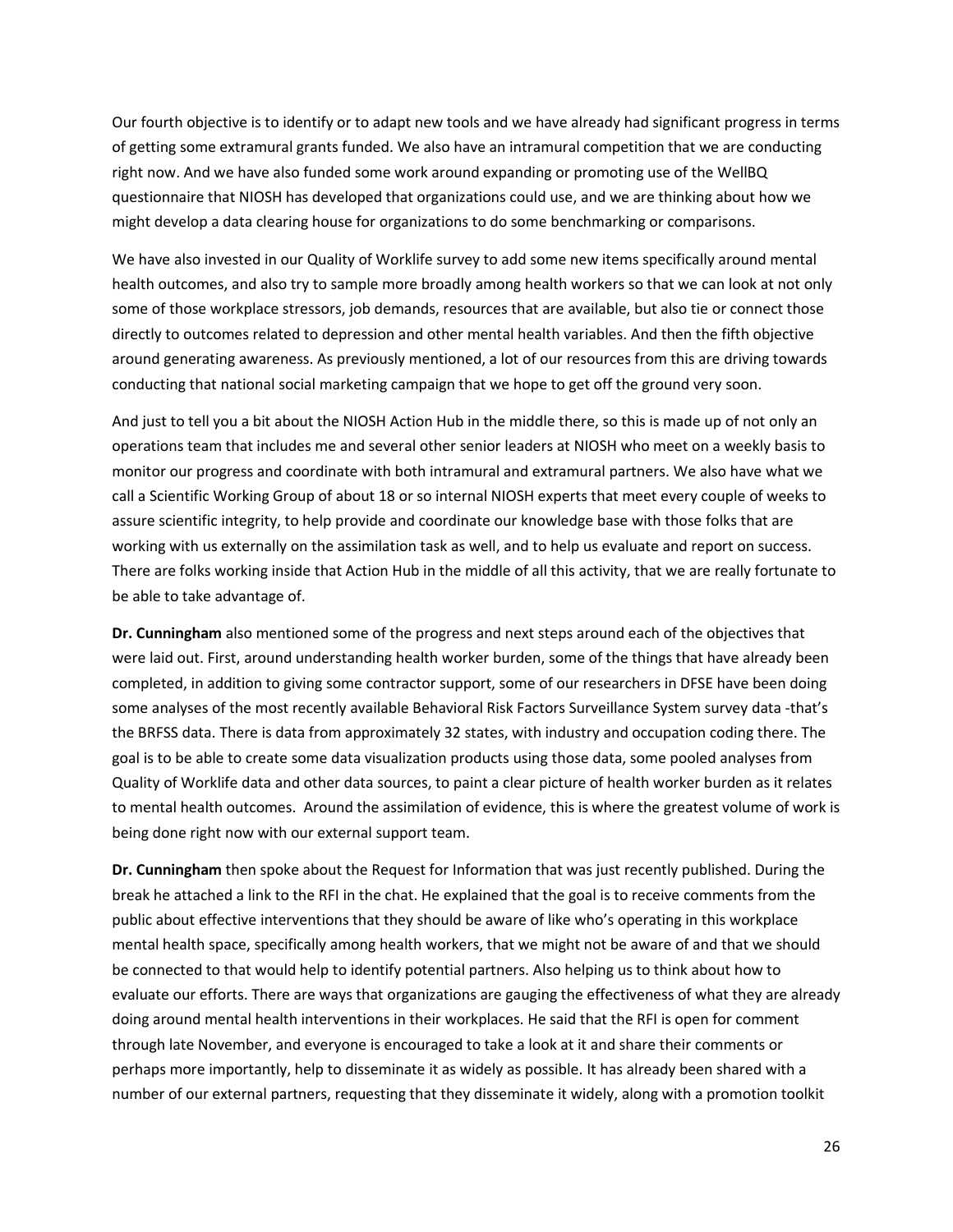that includes social media elements and a newsletter flyer that people can use. We have already heard positive responses from our partners that they plan to promote that widely for us. The comments that we receive will be an additional set of input that we can include in the assimilation report that we are expecting to have roughly around January or February of 2022.

It is very important for us to work with our new partners as well as with our longstanding partners. We've been making the rounds with a number of different groups including HRSA, who also received a significant amount of American Rescue Plan funding. They are nearing the end of their call for proposals for up to \$120 million in funding, specifically around developing resilience training for frontline healthcare staff. We have already had some conversations around giving our awardees an all-awardee workshop or opportunity for connection, so that some of the people who have been funded through the *Total Worker Health* Centers of Excellence and the specific research grants that were funded by NIOSH through this initiative might have the chance to connect with those who are being funded by HRSA.

**Dr. Cunningham** also mentioned that the Action Alliance group [National Action Alliance for Suicide Prevention], who they were able to connect with through the CDC's Injury Prevention Center, has been a phenomenal resource. Connecting with a wide network of partners. They have been operating in the suicide prevention space for about a decade already and have made a number of key connections. They are also a really good resource around messaging, specifically around suicide prevention and mental health. So, we have been really fortunate to work alongside of them.

Another resource is the American Federation of Teachers. Some might be wondering why the AFT is noted here. They're actually the second largest organized labor group representing healthcare workers in the U.S., which I didn't realize until we got into this initiative, but they have proven to already be a really important partner for us, not only in terms of reaching a significant portion of our healthcare audience, but also with sharing some data. They are routinely surveying their members. So, we are looking forward to hearing from them, as well as The Joint Commission, very soon about some surveys they are doing around moral injury or burnout among health workers. Around the objective for identifying or adapting new tools, here some of the progress we've made includes getting that funding out the door for many of the *Total Worker Health* Centers of Excellence research projects. So, we were able to select specific projects within those Center applications that are relevant to this, and we were happy to see about a dozen or so that were directly relevant to this initiative.

We have also funded a cooperative agreement with the American Hospital Association recently - we just kicked that off. They are going to be doing some work around identifying suicide risk and assessment best practices that they are able to glean from their members. So, they cover, hundreds if not thousands of hospitals across the U.S. We are looking forward to them sharing some of those findings with us. Again, we'll be able to fold that into our assimilation report, but then also work with the AHA as a key dissemination partner, given their reach across hospitals. The next steps include conducting our own intramural funding competition. We have already announced that internally at NIOSH. We have a group of interested researchers that have already submitted their Notices of Intent and are moving forward with developing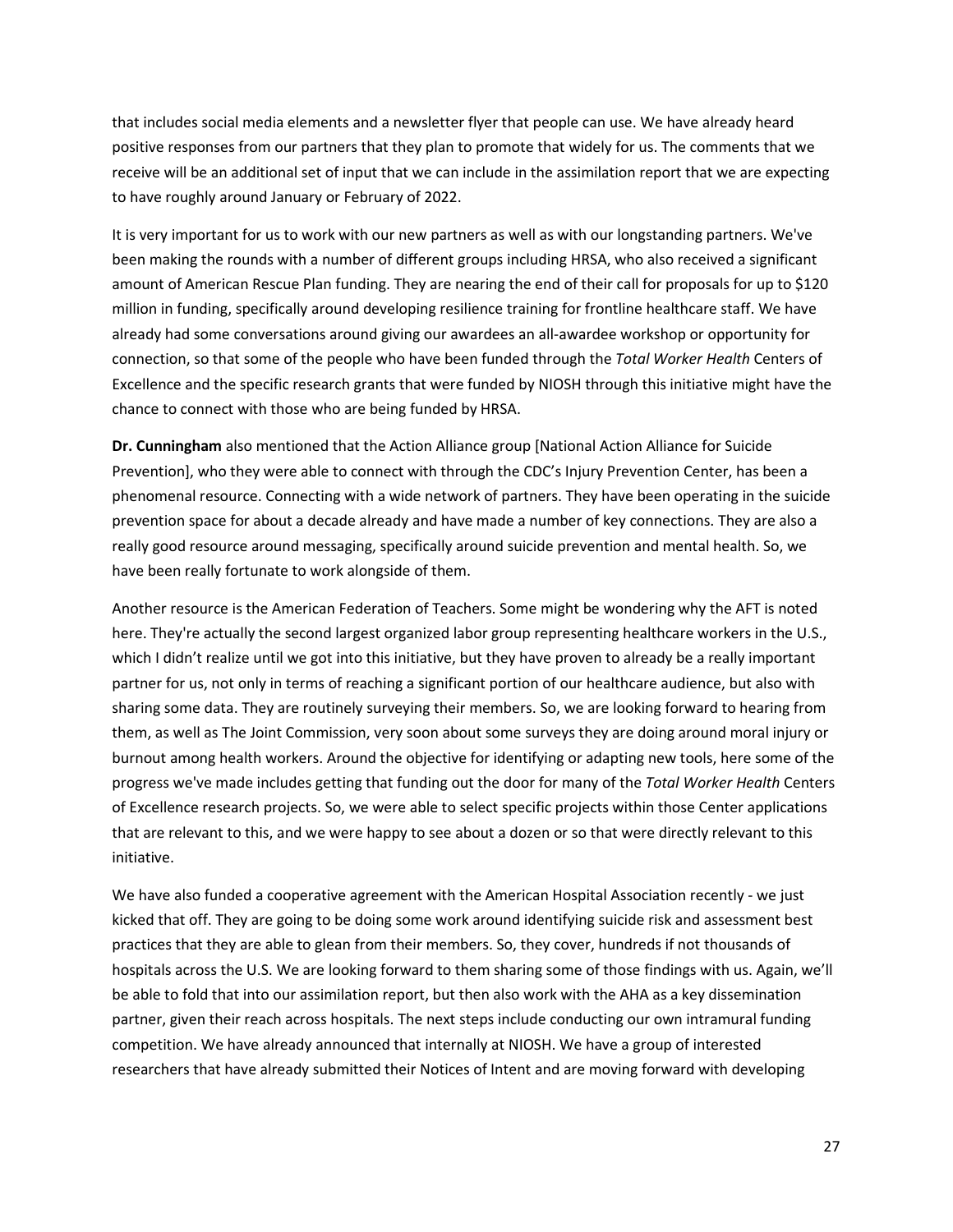project proposals for two-year projects. We will be exploring new grant and cooperative agreement opportunities to supplement ongoing efforts here.

Finally, around generating awareness - some of the work that we have completed already, so we have been reviewing recent campaigns. We realize we're not the first people to come along and realize that the mental health of health workers is important and needs to be addressed in a large-scale way. So, we are reviewing some of those existing campaigns right now. We have secured a contractor to start doing a trademark review for us and developing some of that brand identity that we are going to need for this initiative. One of the next steps we are looking forward to is actually having a campaign name and a logo that we will be able to share widely. And we will also be looking for a social marketing contract to be awarded early in fiscal year 2022 as well. So, we have got that Performance Work Stat. prepared and it is being reviewed and sent through the proper chain. We will be looking for a significant contract to be awarded very soon. And the flow of work is that we want to assimilate all of the evidence and the best practice information that we can, pulling everything we can from the Request for Information, and have a report that we can hand off to a contractor and say: look, here's all the tools and interventions and resources that we think need to be promoted. Help us figure out how to get that out now.

So, regarding some of our timeline and our initial milestones, you can see some of the key things that have already been happening, or have happened, in fiscal year 2021. I will highlight just a few things that are happening in fiscal year 2022 early on. So, as I already mentioned the Request for Information. That was a key piece for us to get out, and we are already seeing several folks mention it and share it widely. I checked just before we got on, and two people have already commented on it in just the few days that it has been available. The other thing I will point to, down near the bottom - we have it labeled as a kickoff webinar, but it is more of a call-to-action webinar, with the Office of the Surgeon General and key leaders within CDC and NIOSH as well, to highlight this issue, to announce this initiative to the world more broadly, and to really focus attention here so that folks can be more aware of the mental health challenges that are being faced by the health workforce.

**Dr. Cunningham** also wanted to mention that as we just came out of September, which was Suicide Prevention Awareness Month, we published a NIOSH Science Blog with NIOSH authors co-authoring this piece along with partners from the Action Alliance as well as from CDC's Injury Center. So, we were really excited to see that come together so quickly with this diverse group of partners that we have been working with, and we look forward to posting additional Science Blog pieces going forward, not only with our internal scientists but with folks from groups such as the American Nurses Association for example.

We presented three questions in advance. The first one is, "What does success look like for this initiative overall, and for that communication campaign more specifically?" So, we have to think of that campaign as sort of the centerpiece of this broader initiative. You can see that we've done a lot more here than just start putting together a communication campaign. And the second question is: "Given the comprehensive approach NIOSH is trying to take to address health worker mental health and well-being, what are we missing here?" As you can see, we are trying to cover as many bases as we can think of to make sure that we have received good evidence-based information, that we're able to reach the right audiences, that we understand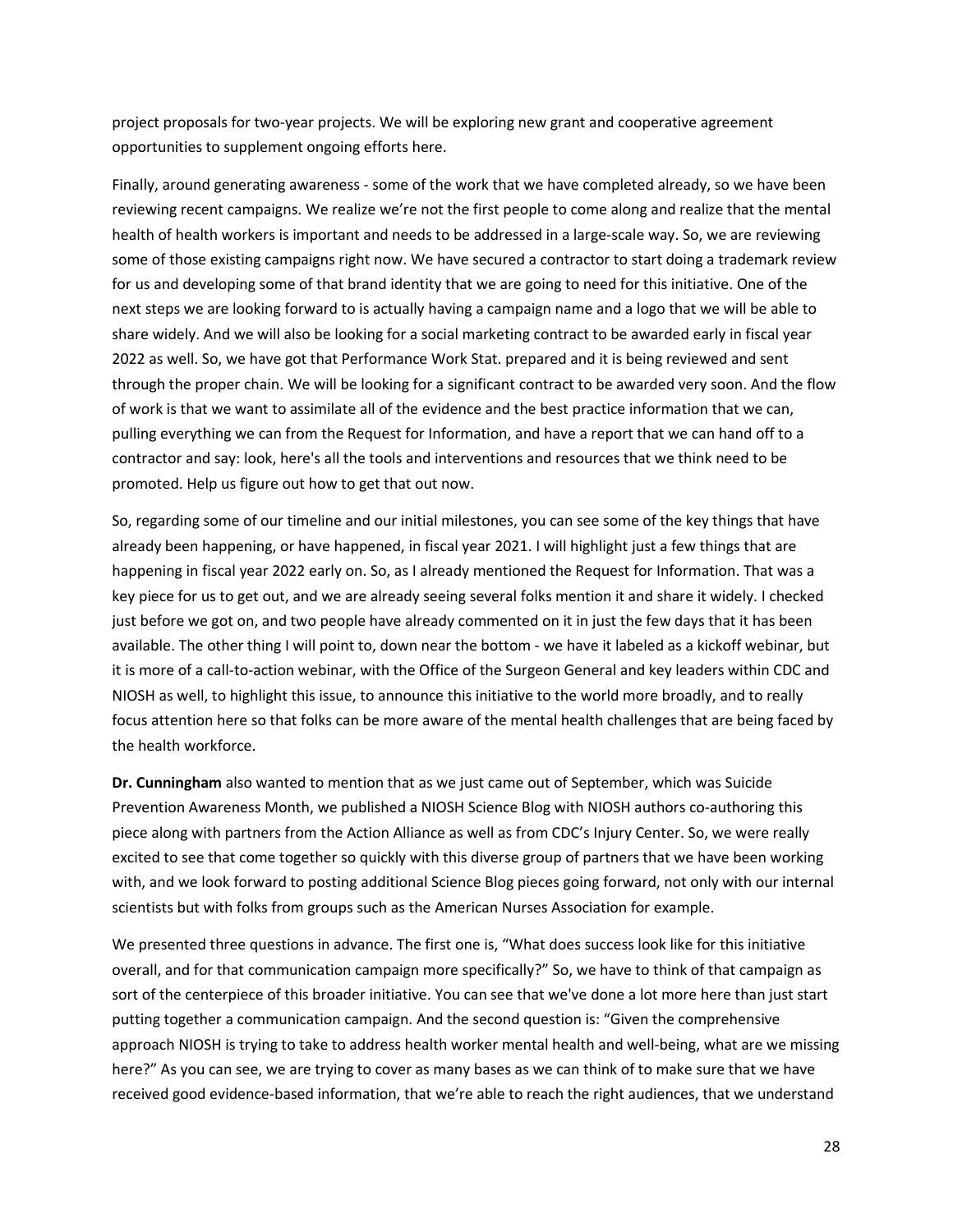those audiences as best we can, and lots of associated activity. But given everything that we've laid out to you, what do you see that might be missing? And then before we jump into answering some of those questions, I just wanted to acknowledge some of those other folks that are on that operations team alongside me, including Lore Jackson Lee, Casey Chosewood, Paul Schulte, Christy Spring, Summer Slaughter, and Syd Webb. So, thanks for that, and I think we can move to our discussion now.

#### **Discussion**

<span id="page-28-0"></span>**Dr. Roy** said he personally couldn't think of anything more important right now. It has been an important issue but sadly, with the pandemic and everything, this has been brought really to the forefront, and I think a lot of help is actually needed. And again, I have a bias in this. I have a family member who is an integrative health and wellness coach, and a resident physician in the family. So, this is very near and dear to my heart. A couple of things. Speaking of that, have you reached out to the National Academy of Sciences, the Institute of Medicine? They have a clinician well-being program that I know they're very heavily into. And just one other thing. I am from Minnesota and when you mentioned that with partnerships and academic institutions, there are a lot of them with world-class training on well-being and things like that, and one of them is the University of Minnesota's Center for Spirituality and Healing. I think they've been a leader for over 20 years in health and wellness. Have you, you know, made inroads to any of those academic programs and, even important, residency programs for residency physicians, I think get at the prevention early on because you know, they're already under stress. They're brand-new physicians. They're working a lot of hours, and those academic and other programs that host those I think would be very, very well-served by bringing this to the forefront to them. I'm sure they realize that, but maybe they don't realize that they have all the - there are people out there to help them to put these programs together. I know that was a lot but again, thank you, thank you very much for this initiative. I think it is critical.

**Dr. Cunningham** responded that he jotted down three questions. The first question was if there was any connection with the clinical well-being group at NAS. The answer to that is yes. Within the broader group of NIOSH experts that serve on our Scientific Working Group, we have a couple of folks there that have been serving with that group. So, we are connected there.

The second question was about how we are connected to some academic centers. **Dr. Cunningham** said that the first thing he will do is point back to those *Total Worker Health* Centers of Excellence. We are connected to ten leading research centers that are addressing some element of mental health in the workplace in some way, shape or form. In fact, one of those Centers at Johns Hopkins is specifically devoted to workplace mental health. More broadly than that, I think our Request for Information will be one way for us to become aware of some of the groups that are doing more specific work that we wouldn't be aware of if they're not applying for NIOSH funding. That is part of our challenge. We are also going to be learning quite a bit about other academic institutions that are players in this space through our collaboration with HRSA. They are potentially expecting about a hundred or several hundred applications for their funding opportunity, which is a much bigger group to look at than what we're used to seeing.

The third question was about connections with residency programs. **Dr. Cunningham** said that the point is well-made that we need to be able to address some of these issues on the front end in terms of workforce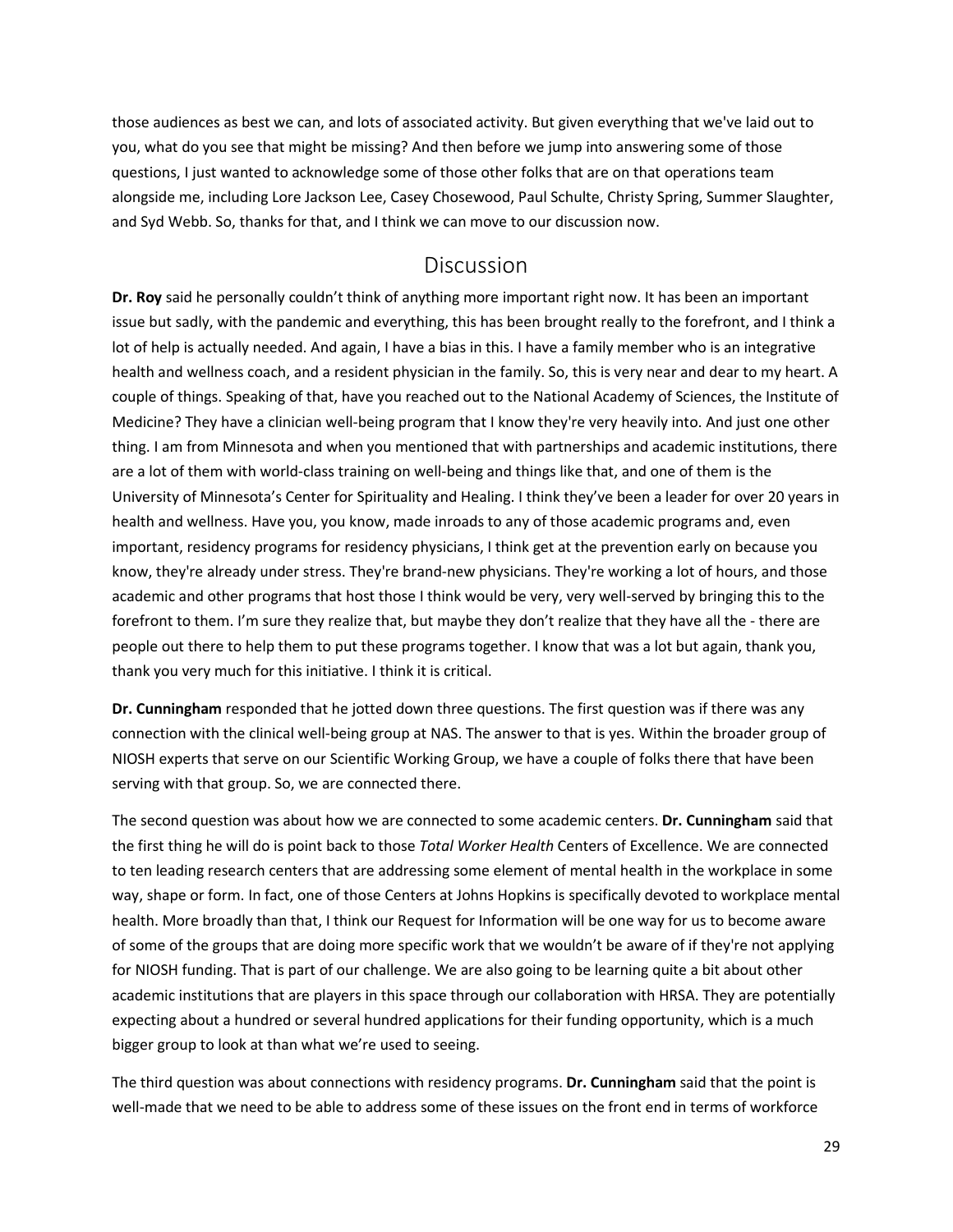training. One of our partners, the American Federation of Teachers, actually has very good connections to many of those Tier 1 academic institutions that have medical residency programs there as well. We have already had conversations about whether there are elements that could be incorporated into training that they could help support. They have a keen interest in that as well, so there is a nice alignment there.

**Dr. Olszewski** said that she is a practicing nurse practitioner in occupational medicine, as well as Director of Graduate Nursing Programs at one of the state universities in Pennsylvania and everything that he talked about is what is going on in the healthcare field right now. She said one thing that just kind of came to mind is, "What are your thoughts on the vaccine hesitancy and vaccine mandating among healthcare workers and how this might impact mental health?" Because I know that's a big topic right now here locally. My other question kind of piggybacks onto what Mr. Roy just said as far as looking at nurses before they enter the field, or nurse practitioners that are already nurses and training to be advanced practice nurses. There was a lot of anxiety going through the pandemic, and I think that's an opportunity to look at that group, advanced practice nurses as well. I am aware of the HRSA funding. I know there are some people, my colleagues, that are very interested in doing that because they see the need as well. And one other thing I might mention, you mentioned a couple of times about *Total Worker Health*. Our association that I'm president of is AAOHN, the American Association of Occupational Health Nurses, and we represent about 4,000 occupational health nurses across the United States, I think, and having partnerships and affiliations with organizations just like you mentioned, like we do, *Total Worker Health* is key for rolling this out, and we'd be very interested to talk to you more about how we can support the initiative. So those are my thoughts, thank you.

**Dr. Cunningham** responded: I think your first question was how vaccine hesitancy and vaccine mandates are kind of folding into this whole mental health challenge that we've already been facing - if I caught that correctly. I really see it as potential. So, the workforce issue is one thing, but then there is also just the broader social context where everybody is doing their work, right? I think the challenge that we are seeing right now, and we've seen reports of this already among healthcare workers treating people who have been vaccine-resistant, and the additional layer of stress or moral injury that may be causing right now is significant, and we are having a hard time getting past that right now. So, I think that we have to continue to recognize the additional stressors that are being brought into the work environment, not only by the patients that are coming in, but also by the demands that are being placed on the workforce. One thing that we are also seeing is just the shortage of physicians, nurses, health workers in general. That is only getting worse right now. That is sort of compounding all of these challenges, because the people who are still there and showing up for work, they have fewer supports around them. They are having even more intense workloads. So, I think it is just sort of this compounding or magnifying effect that we're seeing.

Regarding the question about training for nurses and advanced practice nurses, **Dr. Cunningham** said that he again thinks that it goes back to that same point that Robert was making about the importance of getting these issues out in the open early on. We have this sort of gigantic barrier, systemic barrier, that has to do with licensing and stigma around speaking up around mental health challenges. And so, if we want to change something like stigma, that is sort of an end outcome in this kind of a game, to being able to make those kinds of changes. So, we can address those issues in the training environment and as people are approaching the profession, I think the better off we will be.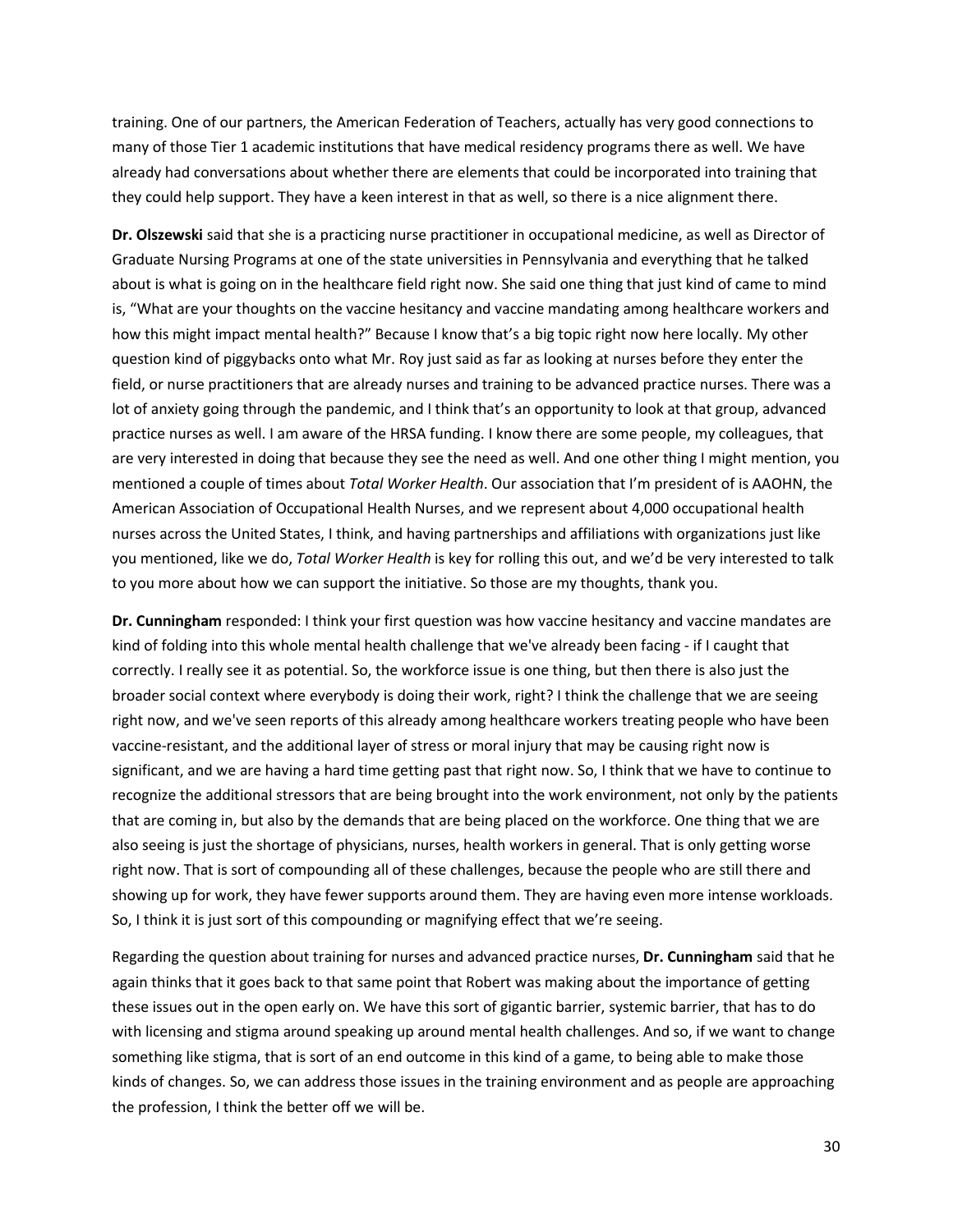**Dr. Lerman** added, I tried to look at your question regarding what success looks like. It is sort of tying it into this morning's discussion. I think you have a lot of partnerships and you're well-positioned to do this, but an intermediate outcome that I think is critically important is through those partnerships or other routes. Do you get tools that you have developed or identified or adapted, implemented by these partners or others? That's an important intermediate outcome. And then working with those partners who actually do implement the tools - assuming that you're successful in getting them to do that - is assessing whether those changed end results, whether it's stigma, whether it's depression, burnout rates, whatever those might be. But looking at the actual tools that you pushed out, and then measuring did those tools make a difference. So, the first part of that is, I think, comparatively easy; the second part I think is probably quite difficult, but I think that would be a great way of measuring success.

**Dr. Cunningham** responded that he thought the comments very much on the same page with how we are thinking about this. So, I think you actually described one of the specific intermediate outcomes in our logic model that Amia helped us put together. So, good to see our thinking is aligning here. In addition to seeing if partners are implementing things that we're recommending, we want to see if employers are implementing things as recommended or if they have intentions to do so. Those are things we can measure, and so we want to do that, and we plan to do that. We also want to know if workers are able to actually take advantage of the resources that are being provided. So, that will tell us a few things: one, if they are seen as effective; but two, if they are being given opportunities to use them. I think that is a big part of what we are trying to communicate is for employers to find ways to give employees the time and opportunity that they need to take care of their mental health.

And to your last point, you know, to be able to actually see changes in levels of depression or anxiety, or suicidal ideation, any of those kind of mental health outcomes that we're interested in, you're right. That is going to be a serious challenge. Of course, we will continue to try to build surveillance around those issues as best we can, but I don't think it is going to be a direct connection to success of the campaign, so thanks for that.

**Dr Lerman** said, to be clear, that last part, what I was thinking of wasn't globally measuring levels of depression, but measuring levels of depression, burnout or whatever in the target population of the toolset that you push out.

**Dr. Schenker** wanted to extend congratulations on the comprehensiveness and importance of this effort. In terms of the questions, and number two, what I heard missing was the word "immigrant". As you know, immigrants make up a large proportion of the healthcare workforce, both in doctors and nurses to community health workers, home health aides, and others. And the burden of being an immigrant compounds the stressors that you've been addressing, and I just wonder how the effort is going to address this, whether you have a special initiative in that regard. My recommendation is that it be included in your efforts because it is intrinsic to this workforce.

**Dr. Cunningham** said that he couldn't agree more that this is certainly an important issue for us to incorporate throughout the entire initiative, and specifically within our communication efforts, to have tailored communication, tailored messages for specific groups of workers. So, one of the ways we are trying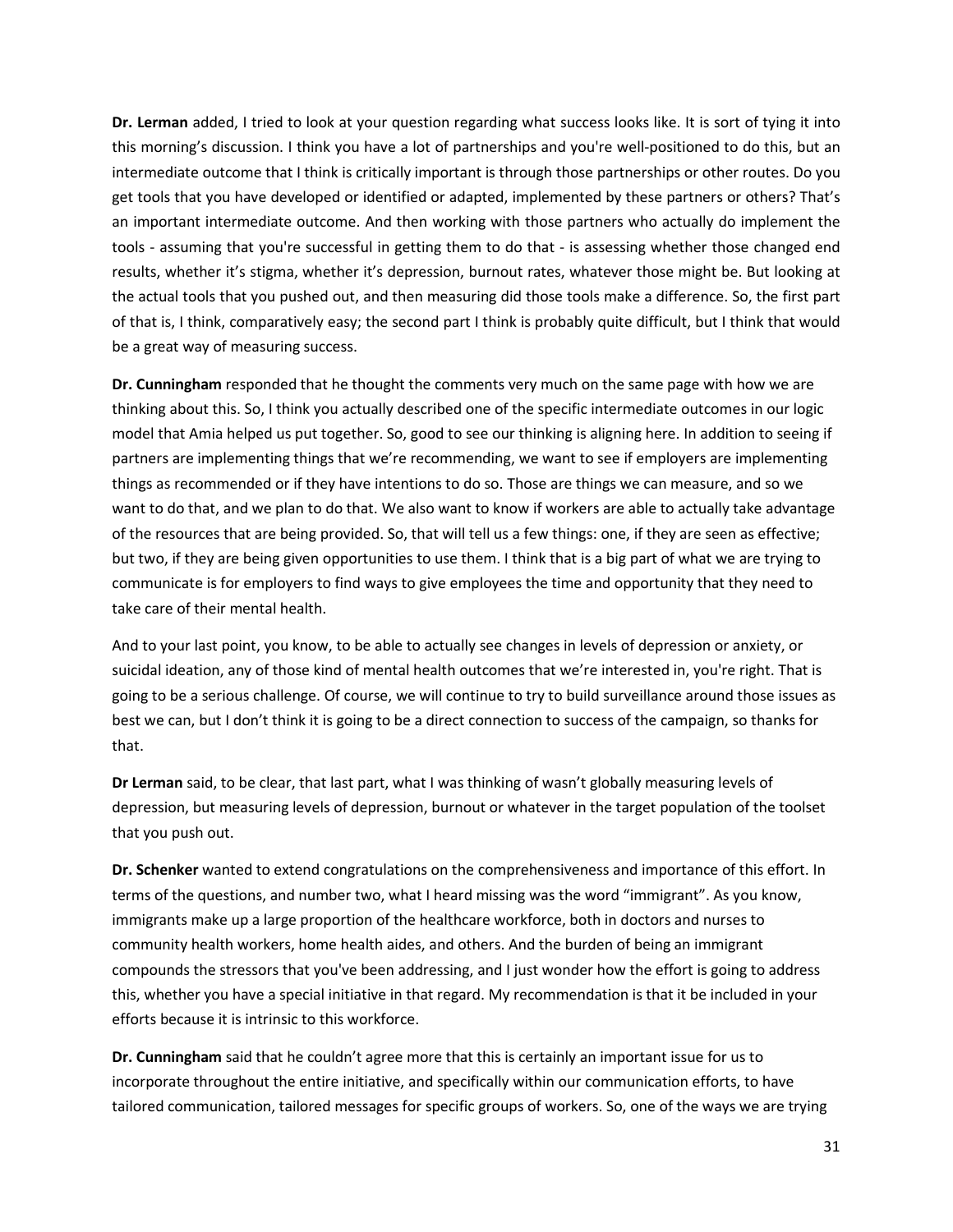to address that right now is in our characterization of burden work that we are doing right now. So just as an example, within that BRFSS dataset that we are working with, right now we are trying to pull out demographic information so - you know, what does that look like in terms of the different occupations. And to your point, certain occupations are certainly populated more by immigrant workers than others. So that is certainly something that we want to take into account there. Additionally, in our interactions with our partner organizations, so for example the American Nurses Association, they are keenly aware of the varying demographics within their organization as well, and we have had conversations around, again, how do you tailor messages for specific groups, make them more relevant, those kinds of things. So, thank you for that.

**Ms. Doyle** said that she was thinking along the lines that Dr. Olszewski was, to approach AAOHN for partnerships as well as AOHP, the Alliance of Occupational Health Professionals in Healthcare. I think they would be a key group to work with as well. I noticed that you mentioned the *Total Worker Health* Centers and partnering with them, and I would suggest the ERCs as well, because as a CE director, I am getting a lot of calls from health professionals looking for resources, how to help their workers deal with mental health stressors, and I think it is something that the ERCs would be happy to partner with you on, say during a conference or presentations for their groups.

**Dr. Cunningham** responded that those were great suggestions.

**Dr. Reponen** commented that she is one of the ERC directors and she agreed with Mary. We are training occupational health nurses and occupational medicine doctors so I think this could be implemented in our training materials.

**Dr. Su** said for question one regarding what success would look like, I was thinking early treatment and correct diagnosis of mental health problems, follow up progress and in-time interventions such as suicide prevention. And then for question two, I was thinking extra pay for overworked healthcare workers through the CARES Act could reduce the economic stress of healthcare workers, and if someone is more vulnerable, perhaps people could be more careful about increasing their workload.

**Mr. Morrison** noted the incredible amount of work that was being done and that it is so comprehensive. He said he didn't think he had seen something this comprehensive, but that the real point is always the evaluation of the program, and that's what you're really looking at; and what does success look like. I come from the emergency responder group, the paramedics and the firefighters, and you know, success is the campaign – it is one thing having a campaign but are they using the source materials within their organizations? Have they been able to do that? And I am glad you are using the organizations, because they usually are the spokespersons for those members, that they trust. And if they trust it, then bringing it into the work setting is a little bit better there too, having that trust and having that relationship.

**Mr. Morrison** continued, What's missing? We're going to have a lot on paper, if you go to a lot of organizations, and they say yes, this is what we have. But really, if you talk to the end user, are you using it? Do you trust it? Is it, you know, the Employees' Assistance Programs that came about really, I think, in a lot of ways to save money, are they being used? And do the employees trust them? And I think that's an evaluation that employers have to make, because I think if you really want an honest approach, what is working and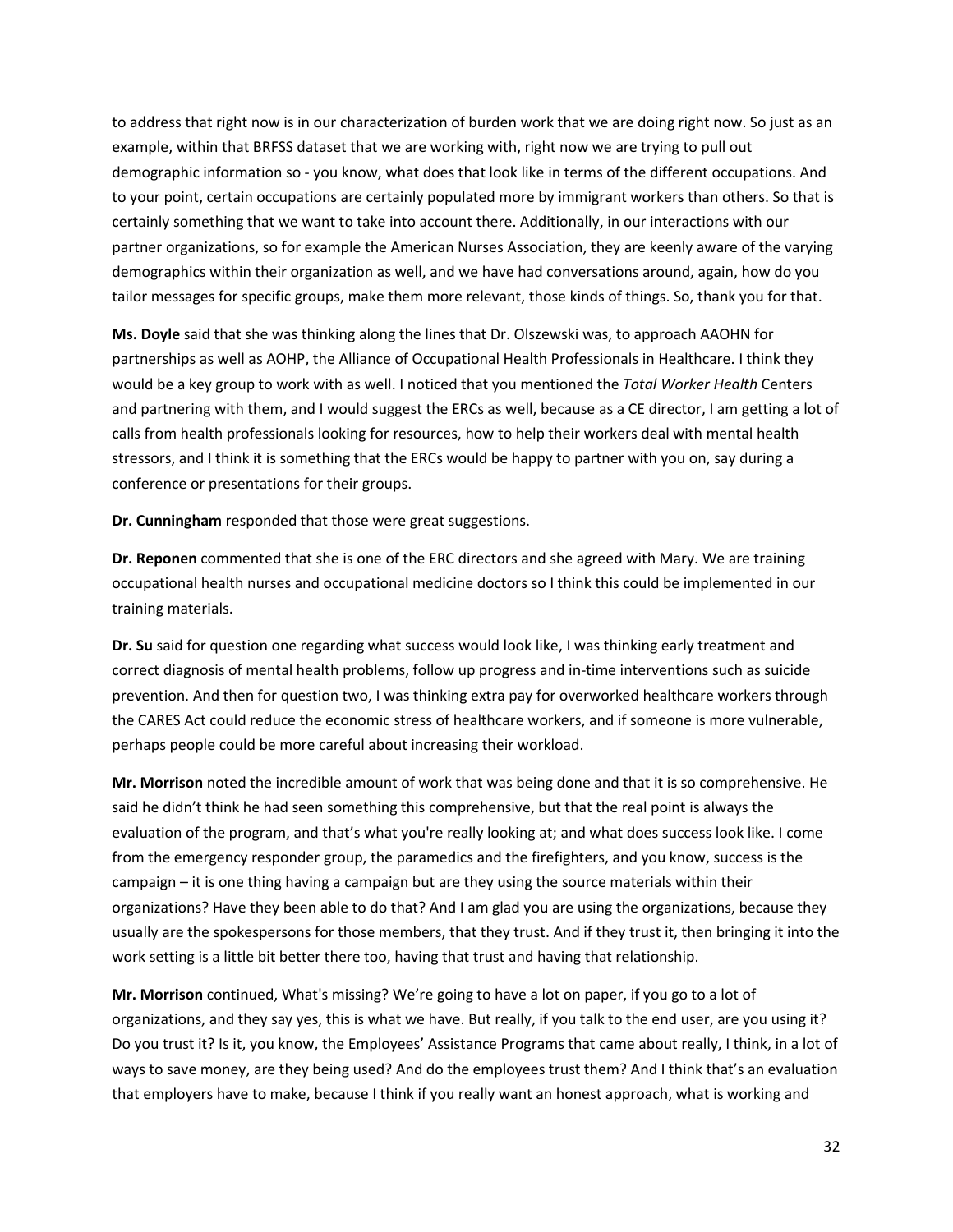what is not working, then you have that in there. The other thing might be peers. Peers is, you know, a big program that a lot of people are using within their own organizations - nurses, doctors, having those that are willing to be a peer, to talk to others about accessing mental health services, and sometimes that breaks it a little bit better. You are talking about the stigma. There is a huge stigma in the fire service and EMS, and we are sort of rounding the corner on that. We have been able to do a lot. So, I would like to see something with that evaluation of those third-party systems that are being used, maybe peers, and then the telehealth. Telehealth is really, if there's anything that COVID-19 did, it really spotlighted telehealth. Was it going to be used? Was it going to be accessed? And really taking a look at telehealth and really evaluating that for services. I think, given our members, we saw an uptick in the willingness to talk to somebody on the phone or to talk to somebody through Zoom, and that was really incredible. But that was brought about because of COVID-19. So again, congratulations for the program - your team has a lot of work to do but I really do think you're going down the right avenues.

**Mr. Folely** just wanted to make a suggestion on question one, for a measure that might be able to capture, with appropriate controls of course, for some of the downstream effects on turnover, and that would be take advantage of the unemployment insurance database that can allow you to compare partners to non-partners in terms of separations. You can identify the particular employers that are your partners and then amongst them, you can calculate their turnover rates. They are not broken out, unfortunately, by occupation but if you have enough of a sample size, you might be able to use it to detect differences in separation rates between partners and non-partners.

**Dr. Reponen** noted that on the chat, **Dr. Judith Su** wanted to mention childcare and elderly care support for healthcare workers when applicable, to reduce stress and prevent burnout.

**Dr. Cristina Demian** wrote that in healthcare settings, we have annual health updates, which typically include TB screening, respiratory medical clearance, and fitness - and almost never mental health screening. We also have, in select settings, and for highly strained healthcare workforce well-being surveys. Do you think your initiative can look at probably a small number of settings to see if they have integrated annual health updates that includes a mental health assessment for the entire healthcare workforce? And what, if any, benefits may there be?

**Dr. Cunningham** replied that it was a great suggestion. I don't know just yet because I am anxious to see what our assimilation report will cover, and if there are any existing sort of interventions that look at this specifically, of incorporating it into an annual health exam. But the other way that we can go with that is to include some questions about this in our key informant interviews with leaders across the different levels. So, thanks for that suggestion.

**Dr. LeMasters** commented that in terms of number two, what is missing, getting buy-in by groups regarding mental health disorders can be challenging, particularly when you are talking about people having suicide and depression. And what I have observed in healthcare workers over this last year or so is what I would have labeled PTSD - that they are really suffering from post-traumatic stress disorder. And I was just wondering if it is possible to think of the whole syndrome, or at least part of it, as that they are coming out of a war almost with this pandemic, and they are suffering PTSD.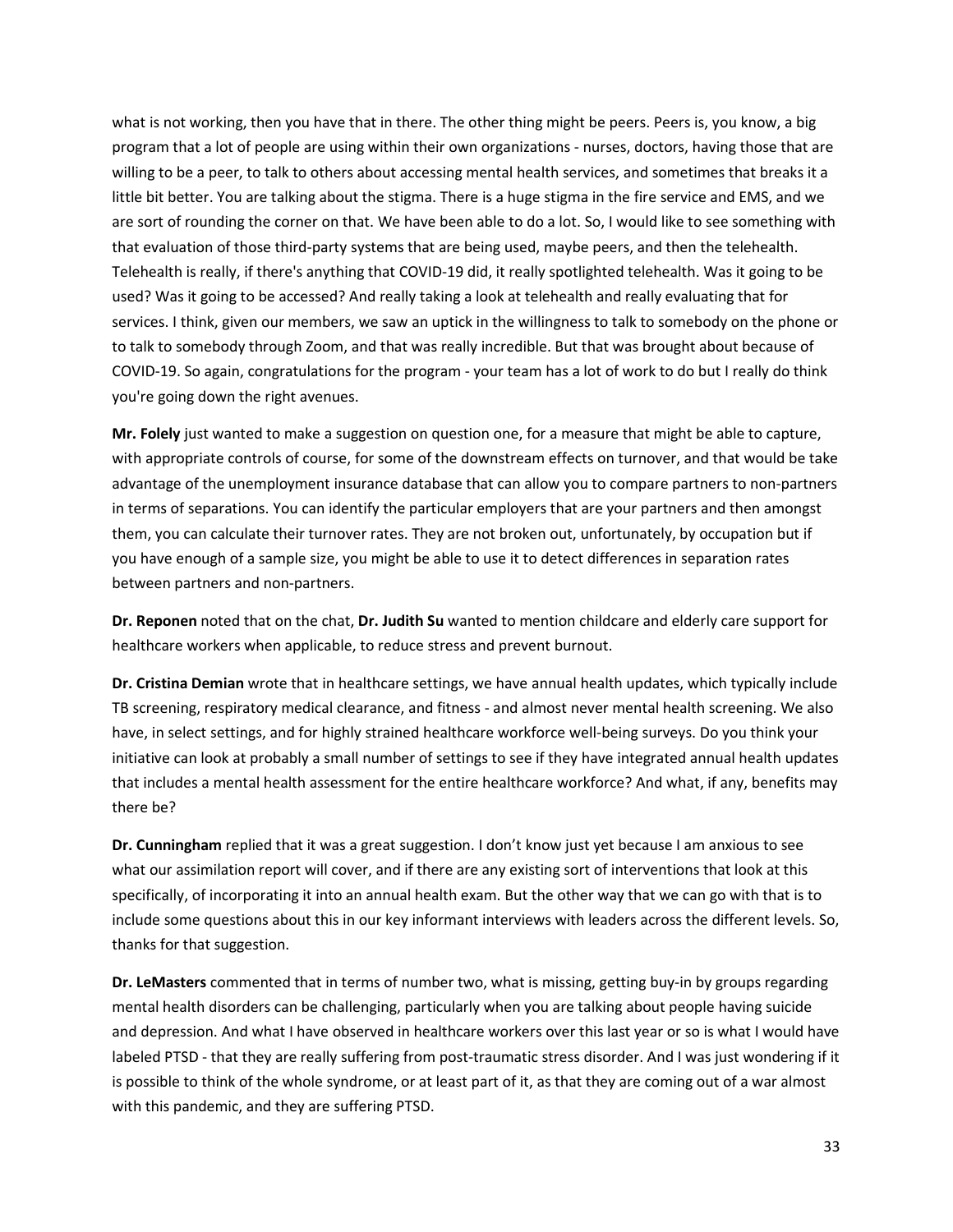**Dr. Cunningham** responded that he thought she was absolutely right. I think we are just seeing that now, but we are going to continue to see symptoms of PTSD among health workers. If there is a day when they say COVID, the pandemic is over, there are still going to be symptoms of PTSD lingering after that. We know that, based on how the disorder works. So, to your point, I think continuing to look at our surveillance data, so we can characterize that, is going to continue to be very important, not only now but in the coming years, so that we can see that and assess it and respond to it.

**Mr. Arnone** thought this was a fantastic project. He added, I'm just wondering if, in your analysis of like work organization, are you taking into consideration things that I would think more of like employment practices? So, like the on-demand nature of a lot of health work, or the fact that there is mandatory overtime, which is common practice in healthcare settings and not really in other sectors of the economy. So, things that fall in sort of the employment zone. Are you taking those factors into account?

**Dr. Cunningham** responded, Yes, that is a good question. I think we're doing our best to take those things into account, and you point out some elements that are sort of different about health professions as opposed to other sectors of the economy. So, I think as we are able to sort of outline what the barriers are, those will be things we keep coming back to - I think you called them employment practices. And really, I think those are sort of systems issues, right? I think it is challenging for one employer to make significant changes to how they are organizing work if the industry isn't supporting it in some way. Demanding it would be another way of describing it. So, I think we are going to have to have some creative solutions here, without a doubt, and really what we are driving towards here isn't a one-year communication campaign. Our end goal here is really a culture shift for the industry. So that is going to take a sustained effort for sure.

<span id="page-33-0"></span>**Dr. Reponen** reminded everyone that **Dr. Cunningham** had put the link to the Federal Register, which has the Request for Information, into the chat. She hoped they all could spread the word about that. It is open until November 26<sup>th</sup> so there is still time to respond to that.

### National Firefighter Registry Update

#### Presentation

<span id="page-33-1"></span>**Dr. LeMasters** gave an update on the NFRS meeting. She said that NIOSH is considering methods for registration, and access to the web portal. The whole Subcommittee meeting was really focused on that issue, and we explored two possible forms of registration. One was full registration, and that means if you do full registration, that the individual can come back and retrieve all previously submitted data in their user profile, including the sensitive data. But the one problem was that it requires identity proofing, and that was the main issue. If we have full registration, where the firefighter can look over their data, change their data, add to it, then we must have identity proofing so that for a safeguard against anyone else having access to that data. Mike Loudermilk presented about identity proofing, and so what will be required in this identity proofing is not only submitting your Social Security number, but you have to require digital validation that you are who you are. And "digital validation" refers to a driver's license. So essentially, you would be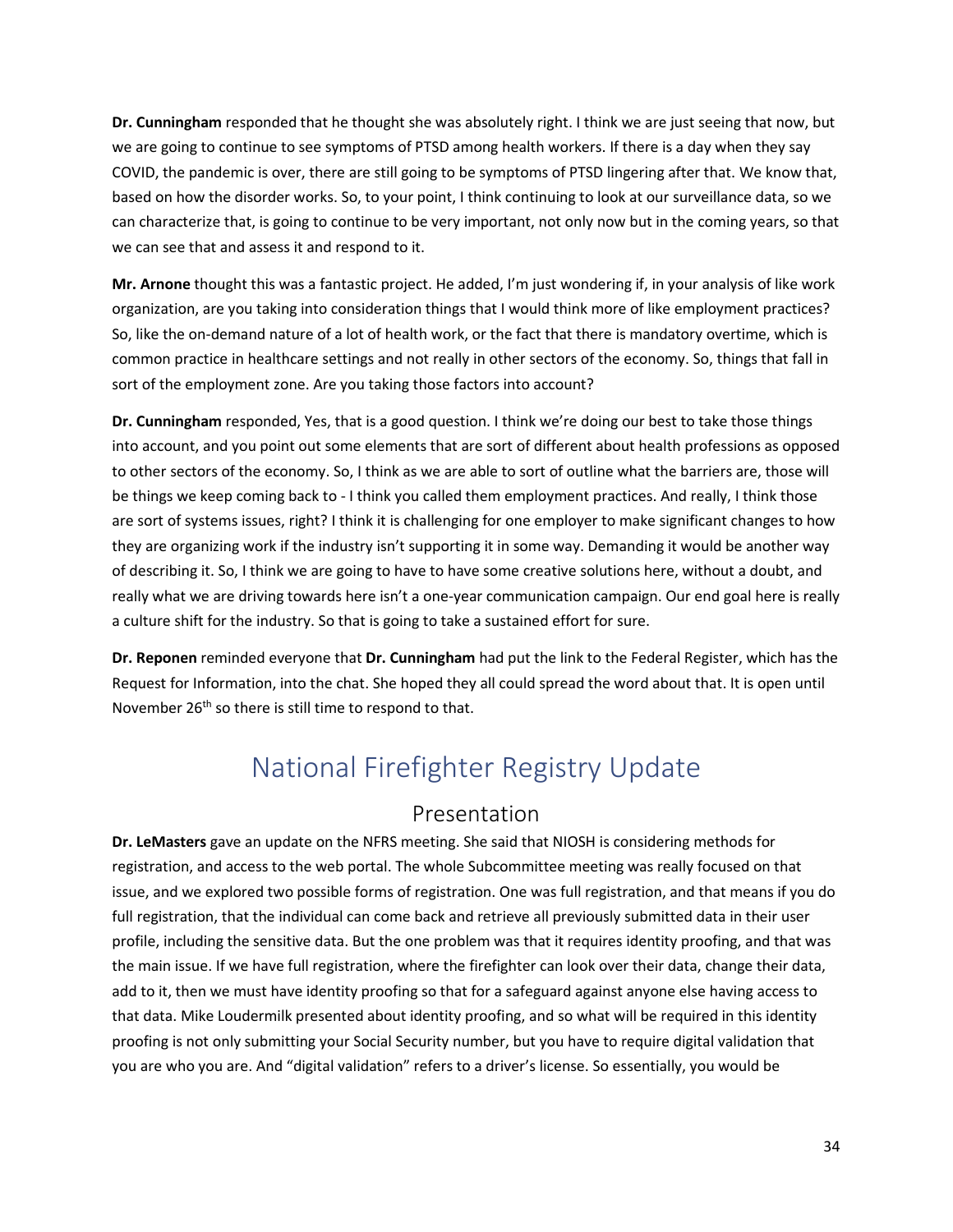presenting your driver's license as proof when you want to go back and access your data, and also at your initial registration. So that process is called full registration.

The second option was a light registration, and with that, you cannot access sensitive data. But when you go back you can still access your name, address, email address, phone number, work status but not any details about your work. And you have no ability to retrieve sensitive data or change that data. You will be creating an account at that web portal but not have to present identity proofing like a driver's license.

After these two options were presented to the Subcommittee, there was a third which was called "no registration." That was essentially treating it like a web-based survey where you entered the data and there is no going back in order to add information later. That "no registration" was discounted, and we really focused on number one, "full registration", and number two, "light registration." Then we had a pretty lively conversation about identity proofing, and Pat sort of led that session.

**Mr. Morrison** agreed, Yes, we did, we did have a lively conversation, and just to let everybody know, the individuals on that conversation really represented, I think, a pretty good slice of what the fire service, what the emergency medical services, are on. So, it was a really broad base, consisting of career firefighters, parttime firefighters, and volunteers. We had a lot of people there - and non-firefighters were on this call too. Lots and lots of conversation, but really what it came down to is that the most important thing that we can do when we open this portal up is to really register firefighters in that, and what would be the barrier for firefighters coming in, or emergency responders and EMS workers coming in and registering for this system?

Overwhelmingly, I think every organization that was represented basically came down to option number two, going with the light registration. They really felt that with the full registration, you were going to turn off so many individuals just trying to get their information in. There is a lot to that, and I know that this has been a struggle for Dr. Fent and his team, trying to get this registration done, trying to get through the regulations, trying to get through the breach of a lot of this sensitive information across the globe. So, we really kind of left it out there - Grace and I left it out there - for this conversation to start by itself, tell us exactly how you felt. So, to move forward, we are suggesting - I know we don't make the ultimate decision, but the Subcommittee was recommending going ahead with light registration, to get this registration portal open and functional so we can move forward.

**Dr. LeMasters** clarified that this was a suggestion and not a formal recommendation, so it did not have to be voted on.

#### **Mr. Morrison** agreed.

**Mr. Fent** said he would give a brief update on where we are with the Firefighter Registry, and then talk a little bit more about the options that were presented back in August, and then we can open it up for discussion.

So just to refresh the BSC, the National Firefighter Registry or the NFR came about through an act of legislation, the Firefighter Cancer Registry Act of 2018, and this Act mandated that CDC/NIOSH develop and maintain a voluntary registry of firefighters, to collect relevant health and occupational information, for the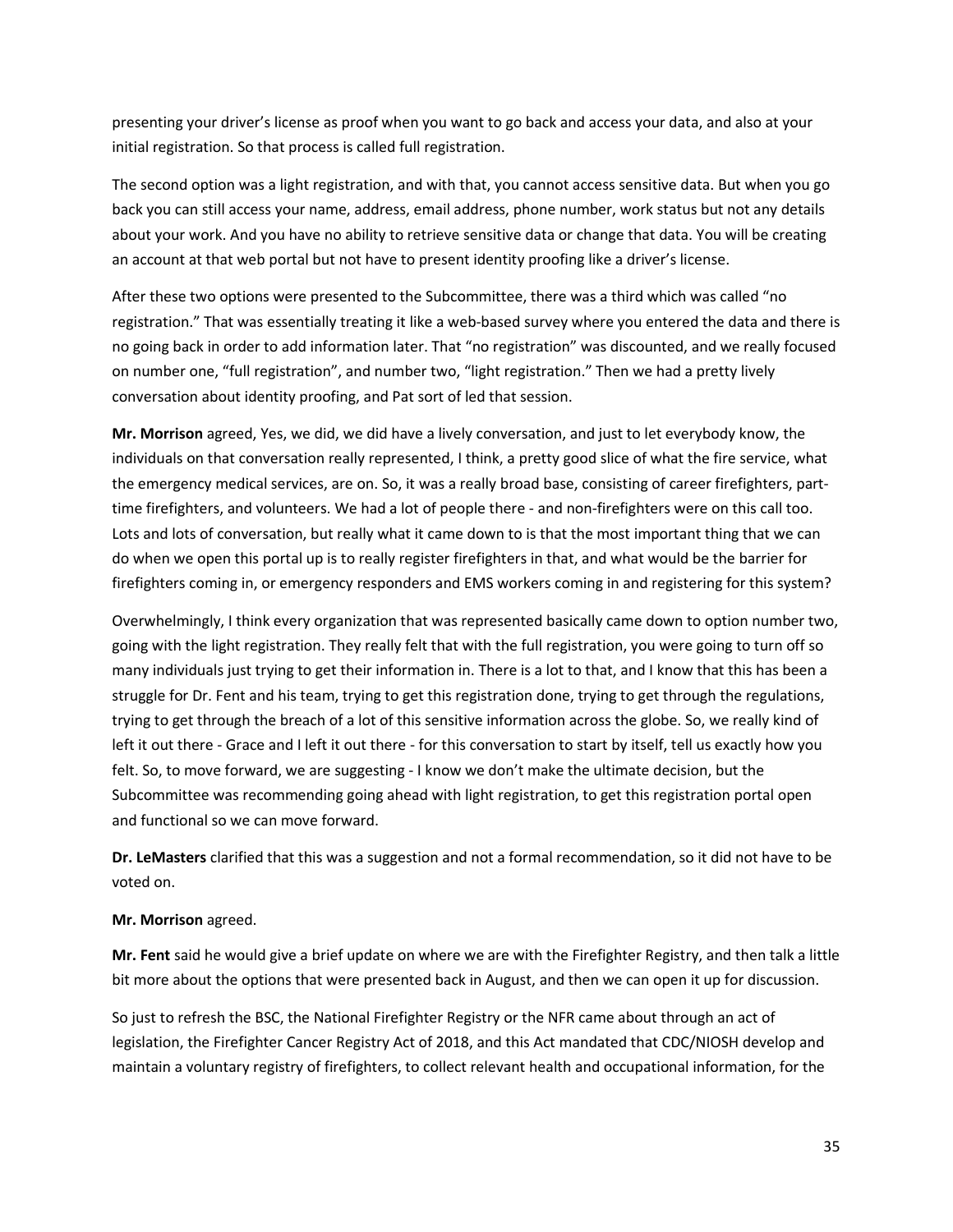purposes of determining cancer incidence. So, clearly, the goal of the NFR is to track cancer and risk factors over time, to better understand the link between workplace exposures and cancer.

Since we last reported to the BSC, we've established our mission and vision statements, and so our mission is to generate detailed knowledge about cancer in the fire service through a voluntary registry that reflects our nation's diverse fire service. And our vision is to equip the fire service and public health communities with the knowledge that they need to reduce cancer in firefighters. So, our vision is really focused on getting the data and findings into the hands of the fire service and others, to help them reduce cancer risk among firefighters.

Lastly, our protocol, which was developed with input and guidance from the NFR Subcommittee, provided our overarching objectives. And our objectives including collecting self-reported information on workplace and personal characteristics through an online web portal, obtaining records from fire departments or agencies to track trends and patterns of exposure, and then linking with health information databases including state cancer registries and the National Death Index.

I also want to just draw everyone's attention to the NFR logo, which was recently approved, and you will notice that it has a lavender ribbon, and that color ribbon represents all forms of cancer. So, it is really important to note, again, that all firefighters will be strongly encouraged to join the NFR, not just those with cancer. The NFR is really more of an exposure registry than a cancer registry, and this is essential for understanding the differences between firefighters who do or do not develop cancer. Firefighters' participation in the NFR is completely voluntary, but we do hope to enroll 200,000 or more firefighters over the next several years, and we will have a recruitment emphasis on women, minorities, and volunteers, as called out specifically in the Act, but we are also interested in various subspecialities of the fire service, including instructors and wildland firefighters, and fire investigators.

So, there will be two enrollment routes as part of the NFR. The open cohort is a non-probability sample in which any firefighters - active, former, or retired - would be eligible to participate. This enrollment method is beneficial for recruiting a large and diverse sample, but it may not be generalizable. The targeted cohort will be a prospective cohort of active structural firefighters recruited from rosters of selected fire departments or state agencies, and the targeted enrollment method allows us to select firefighters throughout the country from geographically diverse departments of various sizes and would be less susceptible to selection bias than the open cohort. And then this design also allows us to focus enrollment on women and minorities and volunteers, as well as access incident records for more information on exposures.

So, the way in which firefighters will enroll is still under development. This is taking the longest time because data security is such a big priority, and you know, there are several new federal data security requirements that we have to comply with. We just feel like it is absolutely critical we get it right the first time. But even though this is still being developed, we do plan for enrollments to involve informed consent, collection of information about individuals to establish a user profile, and then an enrollment questionnaire which will include questions on demographics and work history, and workplace practices, etc. We do expect enrollment to take between 30 and 45 minutes, where newer firefighters will be on the low end, and more experienced firefighters will be on the high end, simply because more veteran firefighters will have more exposures and work history to report. We also want to make sure that firefighters can log out and back in,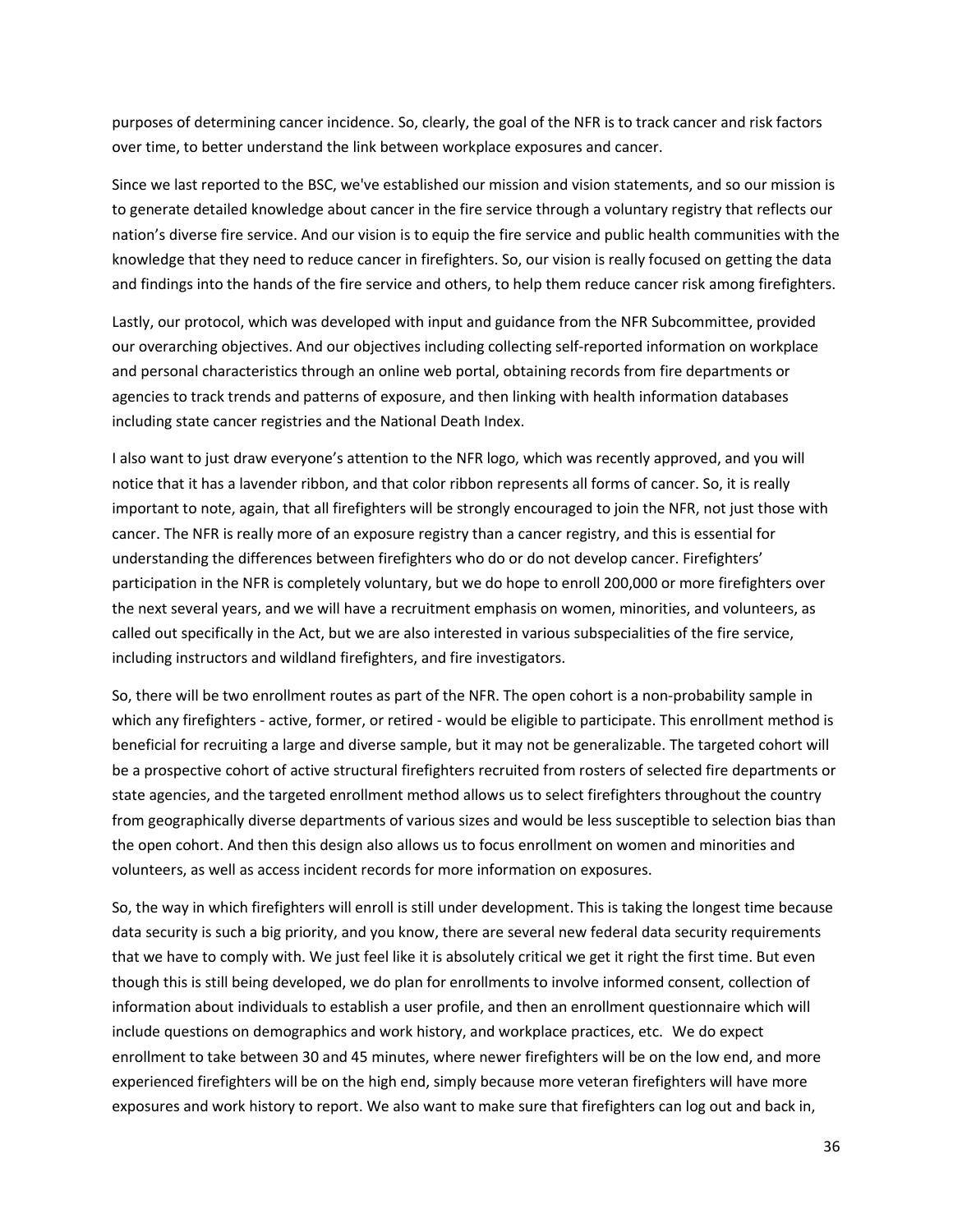and pick up where they left off, because we know that firefighters could get a call or have other competing activities that would take them away from the registration. We are also interested in capturing data from other sources to better understand firefighters' exposures, including fire department records or incident records, and exposure tracking application data. We know that if firefighters are going to the trouble of tracking their own exposures, it stands to reason that they would want to possibly share that information with the NFR, so we want to make that possible if that is something that they want to do.

During the NFR Subcommittee meeting in August, we heard from our IT Director Mike Loudermilk about three options for the initial login process for the NFR web portal. And again, these three options are the full registration option where there would be no limits on data retrieval or updating; light registration, where sensitive health information cannot be retrieved or edited; and then a third option which we didn't discuss too much in detail because we really wanted to focus on those first two options. I do want to note that the same type of data can be collected with either Option 1 or 2, and the differences really lie in what data can be retrieved and edited by the participants when they log back in. And again, that first option, the full registration option, would require identity proofing, and identity proofing would require a full Social Security number and a photograph of someone's driver's license or state-issued ID, front and back.

So, the NFR Subcommittee had a very robust discussion about these options, and we even heard from several members of the general public. We had three oral comments and seven written comments that were submitted as part of that meeting. And overall, the Subcommittee expressed concerns about identity proofing hurting participation rates and producing selection bias and suggested that Option 2 was a good balance of collecting the information that is needed, while making some data retrievable, without creating substantial obstacles for participation. Again, the full transcripts and meeting notes are available on the NFRS webpage. We are considering all the comments we received from the NFR Subcommittee, in terms of the design of the NFR web portal.

Once we launch and start registering firefighters, the next step will be to conduct the health outcome linkages. We understand and appreciate that if a firefighter is diagnosed with cancer, the last thing on their mind will be to report their cancer to NIOSH. So instead, cancer information will be determined by periodically linking their information collected, you know, from the NFR, to state cancer registries to determine cancer incidence, and the National Death Index to determine cancer mortality. The North American Association of Central Cancer Registries' new Virtual Pooled Registry will also be a useful asset for those linkages.

The last time we reported to the BSC, we discussed the importance of collecting Social Security Number for these linkages. So, we are currently in the process of obtaining approval to collect and store SSNs. Based on the comments we received from the Office of Management and Budget or OMB on our enrollment questionnaire, as well as feedback we got from various fire service and scientific stakeholders, our plan as of now is to ask for the last four digits of the SSN. All the questions will be optional, and by asking for the last four digits of the SSN rather than full SSN, we believe we will have better compliance. Partial SSNs with other identifiers, including name, date of birth and residential address, will hopefully allow us to confidently match to state cancer registries.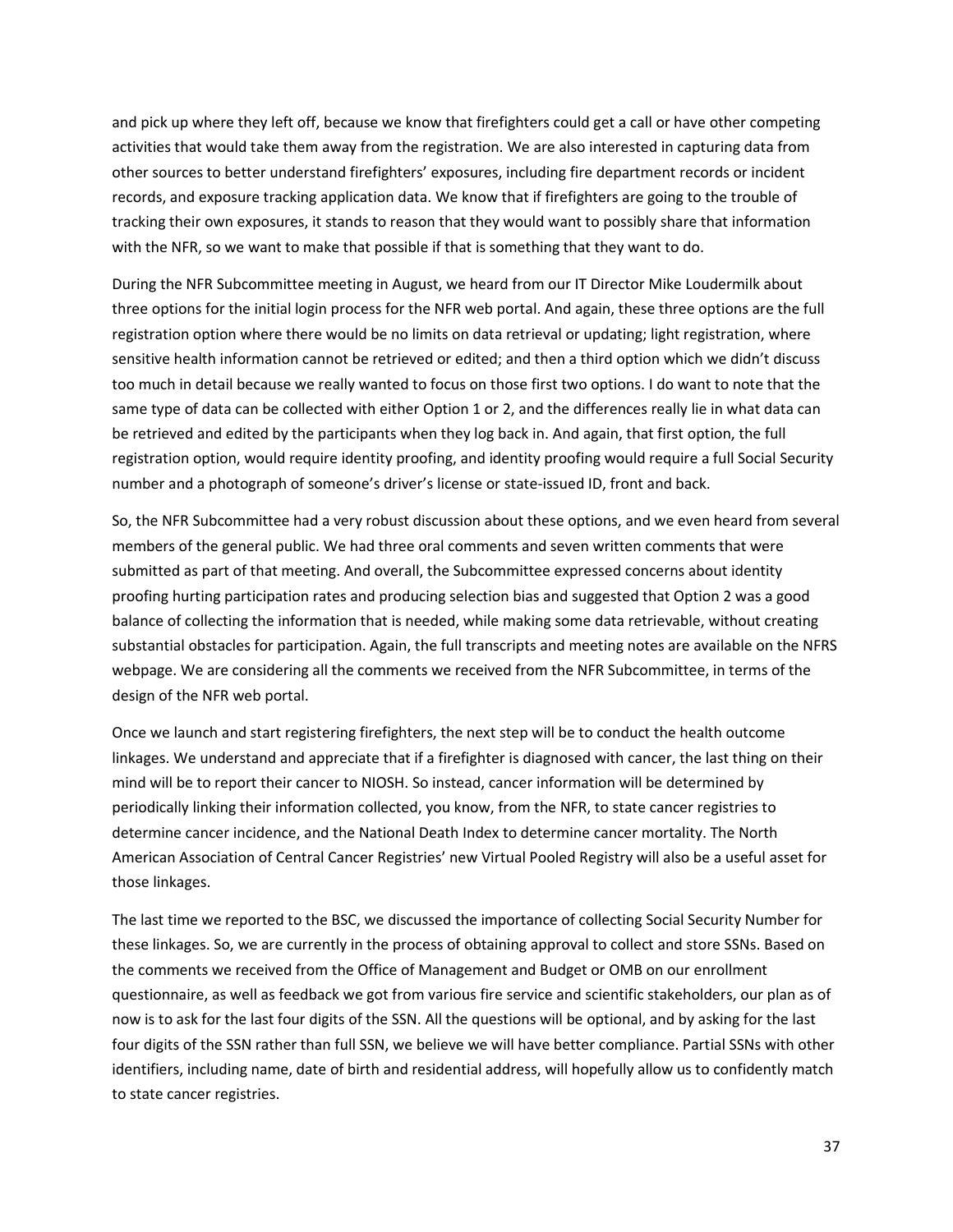This figure shows the data sources we will be capturing. The web portal is really the common denominator among all the NFR participants, regardless if they are open enrollment or the targeted cohort. All that individual data will be funneled into a secure exposure database that is later linked to health outcome databases. Again, those are mainly the state cancer registries and the National Death Index.

The Firefighter Cancer Registry Act states that we should ensure information in the NFR is publicly available as appropriate, while also protecting the personal privacy of participants. So, because of that, we are in the process of obtaining an Assurance of Confidentiality, which is the highest level of protection allowed by the federal government, and will assure participants, fire departments and other institutions like state cancer registries, that NIOSH will protect the confidentiality of the NFR data. We are also pursuing secure mechanisms for making deidentified data available to external researchers via the use of research datacenters, which are federal data warehouses responsible for protecting the confidentiality of the participants while provided access to restricted use data for external researchers to do different statistics on. There are also some potential limitations that should be considered in designing the NFR.

So, the generalizability of the NFR may be impacted by participation bias, especially if participants are more likely to have had cancer or associated risk factors. Participation bias is an important consideration in the design of the enrollment system, as the steps required for registering could affect participation rates across the fire service and may impact certain groups of firefighters more than others. So, this bias could be significant in both the open and targeted cohorts, and that's why making the user authentication and login process as simple as possible is so important. Small sample sizes could also affect our ability to investigate rare forms of cancer, or specific firefighting subgroups. Other limitations listed here relate to the analyses of the NFR data, so exposure/response analyses will be affected by record availability for example. Self-reported exposures and behaviors may be subject to information or recall bias. There are also healthy worker biases that need to be considered. And so, regardless of these challenges, we do hope to develop a platform that allows the fire service and scientific communities alike to better understand the burden of cancer among firefighters and informs methods for reducing cancer in the fire service.

We have made a lot of progress over the last year. We are especially thankful to the NFR Subcommittee for their careful review of our draft protocol and consent form and enrollment questionnaire, all of which have been updated and posted to the web. We also submitted the enrollment questionnaire for Office of Management and Budget review, OMB review, and actually just this past month, we received approval from OMB for that questionnaire. We also drafted an Assurance of Confidentiality and submitted that for CDC review. As I mentioned, we are applying for approval to collect and store SSNs.

And lastly, we began planning the development of the NFR enrollment system or web portal, and we do think, with the NFR Subcommittee and NIOSH BSC's guidance on our enrollment system, that we are cautiously optimistic that we can have a system in place that is tested and ready to register firefighters some time in 2022. And when enrollment opens, we will work closely with all the fire service stakeholders to notify firefighters throughout the country about this opportunity. The planning, building, testing and deploying of the NFR web portal, of course, is complex and will take some time. So here, we provide an estimate of the timeline as provided by the NIOSH IT department. Right now, we are gathering all the requirements for the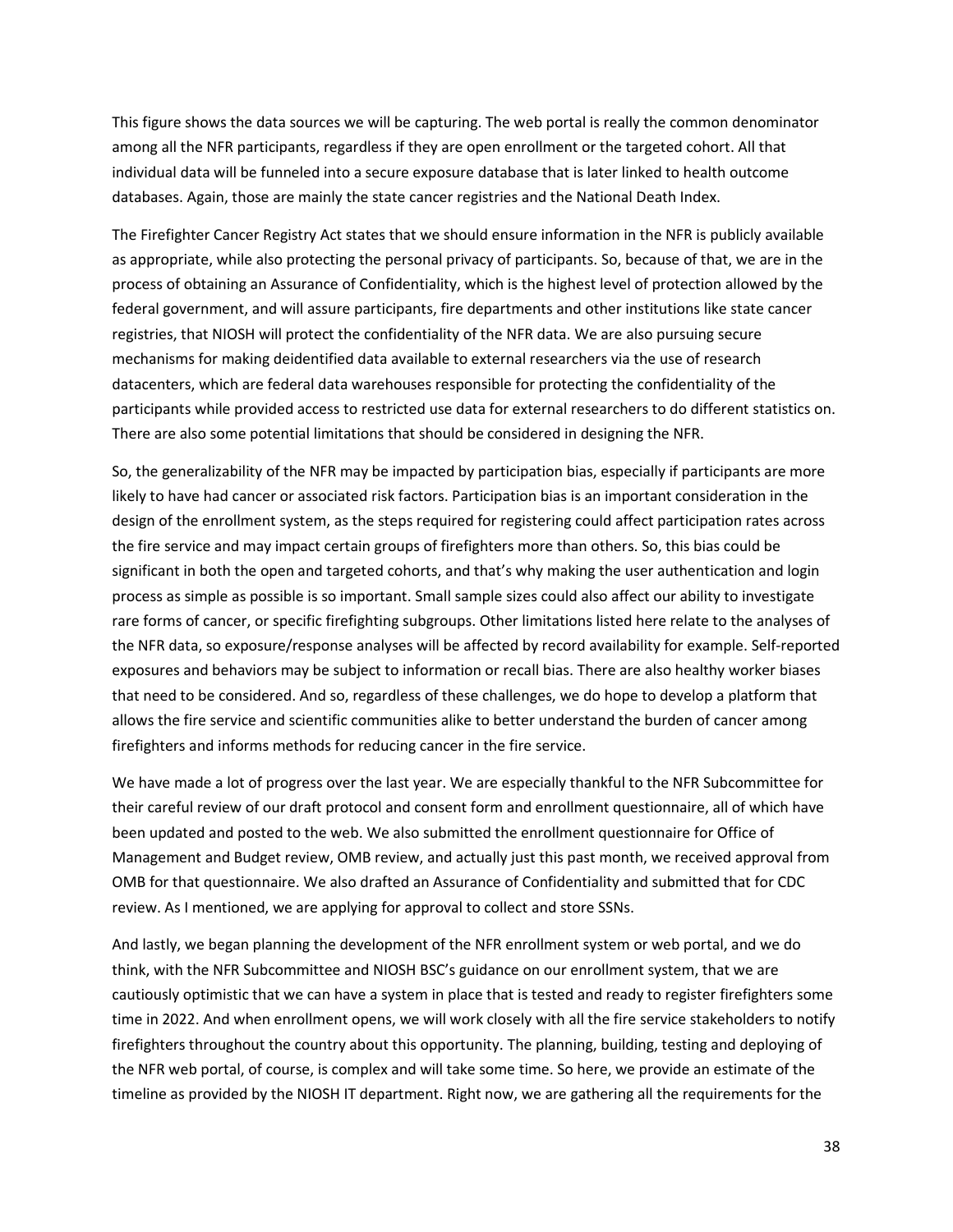NFR enrollment system, which is why the NFR Subcommittee meeting regarding the web portal design and user authentication was so important.

So here are the three enrollment registration options again. You know, these options pertain primarily to the process of setting up an account, and the ability to retrieve and edit data. So again, the same type of questions or information and data can be collected in all three options, and the NFR Subcommittee, during that meeting back in August, provided the pros and cons for Options 1 and 2.

So here are the pros and cons that we heard from the NFR Subcommittee for those two options. And again, the biggest con was related to the potential impact on participation rates and selection bias if ID proofing was required. Many on the Subcommittee suggested that this con should be considered above all others and could prevent the NFR from being successful.

**Dr. Fent** concluded that the NFR program would like to hear if the NIOSH BSC has any additional pros or cons, or other considerations for the NFR enrollment system and user authentication process not listed here. I do want to thank everybody on my team, and of course the Subcommittee and the NIOSH BSC for all your guidance over the last few years.

#### Discussion

<span id="page-38-0"></span>**Dr. Reponen** suggested that everyone should look at the pros and cons. We can also do other questions and comments if you have other comments, but this is one of the tasks that we need to look at and discuss. I guess, I'm looking at the first pros in Option 1 - that you can provide longitudinal information. She asked if there are possibilities for Option 2 then to do some intermittent surveys where you could get that same information If there are changes in their employment or exposure?

**Dr. Fent** replied yes. That's a good question. Option 1 makes it a little easier to do longitudinal updating of certain information, but we can still do that with Option 2. It just requires additional surveys of participants periodically. Let's say every year or so we would want to ask questions about, for example, has your job title changed, or has certain health status changed over time. Whereas with Option 1, they could see their answers and just update them as they go. With Option 2, we would have to do follow-up questions, it's a little bit more onerous on the participant, but we can still get that information.

**Dr. Reponen** asked if in Option 2 can they change their address or not? if their address changes or phone changes, can they change them, or can you not do any do any updates?

**Dr. Fent** responded that **t**hey can certainly update it. They just wouldn't be able to see certain protected health information, but when it comes to name and phone number and email address, they would be able to see that information because it is not considered sensitive information. And that was part of the presentation that we had to do with the Subcommittee. It kind of listed out the different variables and what is considered protected or sensitive information, and what isn't. The bottom line is that even under Option 2, they can still update that information. It's just that there is some information they would not be able to see when they log back in.

**Dr. Reponen** asked if Social Security is still being collected in both Option 1 and 2?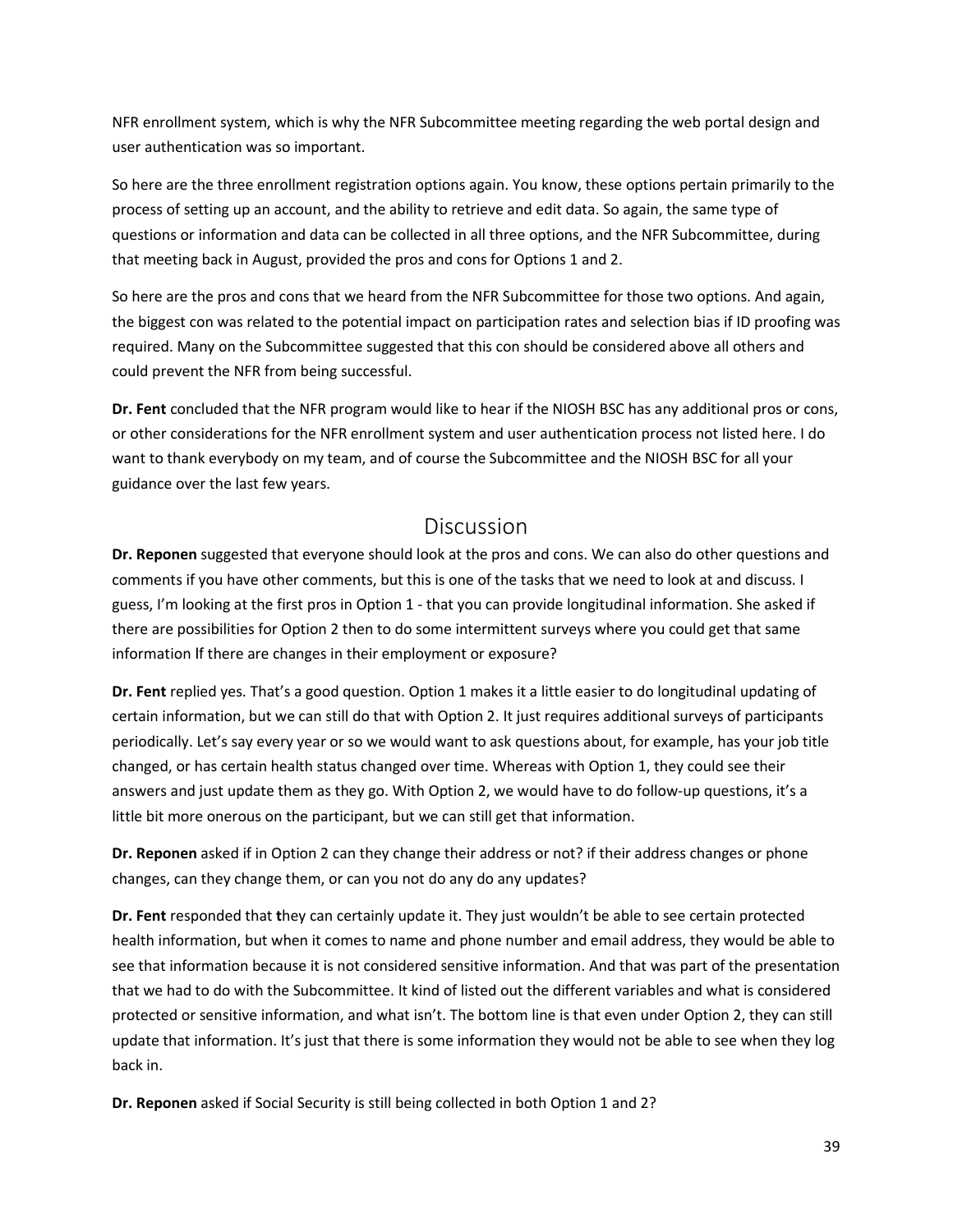**Dr. Fent** responded that that is correct.

**Dr. Reponen** said because otherwise, you cannot connect it with the state and federal registries.

**Dr. LeMasters** asked if the entire social security was required for Option 2 or just the last four digits?

**Dr. Fent** responded, Just the last four digits. He said that with both Option 1 and Option 2, we would only collect and store the last four digits. But under Option 1, as part of the identity proofing process, they would have to ask for full Social Security number. Just because we are asking for it as part of identity proofing doesn't mean that we have the approval to collect and store that information.

**Dr. Reponen** noted that one of the cons for Option 2 would be that if you wanted to have longitudinal information, that requires the investigators adding additional surveys, and the participants also then, basically everybody would have to participate in that, even if they don't have any changes.

**Dr. Fent** replied that that is correct.

**Dr. Reponen** said that the Subcommittee did very thorough work, so it seems like there is not much to add since they probably spent several hours on it while the BSC are given a few minutes to look at it.

**Dr. LeMasters** said the Subcommittee spent all day on it.

**Dr. Reponen** wanted to know if they had to do Option 1 type of procedure when they were recruited to the Board of Scientific Counselors? She remembers it being pretty onerous to get these things into the system when they were recruited or came onboard.

**Ms. Novicki** scrolled back to the slides that showed the identity proofing process.

**Dr. Reponen** wanted to know if the slide was for Option 1?

**Ms. Novicki** responded, yes, these are the slides. She indicated the state-issued ID that Kenny talked about and said that you have to have two devices, because you're doing this on your computer and then you have to use your phone to take a photo of your license. This is a multi-step process to do identity proofing.

**Dr. Reponen** followed up that if somebody wants to go back and change information, do they have to do the same ID proofing every time when they access?

**Dr. Fent** replied that our understanding is identity proofing would happen - would have to happen - during the initial registration, or the initial setting-up of an account. Once their identity has been authorized, or authenticated I guess is the word, they wouldn't have to do it again unless they wanted to change their username and password, in which case they would have to go through it again, is my understanding.

**Dr. Reponen** said: Yes, I looked at this before the meeting, and yes, I do agree that it is a lot of steps, and then you really have to have two different devices, take a photograph, submit that. So, I think that could be a big restriction for people to wanting to sign into the system. Well, it sounds like you have captured very well all the pros and cons, and the Committee doesn't have anything to add. Or only maybe that one additional Con for the Option 2.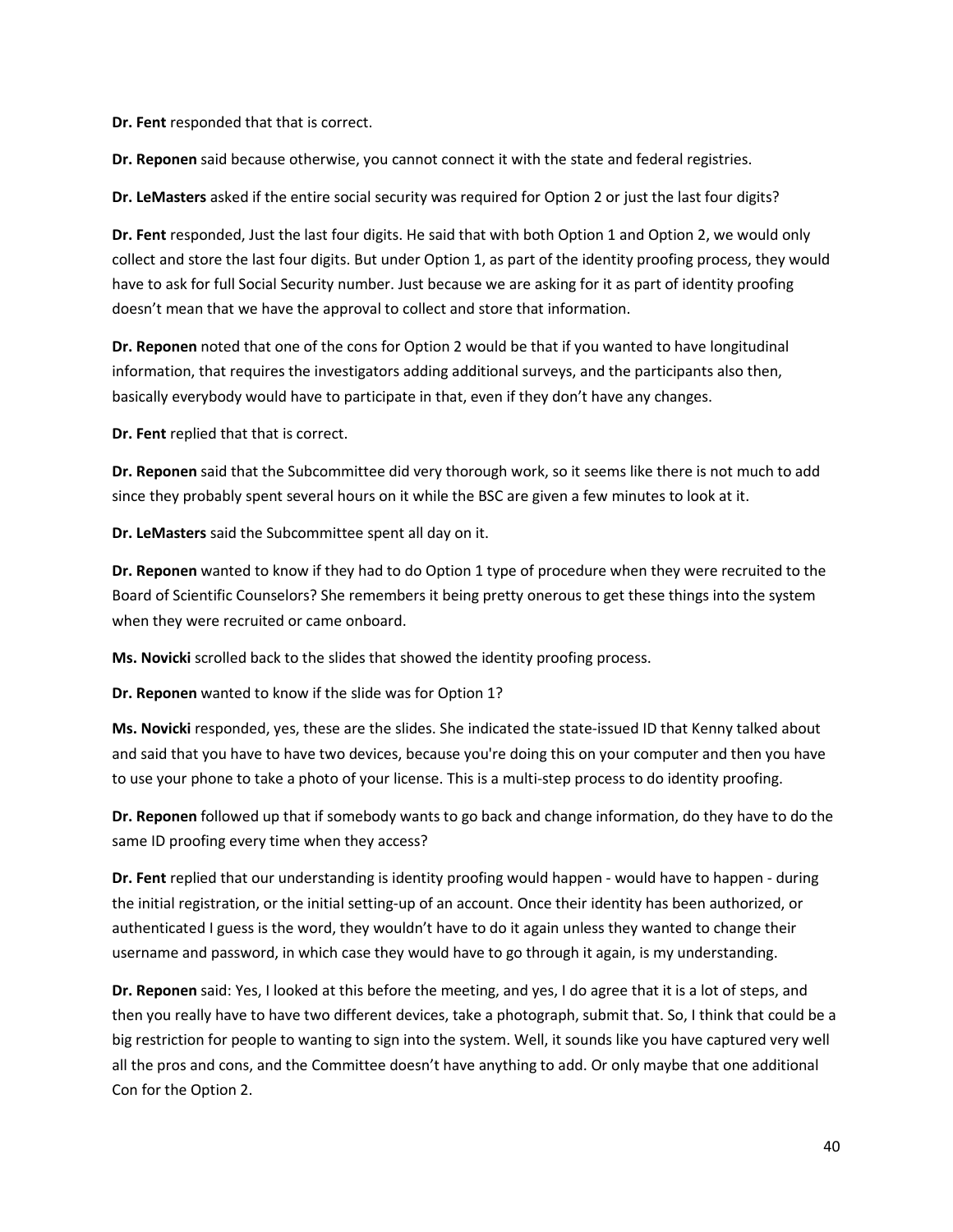# <span id="page-40-0"></span>Summary and Wrap-Up, Future Agenda Items, Meeting Dates, Closing Remarks

**Dr. Reponen** said, in summary, we successfully scored the Evaluation Program and there were a lot of comments to the Mental Health Initiative and less comments to the Firefighter Registry because the Subcommittee already had elaborated so thoroughly on that content, so it looks like everybody just pretty much agree with what the Subcommittee came up with. So now there is an option for suggesting future agenda items from the Committee. Are there any longstanding agenda items that we have to do in the Spring meeting already on your list, Emily, maybe?

**Ms. Novicki** responded, Yes. We always have some ideas, but if there's anything in particular that you all would like to hear about, you know, it's always good input for us to have.

**Dr. Reponen** said, since there are no items in mind now, I don't think Emily would mind if you send an email and suggest things while we are going through the Fall, and hopefully we'll be able to meet face-to-face. That was the plan, but we will see it later I think, if it's going to be a face-to-face meeting. Usually, we meet in April.

**Ms. Novicki** responded: Or May, yes. It depends. This year, we met in May, but it could be in April as well. It just kind of depends on how schedules work out. The idea going forward is we would meet in person in the April/May meeting, and then have an October meeting on Zoom, but I really don't have a good answer whether that will be possible right now.

**Dr. Reponen** said**,** I want to thank Emily particularly, for putting this meeting together, and all the presenters and all the Board members. We have a few outgoing members.

**Ms. Novicki** said Yes.

**Dr. Reponen** said, So I want to thank them, and we will have new members in the Spring.

**Ms. Novicki** responded that we have four members rotating off, that's Kyle Arnone, Mary Doyle, Steve Lerman and Marc Schenker. We really appreciate your service, and so we have a recognition certificate that we will be sending out, that if you want to put up on your wall, you can do that. So, I just want to say thank you so much and, if you want to say some parting words, you are welcome to. In the Spring we will have four new members to introduce. We have been lucky because the past couple of years, our membership has been pretty stable, but it will be a bigger change next year. But yes, thank you for your service, for your preparation, and thoughtful comments during these meetings. We really appreciate it.

**Ms. Doyle** said: Thanks for the opportunity. It's been great to serve.

**Mr. Arnone** responded: Thank you very much. I've learned a lot from you all.

**Dr. Lerman** said: It's been a wonderful experience, thank you.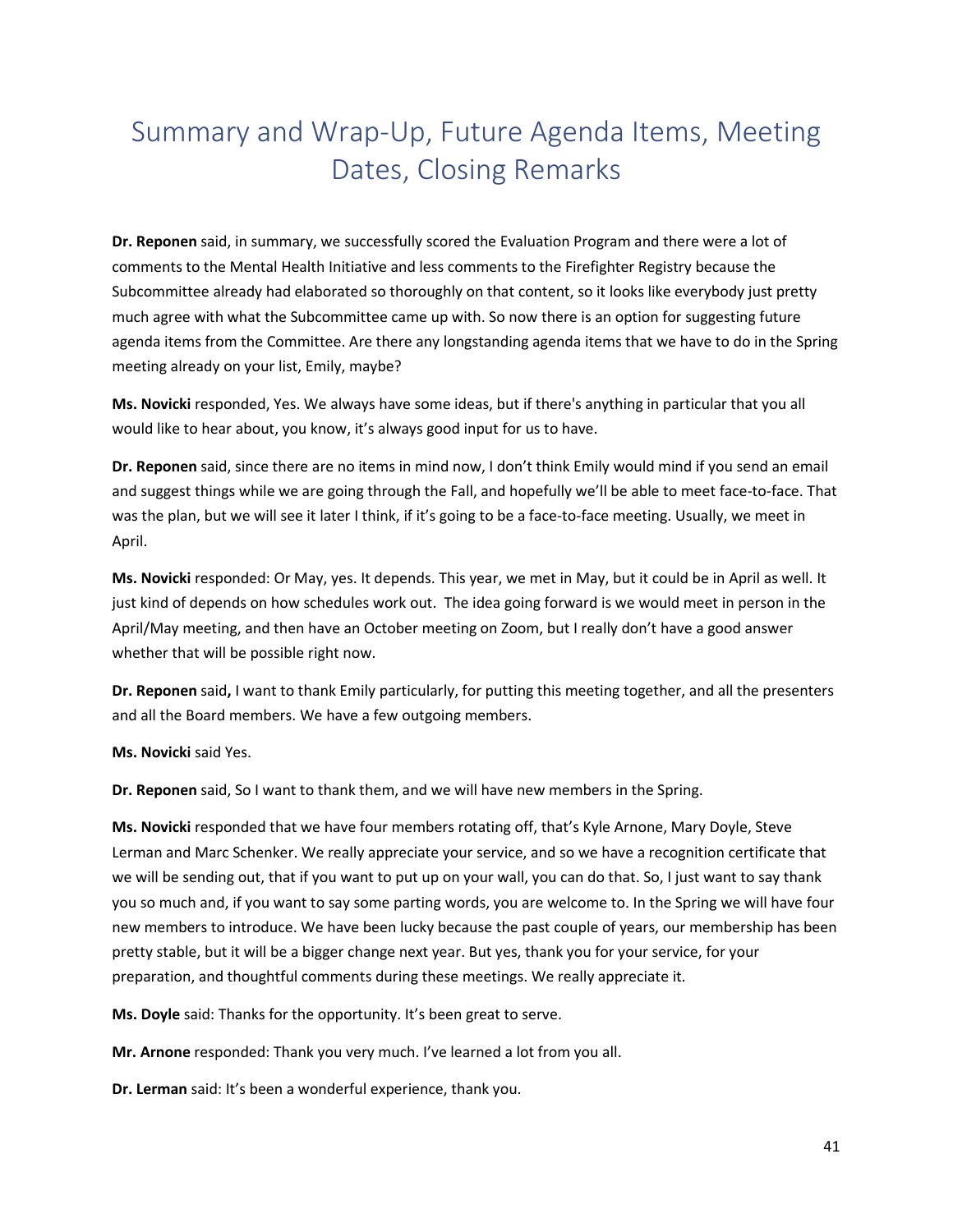# Glossary

| <b>AAOHN</b><br>American Association of Occupational Health Nurses<br>American Federation of Teachers<br>AFT<br><b>AHA</b><br>American Hospital Association<br><b>AOHP</b><br>Association of Occupational Health Professionals in Healthcare<br><b>BRFSS</b><br>Behavioral Risk Factors Surveillance System<br><b>BSC</b><br><b>Board of Scientific Counselors</b><br>CDC<br>United States Centers for Disease Control and Prevention<br><b>DFSE</b><br>Division of Field Studies and Engineering<br><b>DLO</b><br>NIOSH Division, Laboratory or Office<br><b>DOL</b><br>US Department of Labor<br><b>DSI</b><br>Division of Science Integration<br>ECB<br><b>Emergency Capacity-Building</b><br><b>Emergency Medical Services</b><br><b>EMS</b><br><b>ERC</b><br><b>Education and Research Center</b><br><b>ETS</b><br><b>Emergency Temporary Standard</b><br><b>FACA</b><br>Federal Advisory Committee Act<br><b>FDA</b><br>Food and Drug Administration<br><b>HELD</b><br>NIOSH Health Effects Laboratory Division<br><b>HHS</b><br>US Department of Health and Human Services<br><b>Health Resources and Services Administration</b><br><b>HRSA</b><br><b>MMWR</b><br>Morbidity and Mortality Weekly Report<br>National Firefighter Registry<br><b>NFR</b><br><b>NFRS</b><br>National Firefighter Registry Subcommittee of the NIOSH BSC<br><b>NIOSH</b><br>National Institute for Occupational Safety and Health<br><b>NPPTL</b><br>National Personal Protective Technology Laboratory<br><b>OMB</b><br>Office of Management and Budget<br><b>OSG</b><br>Office of the Surgeon General<br><b>OSHA</b><br>Occupational Safety and Health Administration<br><b>PMRD</b><br>Pittsburgh Mining Research Division<br>Post-Traumatic Stress Disorder<br><b>PTSD</b><br>R <sub>2</sub> P<br><b>Research to Practice</b> | <b>Abbreviation</b> | <b>Definition</b>       |
|-----------------------------------------------------------------------------------------------------------------------------------------------------------------------------------------------------------------------------------------------------------------------------------------------------------------------------------------------------------------------------------------------------------------------------------------------------------------------------------------------------------------------------------------------------------------------------------------------------------------------------------------------------------------------------------------------------------------------------------------------------------------------------------------------------------------------------------------------------------------------------------------------------------------------------------------------------------------------------------------------------------------------------------------------------------------------------------------------------------------------------------------------------------------------------------------------------------------------------------------------------------------------------------------------------------------------------------------------------------------------------------------------------------------------------------------------------------------------------------------------------------------------------------------------------------------------------------------------------------------------------------------------------------------------------------------------------------------------------------------------------------------------------------------------------------------------|---------------------|-------------------------|
|                                                                                                                                                                                                                                                                                                                                                                                                                                                                                                                                                                                                                                                                                                                                                                                                                                                                                                                                                                                                                                                                                                                                                                                                                                                                                                                                                                                                                                                                                                                                                                                                                                                                                                                                                                                                                       |                     |                         |
|                                                                                                                                                                                                                                                                                                                                                                                                                                                                                                                                                                                                                                                                                                                                                                                                                                                                                                                                                                                                                                                                                                                                                                                                                                                                                                                                                                                                                                                                                                                                                                                                                                                                                                                                                                                                                       |                     |                         |
|                                                                                                                                                                                                                                                                                                                                                                                                                                                                                                                                                                                                                                                                                                                                                                                                                                                                                                                                                                                                                                                                                                                                                                                                                                                                                                                                                                                                                                                                                                                                                                                                                                                                                                                                                                                                                       |                     |                         |
|                                                                                                                                                                                                                                                                                                                                                                                                                                                                                                                                                                                                                                                                                                                                                                                                                                                                                                                                                                                                                                                                                                                                                                                                                                                                                                                                                                                                                                                                                                                                                                                                                                                                                                                                                                                                                       |                     |                         |
|                                                                                                                                                                                                                                                                                                                                                                                                                                                                                                                                                                                                                                                                                                                                                                                                                                                                                                                                                                                                                                                                                                                                                                                                                                                                                                                                                                                                                                                                                                                                                                                                                                                                                                                                                                                                                       |                     |                         |
|                                                                                                                                                                                                                                                                                                                                                                                                                                                                                                                                                                                                                                                                                                                                                                                                                                                                                                                                                                                                                                                                                                                                                                                                                                                                                                                                                                                                                                                                                                                                                                                                                                                                                                                                                                                                                       |                     |                         |
|                                                                                                                                                                                                                                                                                                                                                                                                                                                                                                                                                                                                                                                                                                                                                                                                                                                                                                                                                                                                                                                                                                                                                                                                                                                                                                                                                                                                                                                                                                                                                                                                                                                                                                                                                                                                                       |                     |                         |
|                                                                                                                                                                                                                                                                                                                                                                                                                                                                                                                                                                                                                                                                                                                                                                                                                                                                                                                                                                                                                                                                                                                                                                                                                                                                                                                                                                                                                                                                                                                                                                                                                                                                                                                                                                                                                       |                     |                         |
|                                                                                                                                                                                                                                                                                                                                                                                                                                                                                                                                                                                                                                                                                                                                                                                                                                                                                                                                                                                                                                                                                                                                                                                                                                                                                                                                                                                                                                                                                                                                                                                                                                                                                                                                                                                                                       |                     |                         |
|                                                                                                                                                                                                                                                                                                                                                                                                                                                                                                                                                                                                                                                                                                                                                                                                                                                                                                                                                                                                                                                                                                                                                                                                                                                                                                                                                                                                                                                                                                                                                                                                                                                                                                                                                                                                                       |                     |                         |
|                                                                                                                                                                                                                                                                                                                                                                                                                                                                                                                                                                                                                                                                                                                                                                                                                                                                                                                                                                                                                                                                                                                                                                                                                                                                                                                                                                                                                                                                                                                                                                                                                                                                                                                                                                                                                       |                     |                         |
|                                                                                                                                                                                                                                                                                                                                                                                                                                                                                                                                                                                                                                                                                                                                                                                                                                                                                                                                                                                                                                                                                                                                                                                                                                                                                                                                                                                                                                                                                                                                                                                                                                                                                                                                                                                                                       |                     |                         |
|                                                                                                                                                                                                                                                                                                                                                                                                                                                                                                                                                                                                                                                                                                                                                                                                                                                                                                                                                                                                                                                                                                                                                                                                                                                                                                                                                                                                                                                                                                                                                                                                                                                                                                                                                                                                                       |                     |                         |
|                                                                                                                                                                                                                                                                                                                                                                                                                                                                                                                                                                                                                                                                                                                                                                                                                                                                                                                                                                                                                                                                                                                                                                                                                                                                                                                                                                                                                                                                                                                                                                                                                                                                                                                                                                                                                       |                     |                         |
|                                                                                                                                                                                                                                                                                                                                                                                                                                                                                                                                                                                                                                                                                                                                                                                                                                                                                                                                                                                                                                                                                                                                                                                                                                                                                                                                                                                                                                                                                                                                                                                                                                                                                                                                                                                                                       |                     |                         |
|                                                                                                                                                                                                                                                                                                                                                                                                                                                                                                                                                                                                                                                                                                                                                                                                                                                                                                                                                                                                                                                                                                                                                                                                                                                                                                                                                                                                                                                                                                                                                                                                                                                                                                                                                                                                                       |                     |                         |
|                                                                                                                                                                                                                                                                                                                                                                                                                                                                                                                                                                                                                                                                                                                                                                                                                                                                                                                                                                                                                                                                                                                                                                                                                                                                                                                                                                                                                                                                                                                                                                                                                                                                                                                                                                                                                       |                     |                         |
|                                                                                                                                                                                                                                                                                                                                                                                                                                                                                                                                                                                                                                                                                                                                                                                                                                                                                                                                                                                                                                                                                                                                                                                                                                                                                                                                                                                                                                                                                                                                                                                                                                                                                                                                                                                                                       |                     |                         |
|                                                                                                                                                                                                                                                                                                                                                                                                                                                                                                                                                                                                                                                                                                                                                                                                                                                                                                                                                                                                                                                                                                                                                                                                                                                                                                                                                                                                                                                                                                                                                                                                                                                                                                                                                                                                                       |                     |                         |
|                                                                                                                                                                                                                                                                                                                                                                                                                                                                                                                                                                                                                                                                                                                                                                                                                                                                                                                                                                                                                                                                                                                                                                                                                                                                                                                                                                                                                                                                                                                                                                                                                                                                                                                                                                                                                       |                     |                         |
|                                                                                                                                                                                                                                                                                                                                                                                                                                                                                                                                                                                                                                                                                                                                                                                                                                                                                                                                                                                                                                                                                                                                                                                                                                                                                                                                                                                                                                                                                                                                                                                                                                                                                                                                                                                                                       |                     |                         |
|                                                                                                                                                                                                                                                                                                                                                                                                                                                                                                                                                                                                                                                                                                                                                                                                                                                                                                                                                                                                                                                                                                                                                                                                                                                                                                                                                                                                                                                                                                                                                                                                                                                                                                                                                                                                                       |                     |                         |
|                                                                                                                                                                                                                                                                                                                                                                                                                                                                                                                                                                                                                                                                                                                                                                                                                                                                                                                                                                                                                                                                                                                                                                                                                                                                                                                                                                                                                                                                                                                                                                                                                                                                                                                                                                                                                       |                     |                         |
|                                                                                                                                                                                                                                                                                                                                                                                                                                                                                                                                                                                                                                                                                                                                                                                                                                                                                                                                                                                                                                                                                                                                                                                                                                                                                                                                                                                                                                                                                                                                                                                                                                                                                                                                                                                                                       |                     |                         |
|                                                                                                                                                                                                                                                                                                                                                                                                                                                                                                                                                                                                                                                                                                                                                                                                                                                                                                                                                                                                                                                                                                                                                                                                                                                                                                                                                                                                                                                                                                                                                                                                                                                                                                                                                                                                                       |                     |                         |
|                                                                                                                                                                                                                                                                                                                                                                                                                                                                                                                                                                                                                                                                                                                                                                                                                                                                                                                                                                                                                                                                                                                                                                                                                                                                                                                                                                                                                                                                                                                                                                                                                                                                                                                                                                                                                       |                     |                         |
|                                                                                                                                                                                                                                                                                                                                                                                                                                                                                                                                                                                                                                                                                                                                                                                                                                                                                                                                                                                                                                                                                                                                                                                                                                                                                                                                                                                                                                                                                                                                                                                                                                                                                                                                                                                                                       |                     |                         |
|                                                                                                                                                                                                                                                                                                                                                                                                                                                                                                                                                                                                                                                                                                                                                                                                                                                                                                                                                                                                                                                                                                                                                                                                                                                                                                                                                                                                                                                                                                                                                                                                                                                                                                                                                                                                                       |                     |                         |
|                                                                                                                                                                                                                                                                                                                                                                                                                                                                                                                                                                                                                                                                                                                                                                                                                                                                                                                                                                                                                                                                                                                                                                                                                                                                                                                                                                                                                                                                                                                                                                                                                                                                                                                                                                                                                       |                     |                         |
|                                                                                                                                                                                                                                                                                                                                                                                                                                                                                                                                                                                                                                                                                                                                                                                                                                                                                                                                                                                                                                                                                                                                                                                                                                                                                                                                                                                                                                                                                                                                                                                                                                                                                                                                                                                                                       |                     |                         |
|                                                                                                                                                                                                                                                                                                                                                                                                                                                                                                                                                                                                                                                                                                                                                                                                                                                                                                                                                                                                                                                                                                                                                                                                                                                                                                                                                                                                                                                                                                                                                                                                                                                                                                                                                                                                                       |                     |                         |
|                                                                                                                                                                                                                                                                                                                                                                                                                                                                                                                                                                                                                                                                                                                                                                                                                                                                                                                                                                                                                                                                                                                                                                                                                                                                                                                                                                                                                                                                                                                                                                                                                                                                                                                                                                                                                       | <b>RFI</b>          | Request for Information |
| <b>USP</b><br>US Pharmacopeia                                                                                                                                                                                                                                                                                                                                                                                                                                                                                                                                                                                                                                                                                                                                                                                                                                                                                                                                                                                                                                                                                                                                                                                                                                                                                                                                                                                                                                                                                                                                                                                                                                                                                                                                                                                         |                     |                         |